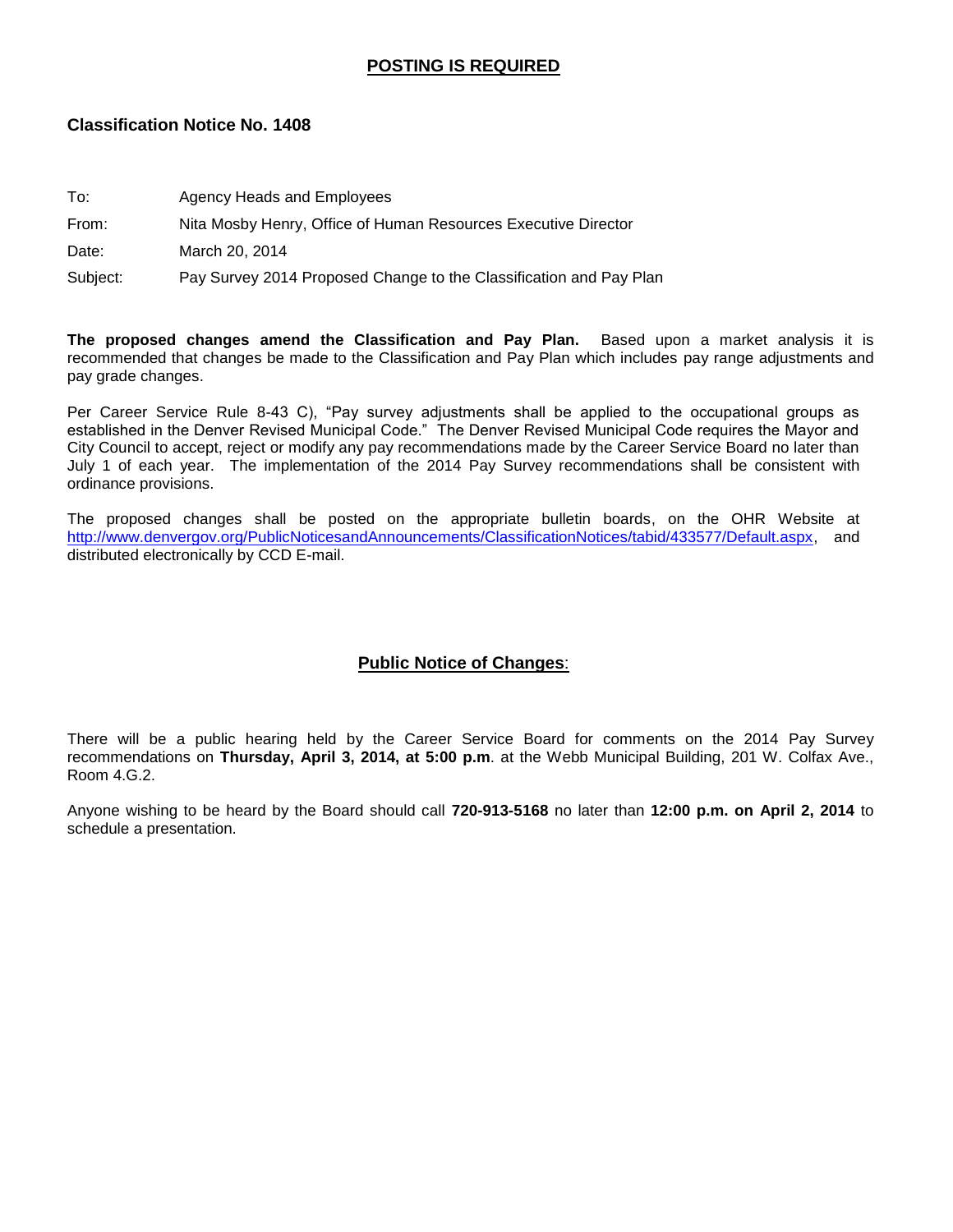The Office of Human Resources (OHR) has completed the annual market study of prevailing wages in the Denver metropolitan area. The City Charter and the Denver Revised Municipal Code (DRMC) requires the survey to be completed with the findings and recommendations provided to the Career Service Board, the Mayor, and City Council.

### **Occupational Group Adjustments**

The annual Pay Survey analysis ensures that the City's pay ranges are competitive with comparable jobs in both the Denver metropolitan area and the national markets. When the market data indicates the City's pay for an occupational group has fallen behind the market, OHR recommends a structure increase, or "slide," for the occupational group. If the City's rates are above the market, OHR recommends no change.

The occupational group adjustments are not designed to deliver a pay increase with one exception, when an employee's pay falls below the range minimum of the adjusted pay range, the employee will move to the new range minimum, which will result in an increase. Occupational group adjustments recommended in the 2014 Pay Survey will be effective on July 1, 2014 in accordance with DRMC.

## **Individual Pay Grade Adjustments**

Individual classifications may also be adjusted, or "bumped," to a higher pay grade based on the results of the market analysis. The classification must be 10% - 15% behind the market for at least two consecutive years to be considered for a bump.

A pay increase is granted when a classification is adjusted to a higher pay grade as a result of a Pay Survey recommendation. The pay increase is equal to 4.55% for each pay grade bump upwards. Pay grade adjustments recommended in the 2014 Pay Survey will be effective on January 1, 2015 in accordance with DMRC.

City employees will have the opportunity to comment on the findings at a public hearing before the Career Service Board on April 3, 2014 at 5:00 p.m.

*If you have any questions about the 2014 Pay Survey results, merit increases, the Occupational Group Consolidation Initiative, or want to schedule a briefing by the OHR staff, you can contact Blair Malloy at 720-913-5631, Meredith Creme at 720-913-5722, or Melissa Fisher at 720-913-5663.*

## **Occupational Group Adjustments Effective July 1, 2014**

|   | <b>Occupational Group</b>                     | <b>Proposed Average</b><br><b>Occupational Group</b><br><b>Adjustment</b> |
|---|-----------------------------------------------|---------------------------------------------------------------------------|
| A | Professional                                  | 1.05%                                                                     |
| C | Clerical                                      | 0.99%                                                                     |
| E | <b>Engineering &amp; Science</b>              | 1.25%                                                                     |
|   | Information Technology                        | 2.43%                                                                     |
| J | Maintenance & Operations                      | 0.98%                                                                     |
|   | Legal                                         | 0.56%                                                                     |
| N | Enforcement, Compliance, & Protective Service | $0.00\%$                                                                  |
| Ω | Healthcare                                    | 2.90%                                                                     |
| V | Fiscal                                        | 2.16%                                                                     |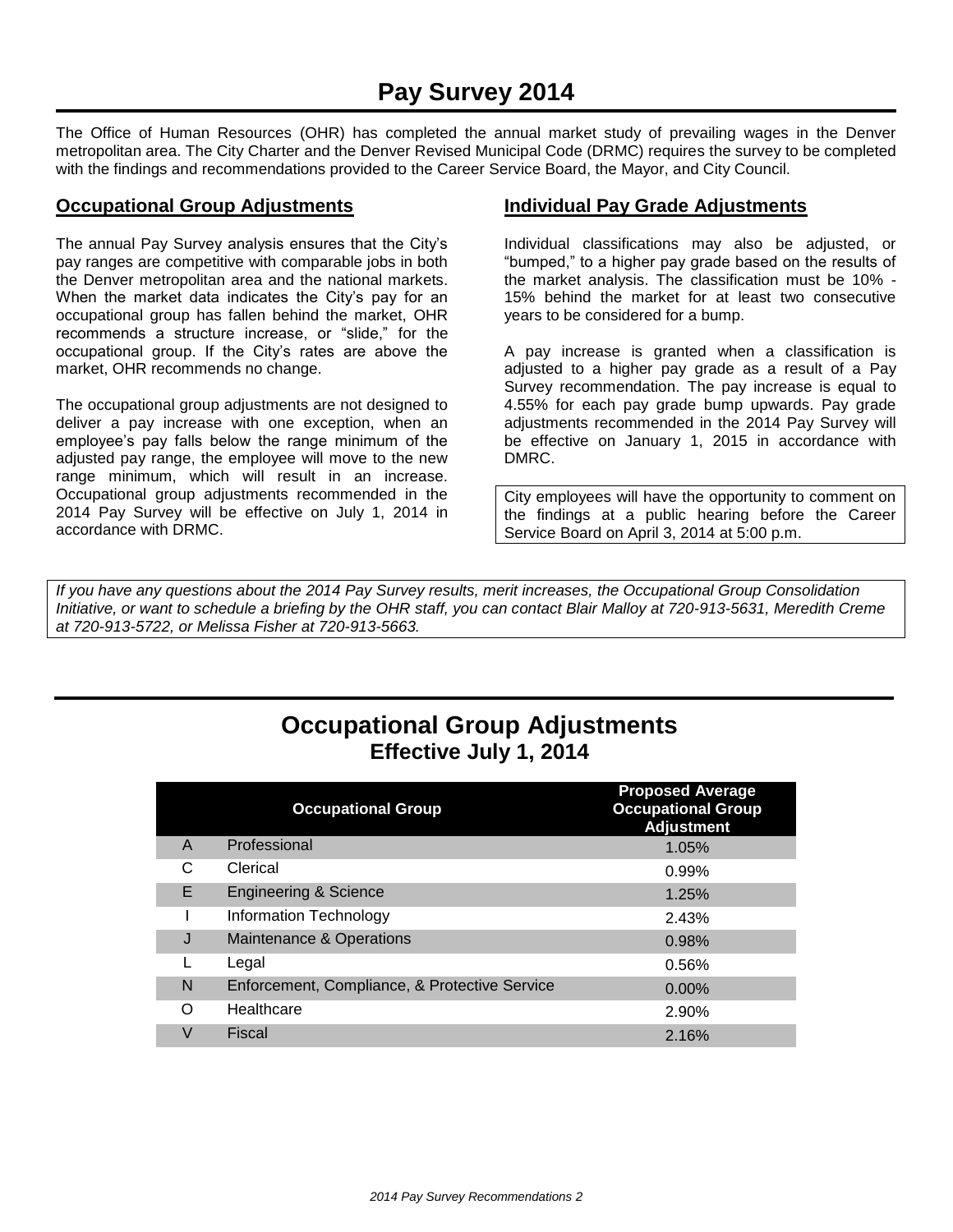## **Classifications Recommended for a Pay Grade Adjustment Effective January 1, 2015**

| <b>Classification</b>                        | <b>Job Code</b>    | From      | Т٥        |
|----------------------------------------------|--------------------|-----------|-----------|
| <b>E</b> -- Engineering & Science            |                    |           |           |
| Chemist                                      | <b>CE0377</b>      | 810-E     | 812-E     |
| Materials Lab Administrator                  | CE2408             | 813-E     | 815-E     |
| <b>Wastewater Quality Control Manager</b>    | CE1680             | 813-E     | 815-E     |
| <b>I-Information Technology</b>              |                    |           |           |
| <b>Information Security Manager</b>          | CI1870             | 816-l     | 817-l     |
| <b>Information Security Specialist</b>       | CI2796             | $814 -$   | $815 -$   |
| J - Maintenance & Operations                 |                    |           |           |
| <b>Correctional Institution Food Manager</b> | CJ2507             | $807 - J$ | $810 - J$ |
| <b>Food Production Supervisor</b>            | CJ2524             | $802 - J$ | $805 - J$ |
| <b>Institution Food Steward</b>              | CJ2542             | $613-J$   | $617 - J$ |
| <b>Institution Food Steward Supervisor</b>   | CJ2543             | $616 - J$ | 620-J     |
| O - Healthcare                               |                    |           |           |
| <b>Medical Records Coder</b>                 | CO <sub>2663</sub> | 610-O     | 613-O     |
| <b>Nurse Practitioner</b>                    | CO0590             | 812-O     | 813-O     |
| <b>Physical Therapist</b>                    | CO0602             | 808-O     | 809-O     |
| <b>Recreational Therapist</b>                | CO0612             | 808-O     | 809-O     |
| <b>Senior Occupational Therapist</b>         | CO0618             | 807-O     | 809-O     |
| Senior Physical Therapist                    | CO0619             | $811 - O$ | 812-O     |
| Senior Speech Therapist                      | CO0623             | 807-O     | 809-O     |
| Speech Therapist                             | CO0627             | 806-O     | 808-O     |
| V – Fiscal                                   |                    |           |           |
| <b>Appraisal Data Collector</b>              | <b>CV2348</b>      | $608-V$   | $611-V$   |
| Assessment Information Technician            | <b>CV2360</b>      | $612-V$   | $613-V$   |
| <b>Associate Real Property Appraiser</b>     | CV1830             | $806-V$   | 807-V     |
| <b>Real Property Appraiser Specialist</b>    | <b>CV2007</b>      | 810-V     | $811-V$   |
| <b>Real Property Appraiser Supervisor</b>    | <b>CV2008</b>      | $811-V$   | $813-V$   |
| Senior Real Property Appraiser               | CV2036             | 808-V     | 809-V     |
| <b>Staff Real Property Appraiser</b>         | <b>CV2055</b>      | $614-V$   | $616-V$   |

# **Steps to Determine Recommended Pay Range for Each Classification**

The City's pay ranges divided into four segments, called quartiles. Quartiles are used to determine an employee's position within a pay range. The following steps will help you to identify the pay grade assigned to your current classification and the recommended salary range. Each employee's actual classification title and current salary is located on the upper portion of their pay check stub.

- **1.** Locate your classification title in the alphabetical listing on pages 4 through 11.
- **2.** Find the pay grade assigned to your classification listed to the right of the title. The pay grade is composed of three numbers and one letter. The letter indicates the occupational group and the numbers represent the pay grade within the specified occupational group.
- **3.** Proceed to the tables on pages 12 through 16 to locate the pay table that corresponds with your occupational group.
- **4.** Locate the pay grade within the table.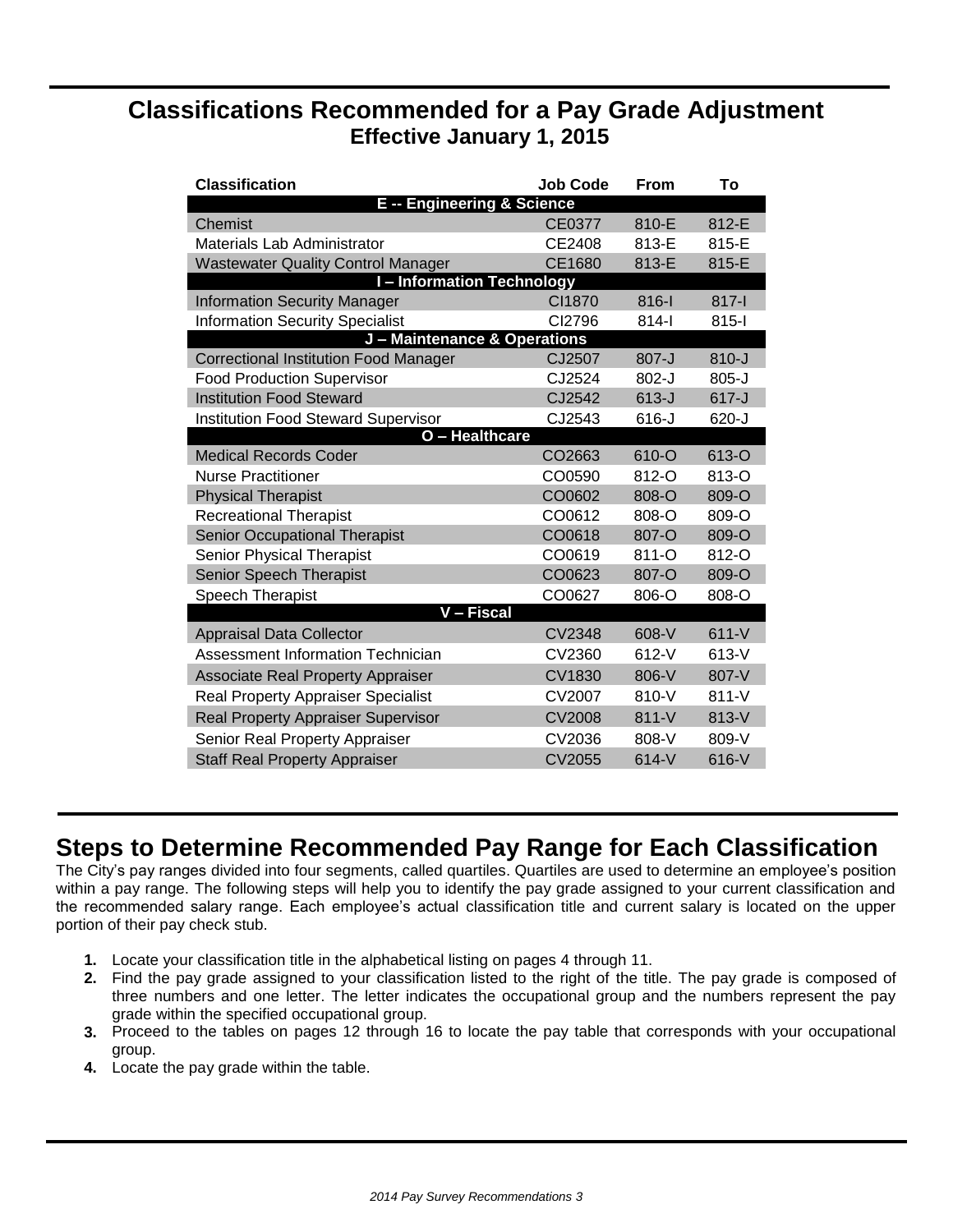| <b>Job Title</b>                              | Pay       |
|-----------------------------------------------|-----------|
|                                               | Grade     |
| 311 Analyst/Trainer                           | 809-A     |
| 311 Customer Service Agent                    | 613-C     |
| 311 Customer Service Specialist               | 614-C     |
| 311 Operations Assistant                      | 613-A     |
| 911 Systems Administrator I                   | $625 - 1$ |
| 911 Systems Administrator II                  | $814 -$   |
| <b>Accounting Assistant I</b>                 | 612-V     |
| <b>Accounting Assistant II</b>                | 613-V     |
| <b>Accounting Supervisor</b>                  | $811-V$   |
| <b>Accounting Technician</b>                  | 613-V     |
| <b>Activities Leader - Certified</b>          | $123-Z$   |
| <b>Activities Leader - Non-Certified</b>      | $118-Z$   |
| Addictions Counselor, Level II                | 610-O     |
| Addictions Counselor, Level III               | 612-O     |
| <b>Administrative Assistant</b>               | 804-A     |
| <b>Administrative Assistant Mayor</b>         | 812-A     |
| <b>Administrative Officer</b>                 | 814-A     |
| <b>Administrative Support Assistant I</b>     | 605-C     |
| Administrative Support Assistant II           | 608-C     |
| <b>Administrative Support Assistant III</b>   | 610-C     |
| Administrative Support Assistant IV           | 613-C     |
| <b>Administrative Support Assistant V</b>     | 614-C     |
| Administrator I                               | 810-A     |
| Administrator I                               | 812-V     |
| Administrator I                               | $815 -$   |
| <b>Administrator II</b>                       | 813-A     |
| Administrator II                              | 814-V     |
| <b>Administrator II</b>                       | 817-l     |
| Administrator III                             | 815-A     |
| <b>Administrator III</b>                      | 816-V     |
| <b>Administrator III</b>                      | 819-l     |
| <b>Advanced Lifeguard</b>                     | $113-Z$   |
| <b>Advanced Physician</b>                     | 823-O     |
| <b>Advanced Poison Information Specialist</b> | 809-O     |
| <b>Advanced Registered Nurse</b>              | 809-O     |
| <b>Advanced Technical Physician</b>           | 825-O     |
| Agency Human Resources Director               | 813-A     |
| <b>Agency Trainer</b>                         | 807-A     |
| <b>Agency Training Supervisor</b>             | 809-A     |
| Airport Operations Officer - Airfield and     | $621 - A$ |
| <b>Ramp Tower</b>                             |           |
| <b>Airport Operations Supervisor</b>          | 812-A     |
| Americans with Disabilities Act Compliance    | 809-A     |
| Officer                                       |           |
| Anesthesia Technician                         | 605-O     |
| <b>Animal Care Attendant</b>                  | 607-J     |
| <b>Animal Care Supervisor</b>                 | 801-O     |
| Animal Control Investigation Supervisor       | 807-N     |
| Animal Control Investigator I                 | 613-N     |
| Animal Control Investigator II                | 615-N     |
| Appellate Legal Research Assistant            | 625-L     |
| <b>Application Architect I</b>                | $815 -$   |
| <b>Application Architect II</b>               | 816-l     |
| Appraisal Data Collector                      | 608-V     |
| <b>Aquatics Coordinator</b>                   | 617-A     |
| Arboreal Inspector                            | 619-N     |
| Arborist                                      | 809-N     |
| <b>Arborist Technician I</b>                  | $614-J$   |
| <b>Arborist Technician II</b>                 | $616 - J$ |

| <b>Job Title</b>                                                 | Pay<br>Grade |
|------------------------------------------------------------------|--------------|
| Architect                                                        | 813-E        |
| Art Museum Marketing And Public Relations<br>Representative      | 805-A        |
| <b>Asphalt Plant Operator</b>                                    | $616 - J$    |
| <b>Assessment Hearings Officer</b>                               | 821-L        |
| <b>Assessment Information Technician</b>                         | $612-V$      |
| Assistant Chief Paramedic                                        | 813-O        |
| Assistant City Attorney - Associate                              | 815-L        |
| Assistant City Attorney - Division Director                      | 823-L        |
| <b>Assistant City Attorney - Entry</b>                           | 813-L        |
| <b>Assistant City Attorney - Section Supervisor</b>              | 822-L        |
| <b>Assistant City Attorney - Senior</b>                          | 820-L        |
| <b>Assistant City Attorney - Specialist</b>                      | 821-L        |
| Assistant Director of Museum Security and<br>Safety              | 612-N        |
| <b>Assistant Director of Parks</b>                               | 812-A        |
| <b>Assistant Director Telecommunications</b>                     | 810-A        |
| <b>Assistant District Attorney</b>                               | 824-L        |
| <b>Assistant Golf Course Superintendent</b>                      | $618 - J$    |
| <b>Assistant Golf Professional</b>                               | 803-A        |
| <b>Associate Accountant</b>                                      | 806-V        |
| Associate Administrator                                          | 810-A        |
| Associate Agency Budget Analyst                                  | 807-V        |
| Associate Buyer                                                  | 808-A        |
| <b>Associate City Inspector</b>                                  | 617-N        |
| <b>Associate City Planner</b>                                    | 811-E        |
| <b>Associate Closed Circuit Television</b><br>Technician         | $614 - J$    |
| <b>Associate Data Architect</b>                                  | $813 -$      |
| <b>Associate Deputy District Attorney</b>                        | 815-L        |
| Associate Development Project Coordinator                        | 810-E        |
| Associate Director of Physician Services                         | 826-O        |
| Associate Director of Technical Physician<br><b>Services</b>     | 828-O        |
| Associate Enterprise Resource Planning<br>Developer              | $812 -$      |
| Associate Enterprise Resource Planning<br><b>Systems Analyst</b> | $812 -$      |
| Associate Financial Management Analyst                           | 808-V        |
| Associate Heavy Equipment Mechanic                               | 616-J        |
| Associate Human Resources Professional                           | 807-A        |
| Associate Information Technology Developer                       | $811-I$      |
| Associate Information Technology Systems<br>Administrator        | $811 -$      |
| Associate Information Technology Systems<br>Analyst              | $811 -$      |
| <b>Associate Information Technology</b><br>Technician            | $617 -$      |
| Associate Parks Landscape Planner                                | 810-E        |
| Associate Plans Review Technician                                | 622-E        |
| <b>Associate Probation Officer</b>                               | 620-N        |
| <b>Associate Real Property Appraiser</b>                         | 806-V        |
| <b>Associate Statistical Researcher</b>                          | 807-A        |
| Associate Surveying Technician                                   | 620-E        |
| Attorney Intern                                                  | 406-L        |
| Automotive Body Repair Supervisor                                | $810 - J$    |
| Automotive Service Center Supervisor                             | $810 - J$    |
| Automotive Service Technician                                    | $612-J$      |
| <b>Aviation Customer Service Agent</b>                           | 613-C        |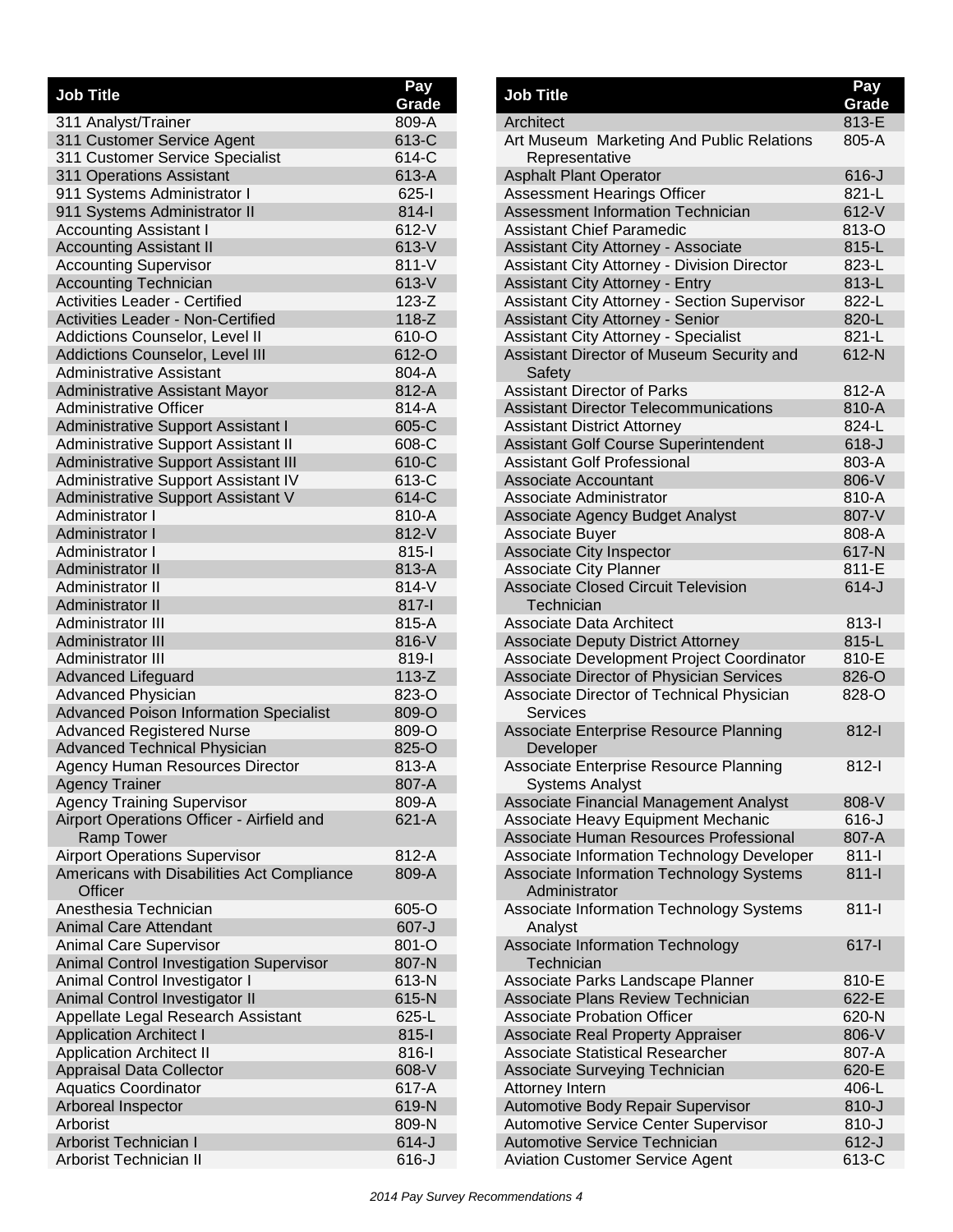| <b>Job Title</b>                                                           | Pay<br>Grade       |
|----------------------------------------------------------------------------|--------------------|
| <b>Aviation Customer Service Manager</b>                                   | 809-C              |
| <b>Aviation Customer Service Supervisor</b>                                | 807-C              |
| <b>Aviation Electrical Superintendent</b>                                  | $813-J$            |
| <b>Aviation Electrical/Electronic Support</b>                              | 813-E              |
| Engineer                                                                   |                    |
| <b>Aviation Emergency Dispatcher</b>                                       | 615-A              |
| <b>Aviation Land Administrator</b>                                         | 810-A              |
| <b>Aviation Noise Abatement Officer</b>                                    | 626-E              |
| <b>Aviation Noise Abatement Supervisor</b>                                 | 815-E              |
| <b>Aviation Operations Representative</b>                                  | 615-A              |
| <b>Aviation Operations Representative</b>                                  | 807-A              |
| Supervisor                                                                 |                    |
| <b>Aviation Painting Supervisor</b>                                        | 809-J              |
| <b>Aviation Planning Administrator</b>                                     | 816-E<br>613-C     |
| <b>Aviation Security Agent</b>                                             | 613-A              |
| <b>Aviation Security Technician</b><br><b>Behavioral Health Technician</b> | 605-O              |
| <b>Bibliographic Technician</b>                                            | 610-C              |
| <b>Boating Ranger</b>                                                      | 323-Y              |
| <b>Body Repair Worker</b>                                                  | $618 - J$          |
| <b>Booking Coordinator</b>                                                 | 807-A              |
| <b>Booking Specialist</b>                                                  | 809-A              |
| <b>Branch Manager</b>                                                      | 808-A              |
| <b>Building and Grounds Supervisor</b>                                     | $804-J$            |
| <b>Building Engineer</b>                                                   | $620 - J$          |
| <b>Business Development Associate I</b>                                    | 614-A              |
| <b>Business Development Associate II</b>                                   | 806-A              |
| <b>Business Development Representative I</b>                               | 808-A              |
| <b>Business Development Representative II</b>                              | 810-A              |
| <b>Business Development Supervisor</b>                                     | 808-A              |
| <b>Business License Inspector</b>                                          | 615-N              |
| <b>Buyer Supervisor</b>                                                    | 813-A              |
| Cardiopulmonary Technologist                                               | 618-O              |
| Carpenter                                                                  | $617 - J$          |
| Case Management Coordinator I                                              | $611-A$            |
| Case Management Coordinator II                                             | 612-A              |
| Case Management Coordinator III                                            | 613-A              |
| Case Management Supervisor I                                               | 807-A              |
| Case Management Supervisor II                                              | 808-A              |
| Catalog Librarian                                                          | 805-A              |
| <b>Cataloging Assistant</b><br><b>Cement Finisher</b>                      | 612-A<br>$617 - J$ |
| Central Supply Lead Technician                                             | 607-J              |
| <b>Central Supply Supervisor</b>                                           | $804-J$            |
| Central Supply Technician                                                  | $610-J$            |
| <b>Certified Public Accountant I</b>                                       | 616-V              |
| <b>Certified Public Accountant II</b>                                      | 808-V              |
| <b>Certified Public Accountant III</b>                                     | $811 - V$          |
| <b>Certified Public Accountant IV</b>                                      | 813-V              |
| Certified Sterile Processing Technician                                    | $610 - J$          |
| Chemist                                                                    | 810-E              |
| <b>Chief Combination Inspector</b>                                         | $812-J$            |
| <b>Chief Deputy District Attorney</b>                                      | 822-L              |
| Chief Inspector                                                            | 809-N              |
| <b>Chief Medical Examiner/Coroner</b>                                      | 827-O              |
| <b>Chief Paramedic</b>                                                     | 815-O              |
| <b>Chief Trades Inspector</b>                                              | $810 - J$          |
| <b>Child Support Assistant</b>                                             | 613-C              |
| Child Support Enforcement Technician                                       | 616-L              |

| <b>Job Title</b>                                                                        | Pay                |
|-----------------------------------------------------------------------------------------|--------------------|
| Children's Librarian                                                                    | Grade<br>805-A     |
| <b>City Controller</b>                                                                  | 819-V              |
| City Council Aide I                                                                     | 804-A              |
| <b>City Council Aide II</b>                                                             | 805-A              |
| City Council Aide III                                                                   | 810-A              |
| <b>City Council Clerk</b>                                                               | 808-A              |
| <b>City Council Legislative Analyst</b>                                                 | 812-A              |
| <b>City Engineer</b>                                                                    | 824-E              |
| <b>City Forester</b>                                                                    | 813-A              |
| <b>City Inspector</b>                                                                   | 615-N              |
| City Librarian                                                                          | 819-A              |
| <b>City Surveyor</b>                                                                    | 817-E              |
| Civil And Criminal Investigator                                                         | 620-L              |
| Claims Adjuster I                                                                       | 614-A              |
| Claims Adjuster II                                                                      | 806-A              |
| <b>Clinical Care Associate</b>                                                          | 608-O              |
| Clinical Care Technician                                                                | 605-O              |
| <b>Clinical Nurse Educator</b>                                                          | 810-O              |
| <b>Clinical Nurse Specialist</b>                                                        | 812-O              |
| <b>Clinical Social Work Team Leader</b>                                                 | 807-O              |
| <b>Collection Specialist</b>                                                            | 807-A              |
| <b>Collections Investigator</b>                                                         | 616-N              |
| <b>Combination Inspector I</b>                                                          | $622 - J$          |
| <b>Combination Inspector II</b>                                                         | $624-J$<br>806-A   |
| <b>Community Development Associate</b><br><b>Community Development Representative I</b> | 808-A              |
| <b>Community Development Representative II</b>                                          | 810-A              |
| <b>Community Relations Consultant</b>                                                   | 807-A              |
| <b>Community Relations Ombudsman</b>                                                    | 807-A              |
| <b>Computer Aided Drafting Technician</b>                                               | 620-E              |
| <b>Computer Operator</b>                                                                | $613 - 1$          |
| <b>Concession And Asset Supervisor</b>                                                  | 811-A              |
| <b>Construction And Maintenance Supervisor</b>                                          | $810 - J$          |
| <b>Construction Inspector</b>                                                           | $621-J$            |
| <b>Contact Center Director</b>                                                          | 813-A              |
| <b>Contact Center Operations Manager</b>                                                | 809-A              |
| <b>Content Developer</b>                                                                | 807-A              |
| <b>Contract Administration Supervisor</b>                                               | 810-A              |
| <b>Contract Administrator</b>                                                           | 808-A              |
| <b>Contract Compliance Coordinator</b>                                                  | 806-A              |
| <b>Contract Compliance Supervisor</b>                                                   | 808-A              |
| Contract Compliance Technician                                                          | 614-A              |
| Cook                                                                                    | $605 - J$<br>402-C |
| <b>Cooperative Education Trainee</b>                                                    | 611-C              |
| Copy Center Operator<br>Coroner's Investigator                                          | 623-N              |
| <b>Correctional Institution Food Manager</b>                                            | 807-J              |
| <b>Cost Estimator Analyst</b>                                                           | 809-A              |
| <b>County Court Magistrate</b>                                                          | 816-L              |
| <b>County Court Marshal</b>                                                             | 619-N              |
| <b>County Court Marshal Supervisor</b>                                                  | 809-N              |
| <b>County Court Parking Magistrate</b>                                                  | 619-L              |
| <b>Court Division Supervisor</b>                                                        | 810-A              |
| Court Interpreter                                                                       | 619-A              |
| <b>Crew Supervisor</b>                                                                  | $620 - J$          |
| Crime Scene Investigator I                                                              | 618-E              |
| Crime Scene Investigator II                                                             | 621-E              |
| <b>Crime Scene Supervisor</b>                                                           | 627-E              |
| <b>Criminal Justice Transcriptionist</b>                                                | 614-C              |
|                                                                                         |                    |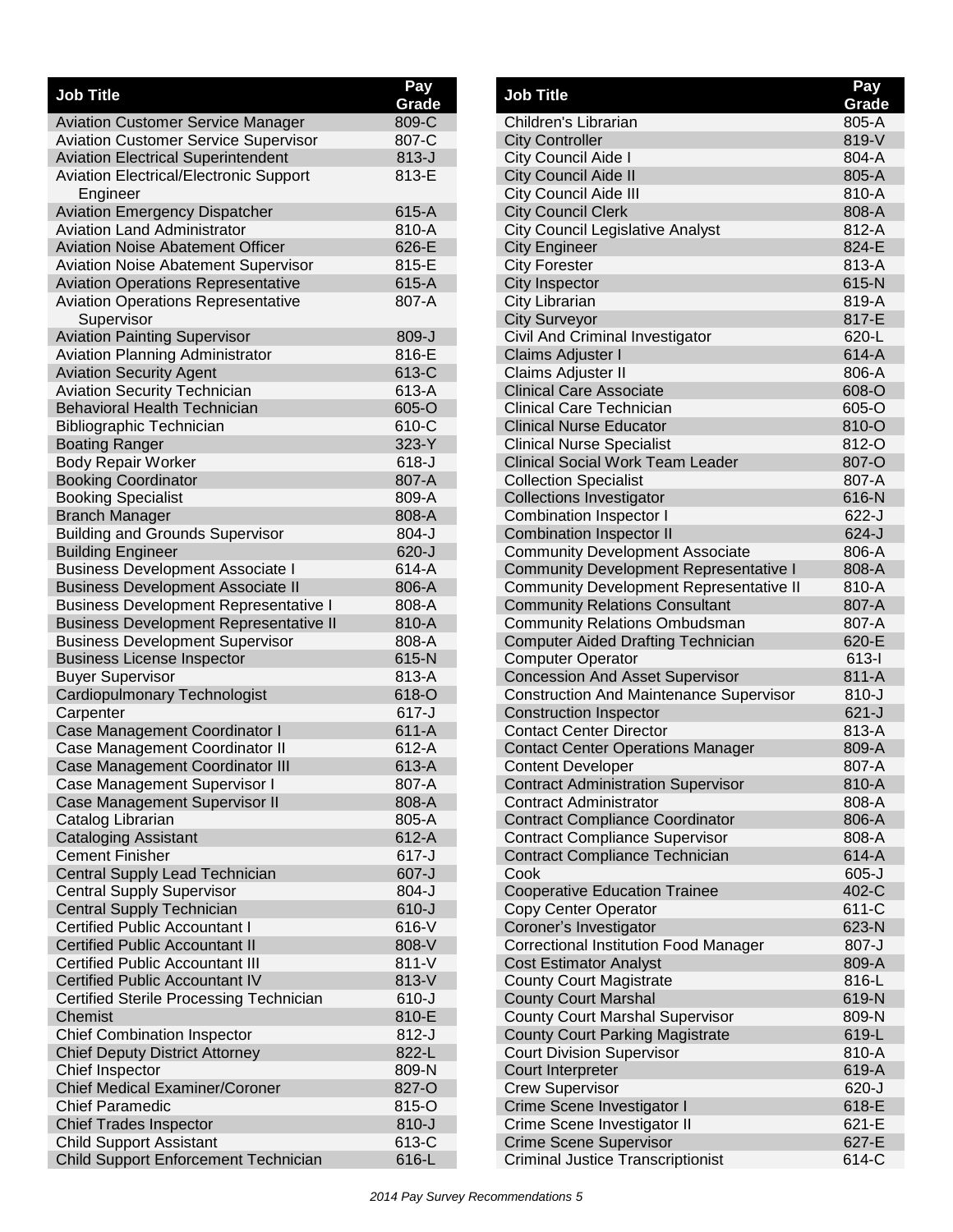| <b>Job Title</b>                                                         | Pay            |
|--------------------------------------------------------------------------|----------------|
| <b>Critical Care Respiratory Specialist</b>                              | Grade<br>807-O |
| <b>Custodial Services Supervisor</b>                                     | 803-J          |
| <b>Custodial Supervisor</b>                                              | $801 - J$      |
| <b>Custodial Trainee</b>                                                 | $403 - J$      |
| Custodian                                                                | $606-J$        |
| Cytotechnologist                                                         | 808-O          |
| Data Team Administrator                                                  | 809-l          |
| Database Administrator                                                   | $813 -$        |
| Database Administrator I                                                 | $622 - 1$      |
| Database Administrator II                                                | $812 - 1$      |
| Database Administrator III                                               | $814 -$        |
| <b>Dental Assistant</b>                                                  | 604-O          |
| Dentist                                                                  | 807-O          |
| Deputy City Attorney                                                     | 824-L          |
| Deputy Director Emergency Preparedness                                   | 809-A          |
| <b>Deputy District Attorney</b>                                          | 813-L          |
| Deputy Executive Director of Aviation                                    | 823-A          |
| Deputy Manager of Aviation                                               | 821-A          |
| Deputy Manager of General Service for                                    | 815-A          |
| <b>Theatres and Arenas</b>                                               |                |
| Deputy Manager Parks And Recreation                                      | 817-A          |
| <b>Deputy Monitor</b>                                                    | 810-A          |
| <b>Deputy Public Trustee</b>                                             | 808-A          |
| Development and Planning Supervisor                                      | 815-E          |
| <b>DHS Customer Service Agent</b>                                        | 613-C          |
| <b>DIA Stationary Engineer</b>                                           | $621-J$        |
| Diagnostic Imaging Supervisor                                            | 810-O          |
| Diagnostic Imaging Technologist                                          | 619-O          |
| Digital Imaging Technician                                               | 613-A          |
| <b>Director</b>                                                          | 816-A          |
| <b>Director</b>                                                          | 819-E<br>819-E |
| Director of Airport Planning and Noise<br>Director of Airside Operations | 816-A          |
| <b>Director of Aviation Operations</b>                                   | 816-A          |
| <b>Director of Aviation Security</b>                                     | 816-A          |
| Director of Community Relations                                          | 812-A          |
| Director of Emergency Communication                                      | 817-A          |
| Center                                                                   |                |
| Director of Employee Assistance                                          | 813-A          |
| Director of Environmental Programs                                       | 819-E          |
| Director of Facilities Management                                        | 816-A          |
| Director of Fleet Maintenance                                            | 816-A          |
| Director of Golf                                                         | 816-A          |
| Director of IT Customer Relationships                                    | 820-l          |
| <b>Director of Natural Resources</b>                                     | 815-A          |
| <b>Director of Parks</b>                                                 | 816-A          |
| Director of Purchasing                                                   | 816-A          |
| Director of Recreation                                                   | 814-A          |
| Director of Solid Waste                                                  | 817-A          |
| Director of Street Maintenance                                           | 817-A          |
| Director of the Denver Office Economic                                   | 820-A          |
| Development                                                              |                |
| <b>Director of Traffic Operations</b>                                    | 817-A          |
| <b>Director Special Programs</b>                                         | 813-A          |
| <b>Diversion Officer Supervisor</b>                                      | 810-N          |
| Diversion/Criminal Justice Officer                                       | 620-N          |
| <b>Economic Crime Specialist</b>                                         | 612-N          |
| <b>Economic Development Specialist -</b>                                 | 808-V          |
| <b>Business Development</b>                                              |                |

| <b>Job Title</b>                                                                     | Pay<br>Grade   |
|--------------------------------------------------------------------------------------|----------------|
| <b>Economic Development Supervisor</b>                                               | 810-A          |
| <b>Education Program Assistant</b>                                                   | 615-A          |
| <b>Education Program Coordinator</b>                                                 | 806-A          |
| <b>Election Equipment and Supply Technician</b>                                      | $616 - J$      |
| <b>Elections Division Assistant</b>                                                  | 617-A          |
| <b>Elections Support Assistant</b>                                                   | 613-C          |
| <b>Electrical Inspector</b>                                                          | $621 - J$      |
| <b>Electrical Maintenance Worker</b>                                                 | $616 - J$      |
| <b>Electrical Supervisor</b>                                                         | $810 - J$      |
| Electrician                                                                          | $621 - J$      |
| <b>Electronic Monitoring Probation Officer</b>                                       | 621-N          |
| Electronic Monitoring Probation Officer -                                            | 622-N          |
| Lead                                                                                 |                |
| Electronic Systems Technician                                                        | $621 - J$      |
| <b>Electronics Technician Supervisor</b>                                             | $810 - J$      |
| <b>Emergency Communications Operator</b>                                             | 616-N          |
| <b>Emergency Management Coordinator</b>                                              | 808-A          |
| <b>Emergency Service Patrol Team Leader</b>                                          | 610-O          |
| <b>Emergency Service Technician</b>                                                  | 609-O          |
| <b>Employee Assistant Counselor</b>                                                  | 806-A          |
| Engineer                                                                             | 813-E          |
| <b>Engineer/Architect Director</b>                                                   | 821-E          |
| <b>Engineer/Architect Executive</b>                                                  | 823-E          |
| Engineer/Architect Manager                                                           | 819-E          |
| <b>Engineer/Architect Specialist</b>                                                 | 817-E          |
| <b>Engineer/Architect Supervisor</b>                                                 | 817-E          |
| <b>Engineering Associate</b>                                                         | 619-E          |
| <b>Entertainment Production Coordinator</b>                                          | 808-A<br>621-E |
| <b>Environmental Public Health Analyst I</b>                                         | 812-E          |
| Environmental Public Health Analyst II<br>Environmental Public Health Investigator I | 618-E          |
| Environmental Public Health Investigator II                                          | 809-E          |
| Environmental Public Health Investigator III                                         | 810-E          |
| <b>Environmental Public Health Manager</b>                                           | 815-E          |
| <b>Environmental Public Health Program</b>                                           | 813-E          |
| Administrative                                                                       |                |
| <b>Environmental Public Health Program</b>                                           | 812-E          |
| Supervisor                                                                           |                |
| <b>Equipment Operator</b>                                                            | $613 - J$      |
| <b>Equipment Operator Specialist</b>                                                 | $614 - J$      |
| <b>ERP Applications Administrator I</b>                                              | $812-I$        |
| <b>ERP Applications Administrator II</b>                                             | $814 -$        |
| <b>Events Coordinator</b>                                                            | 804-A          |
| Executive                                                                            | 819-A          |
| Executive                                                                            | $824 - 1$      |
| <b>Executive Assistant I</b>                                                         | 615-A          |
| <b>Executive Assistant II</b>                                                        | 616-A          |
| <b>Executive Assistant III</b>                                                       | 617-A          |
| <b>Executive Assistant To The Mayor</b>                                              | 807-A          |
| <b>Executive Director</b>                                                            | 818-A          |
| <b>Executive Director - City Council Staff</b>                                       | 816-A          |
| <b>Executive Director - Civil Service</b>                                            | 814-A          |
| Commission                                                                           |                |
| <b>Executive Director of Human Resources</b>                                         | 821-A          |
| <b>Executive Manager</b>                                                             | 817-A          |
| <b>Executive Manager</b>                                                             | 818-V          |
| <b>Executive Manager</b>                                                             | 820-E          |
| <b>Executive Manager</b>                                                             | 822-l          |
| <b>Executive Officer</b>                                                             | 816-A          |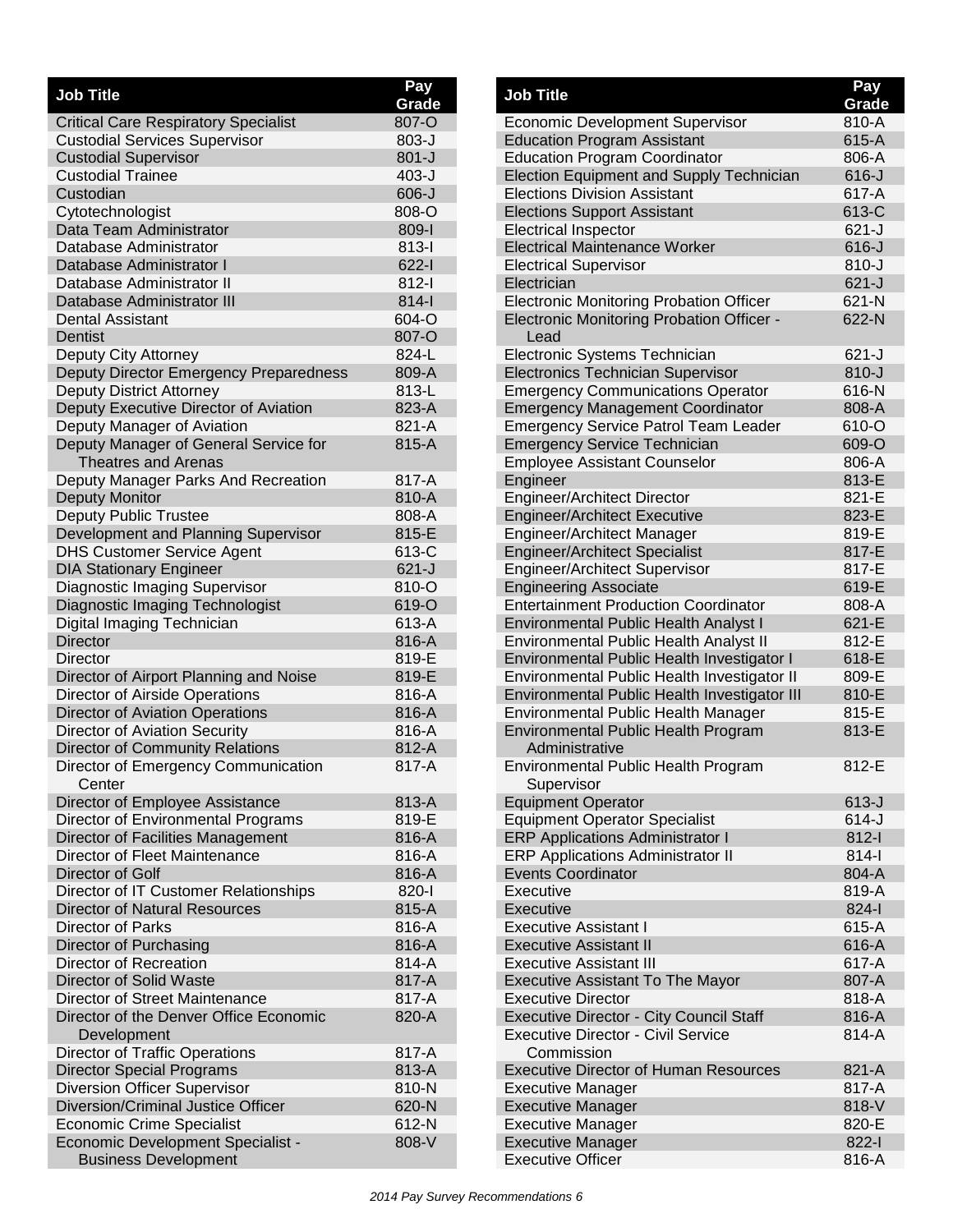| <b>Job Title</b>                                                              | Pay                |
|-------------------------------------------------------------------------------|--------------------|
|                                                                               | Grade<br>805-A     |
| <b>Executive Secretary Mayor</b><br><b>Exhibition Designer</b>                | 616-A              |
| <b>Facilities Superintendent</b>                                              | $813-J$            |
| <b>Facility Maintenance Technician</b>                                        | $616 - J$          |
| <b>Field Superintendent</b>                                                   | $813-J$            |
| <b>Financial Director</b>                                                     | 817-V              |
| <b>Financial Executive</b>                                                    | 819-V              |
| <b>Financial Management Specialist</b>                                        | 812-V              |
| <b>Financial Manager</b>                                                      | 815-V              |
| <b>Fingerprint Identification Clerk</b>                                       | 612-N              |
| <b>Fingerprint Technician</b>                                                 | 615-N              |
| <b>Fire Protection Engineer</b>                                               | 816-E              |
| <b>Fire Protection Supervisor</b>                                             | 817-E              |
| <b>Fitness Instructor - Certified</b>                                         | $123-Z$            |
| Fitness Instructor - Non Certified                                            | $118-Z$            |
| Fleet Maintenance Support Engineer                                            | 813-E              |
| <b>Food Production Supervisor</b>                                             | $802 - J$          |
| <b>Food Service Worker</b>                                                    | $602-J$            |
| Forensic Autopsy Technician                                                   | 617-E              |
| Forensic Autopsy Technician Supervisor                                        | 808-E              |
| <b>Forensic Laboratory Technician</b>                                         | 617-E              |
| <b>Forensic Pathologist</b>                                                   | 823-O              |
| <b>Forensic Pathology Fellow</b>                                              | 410-O              |
| <b>Forensic Quality Assurance Specialist</b>                                  | 810-A              |
| <b>Forensic Scientist I</b>                                                   | 809-E              |
| <b>Forensic Scientist II</b>                                                  | 812-E              |
| <b>Forensic Scientist Supervisor</b>                                          | 815-E              |
| Gardening Technician                                                          | $610 - J$<br>619-l |
| Geographic Information Systems Analyst<br>Geographic Information Systems Data | $813-I$            |
| Administrator                                                                 |                    |
| Geographic Information Systems                                                | 813-l              |
| Photogrammetry Administrator                                                  |                    |
| Geographic Information Systems Technician                                     | $614 -$            |
| Glazier                                                                       | $617 - J$          |
| <b>Golf Course Operator</b>                                                   | $617 - J$          |
| <b>Golf Course Superintendent</b>                                             | $812 - J$          |
| <b>Golf Professional</b>                                                      | 807-A              |
| <b>Golf Starter and Ranger</b>                                                | 310-Y              |
| Golf/Pro Shop Assistant                                                       | 600-C              |
| <b>Graphic Designer</b>                                                       | 805-A              |
| <b>Graphics Supervisor</b>                                                    | 807-A              |
| <b>Graphics Technician</b>                                                    | 614-A              |
| <b>Health Care Technician</b>                                                 | 606-O              |
| <b>Hearings Officer</b>                                                       | 821-L              |
| Heating, Ventilating, and Air Conditioning<br>(HVAC) Mechanic                 | 619-J              |
| Heating, Ventilating, and Air Conditioning<br>(HVAC) Supervisor               | $810 - J$          |
| <b>Heavy Equipment Mechanic</b>                                               | 618-J              |
| Heavy Equipment Mechanic Line Supervisor                                      | $810 - J$          |
| <b>Heavy Equipment Operator</b>                                               | $616-J$            |
| <b>Heavy Equipment Service Technician</b>                                     | $613-J$            |
| Helicopter Mechanic                                                           | $621 - J$          |
| <b>Horticultural Worker</b>                                                   | $612-J$            |
| Hospital Housekeeping Manager                                                 | $805 - J$          |
| <b>Hospital Switchboard Operator</b>                                          | 606-C              |
| <b>Hotline Operator</b>                                                       | 613-C              |
| Human Resources Manager                                                       | 814-A              |

| <b>Job Title</b>                                             | Pay<br>Grade     |
|--------------------------------------------------------------|------------------|
| Human Resources Specialist                                   | $811 - A$        |
| Human Resources Supervisor                                   | 812-A            |
| Human Resources Support Technician                           | 614-A            |
| Human Resources Technician                                   | 615-A            |
| Human Resources Technician Supervisor                        | 808-A            |
| <b>Human Service Advocate</b>                                | 610-A            |
| Human Service Supervisor                                     | 803-A            |
| <b>Imaging Operations Supervisor</b>                         | 811-O            |
| <b>Information Display Technician</b>                        | 619-J            |
| <b>Information Security Manager</b>                          | $816 -$          |
| <b>Information Security Specialist</b>                       | $814 -$          |
| <b>Information Technology Communications</b><br>Technician   | $624 - 1$        |
| <b>Information Technology Director</b>                       | 820-l            |
| <b>Information Technology Executive</b>                      | 822-l            |
| <b>Information Technology Manager</b>                        | $816-I$          |
| <b>Information Technology Project Manager</b>                | $814 -$          |
| Information Technology Systems Architect                     | $816-I$          |
| Information Technology Technical Writer                      | $811 -$          |
| Information Technology Technician<br>Supervisor              | $812 -$          |
| <b>Institution Food Steward</b>                              | $613-J$          |
| <b>Institution Food Steward Supervisor</b>                   | $616 - J$        |
| <b>Internal Audit Supervisor</b>                             | 813-V            |
| Interpreter Coordinator                                      | 808-A            |
| <b>Investigations Technician</b>                             | 620-L            |
| Investigative Legal Research Assistant                       | 624-L            |
| <b>Investigator Supervisor</b>                               | 812-N            |
| <b>IT Program Manager</b>                                    | $817 -$          |
| IT Project Manager I                                         | $811 -$          |
| IT Project Manager II                                        | $813 -$          |
| <b>IT Project Manager III</b><br><b>Judicial Assistant I</b> | $815 -$<br>613-C |
| <b>Judicial Assistant II</b>                                 | 615-C            |
| <b>Judicial Assistant III</b>                                | 617-C            |
| <b>Judicial Assistant IV</b>                                 | 619-L            |
| Laboratory Technician                                        | 610-O            |
| <b>Land Surveyor</b>                                         | 812-E            |
| <b>Land Surveyor Supervisor</b>                              | 814-E            |
| Landscape Architect Supervisor                               | 815-E            |
| Landside Service Agent I                                     | 612-N            |
| Landside Service Agent II                                    | 616-N            |
| Landside Service Supervisor                                  | 807-N            |
| <b>Laundry Supervisor</b>                                    | $608-J$          |
| <b>Laundry Worker</b>                                        | $603-J$          |
| <b>Lead Addictions Counselor</b>                             | 615-O            |
| <b>Lead Building Engineer</b>                                | $621 - J$        |
| Lead Case Management Coordinator                             | 613-A            |
| <b>Lead Custodian</b>                                        | $607 - J$        |
| <b>Lead Customer Service Agent</b>                           | 615-C            |
| <b>Lead Elections Support Assistant</b>                      | 614-C            |
| <b>Lead Emergency Communications Operator</b>                | 617-N            |
| Lead Fingerprint Technician                                  | 616-N            |
| Lead Heavy Equipment Mechanic                                | 619-J            |
| Lead Information Technology Technician                       | $620 - 1$        |
| <b>Lead Internal Auditor</b>                                 | 811-V            |
| Lead Park Ranger                                             | 621-N            |
| <b>Lead Payroll Associate</b>                                | 808-V            |
| <b>Lead Pharmacist</b>                                       | 816-O            |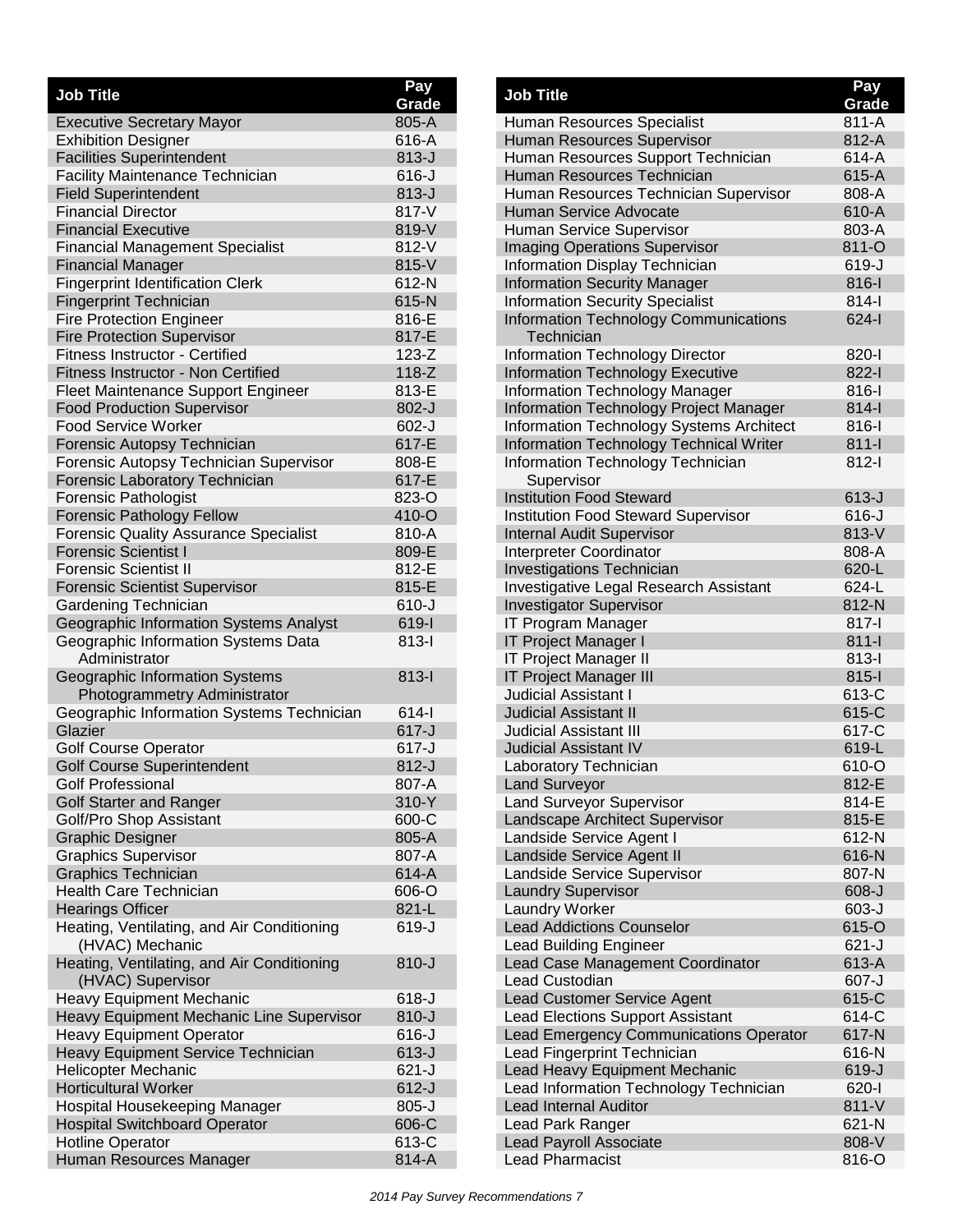| <b>Job Title</b>                                       | Pay            |
|--------------------------------------------------------|----------------|
|                                                        | Grade          |
| Lead Property & Evidence Technician                    | 615-N          |
| Lead Radiographic Support Technician                   | 606-O          |
| <b>Lead Social Case Worker</b>                         | 807-A          |
| <b>Lead Tax Auditor</b>                                | 811-V          |
| Lead Team Decision Making Coordinator                  | 808-A          |
| Lead Utilization Management Coordinator                | 808-A<br>813-A |
| Legal Administrator                                    | 617-C          |
| <b>Legal Secretary</b><br><b>Legislative Assistant</b> | 807-A          |
| <b>Library Director</b>                                | 816-A          |
| <b>Library Manager</b>                                 | 814-A          |
| Library Program Associate                              | 615-A          |
| <b>Licensed Practical Nurse</b>                        | 611-O          |
| <b>Licensed Therapist Masters Level</b>                | 807-A          |
| <b>Licensing Technician</b>                            | 615-C          |
| Lifeguard                                              | $111 - Z$      |
| Loan and Grant Processor                               | $615-V$        |
| Locksmith                                              | $616 - J$      |
| <b>Maintenance Assistant</b>                           | $608 - J$      |
| Maintenance Control Supervisor                         | 808-A          |
| Maintenance Control Technician                         | 615-A          |
| Maintenance Liaison                                    | 615-A          |
| Maintenance Technician                                 | $613-J$        |
| Mammography Technologist                               | 621-O          |
| Management Analyst - Office of                         | 809-A          |
| <b>Independent Monitor</b>                             |                |
| Management Analyst I                                   | 615-A          |
| <b>Management Analyst II</b>                           | 807-A          |
| Management Analyst III                                 | 809-A          |
| <b>Management Analyst IV</b>                           | 812-A          |
| Management Analyst Supervisor                          | 812-A          |
| Manager                                                | 814-A          |
| Manager                                                | 817-E          |
| Manager of Air Service Development                     | 815-A          |
| Manager of Airside Operations                          | 814-A          |
| <b>Manager of Aviation Security</b>                    | 814-A          |
| Manager of Publication                                 | 809-A          |
| Marketing/Communications Manager                       | 814-A          |
| Marketing/Communications Professional I                | 615-A          |
| Marketing/Communications Professional II               | 808-A          |
| Marketing/Communications Specialist                    | 811-A          |
| <b>Master Trades Worker</b>                            | 622-J          |
| Materials Laboratory Administrator                     | 813-E          |
| <b>Materials Tester</b>                                | 619-E          |
| Mayor's Youth Worker                                   | 402-A          |
| Mechanic Line Supervisor                               | $810 - J$      |
| Mechanical Inspector                                   | $621-J$        |
| <b>Medical Imaging Manager</b>                         | 813-O          |
| <b>Medical Office Assistant</b>                        | 607-O          |
| <b>Medical Only Claims Adjuster</b>                    | 612-A          |
| <b>Medical Records Coder</b>                           | 610-O          |
| <b>Medical Services Representative</b>                 | 606-O          |
| <b>Medical Technologist</b>                            | 808-O          |
| <b>Medical Technologist Section Supervisor</b>         | 810-O          |
| Medical Technologist Unit Supervisor                   | 809-O          |
| <b>Medical Transcriptionist</b>                        | 612-C<br>614-A |
| <b>Modified Duty Coordinator</b><br>Monitor            | 818-A          |
|                                                        |                |
| Motor Vehicle Supervisor                               | 806-C          |

| <b>Job Title</b>                            | Pay<br>Grade   |
|---------------------------------------------|----------------|
| Motor Vehicle Technician I                  | 614-C          |
| Motor Vehicle Technician II                 | 615-C          |
| Motor Vehicle Technician III                | 616-C          |
| <b>Multiple Trades Supervisor</b>           | $810 - J$      |
| <b>Museum Collection Assistant</b>          | 613-C          |
| Museum Curatorial Assistant                 | 611-C          |
| Museum Dock Officer                         | 609-N          |
| <b>Museum Security Officer</b>              | 608-N          |
| National Crime Information Center Agent     | 615-N          |
| <b>Network Administrator I</b>              | $622 - 1$      |
| <b>Network Administrator II</b>             | $812 - 1$      |
| Network Engineer                            | $814 -$        |
| Nuclear Medicine Technologist               | 622-O          |
| <b>Nurse Practitioner</b>                   | 812-O          |
| <b>Nursing Administrator</b>                | 811-O          |
| <b>Nursing Aide</b>                         | 605-O          |
| <b>Nursing Clinical Coordinator</b>         | 810-O          |
| <b>Nursing Operations Manager</b>           | 815-O          |
| <b>Nursing Program Manager</b>              | 812-O          |
| <b>Nutritionist</b>                         | 804-O          |
| <b>Office Occupations Trainee</b>           | 402-C          |
| <b>Operational Supervisor I</b>             | 808-A          |
| <b>Operational Supervisor I</b>             | 808-V          |
| <b>Operational Supervisor II</b>            | 810-A          |
| <b>Operations Assistant</b>                 | 613-A          |
| <b>Operations Coordinator</b>               | 808-A          |
| <b>Operations Supervisor</b>                | $810 - J$      |
| Outreach Case Coordinator                   | 613-A          |
| <b>Outreach Case Coordinator Supervisor</b> | 807-A          |
| <b>Outreach Librarian</b>                   | 806-A          |
| <b>Outreach Specialist</b>                  | 807-A          |
| Painter                                     | $616 - J$      |
| Paralegal I                                 | 618-L          |
| Paralegal II                                | 620-L          |
| Paralegal III<br>Paramedic                  | 623-L<br>618-O |
| Paramedic Dispatch Supervisor               | 623-N          |
| Paramedic Dispatcher                        | 620-N          |
| Paramedic Field Supervisor                  | 809-O          |
| Paramedic Fleet Supervisor                  | 810-O          |
| <b>Paramedic Operations Supervisor</b>      | 810-O          |
| <b>Park Horticulturist</b>                  | $613-J$        |
| <b>Park Seasonal Laborer</b>                | 225-Y          |
| <b>Parking Meter Collector</b>              | $610 - J$      |
| Parking/Speeding Enforcement Supervisor     | 808-N          |
| Parks and Recreation Ranger                 | 614-N          |
| Parks Intern I                              | $405 - J$      |
| Parks Intern II                             | $407 - J$      |
| Parks Intern III                            | $409 - J$      |
| <b>Payroll Accountant</b>                   | 809-V          |
| Payroll Associate                           | $615-V$        |
| <b>Payroll Supervisor</b>                   | 811-V          |
| Permit Supervisor                           | 808-E          |
| Personal Property Analyst I                 | 612-V          |
| <b>Personal Property Analyst II</b>         | 614-V          |
| Personal Property Analyst III               | 616-V          |
| Pharmacist                                  | 815-O          |
| Pharmacy Technician                         | 606-O          |
| <b>Photo Enforcement Agent</b>              | 615-N          |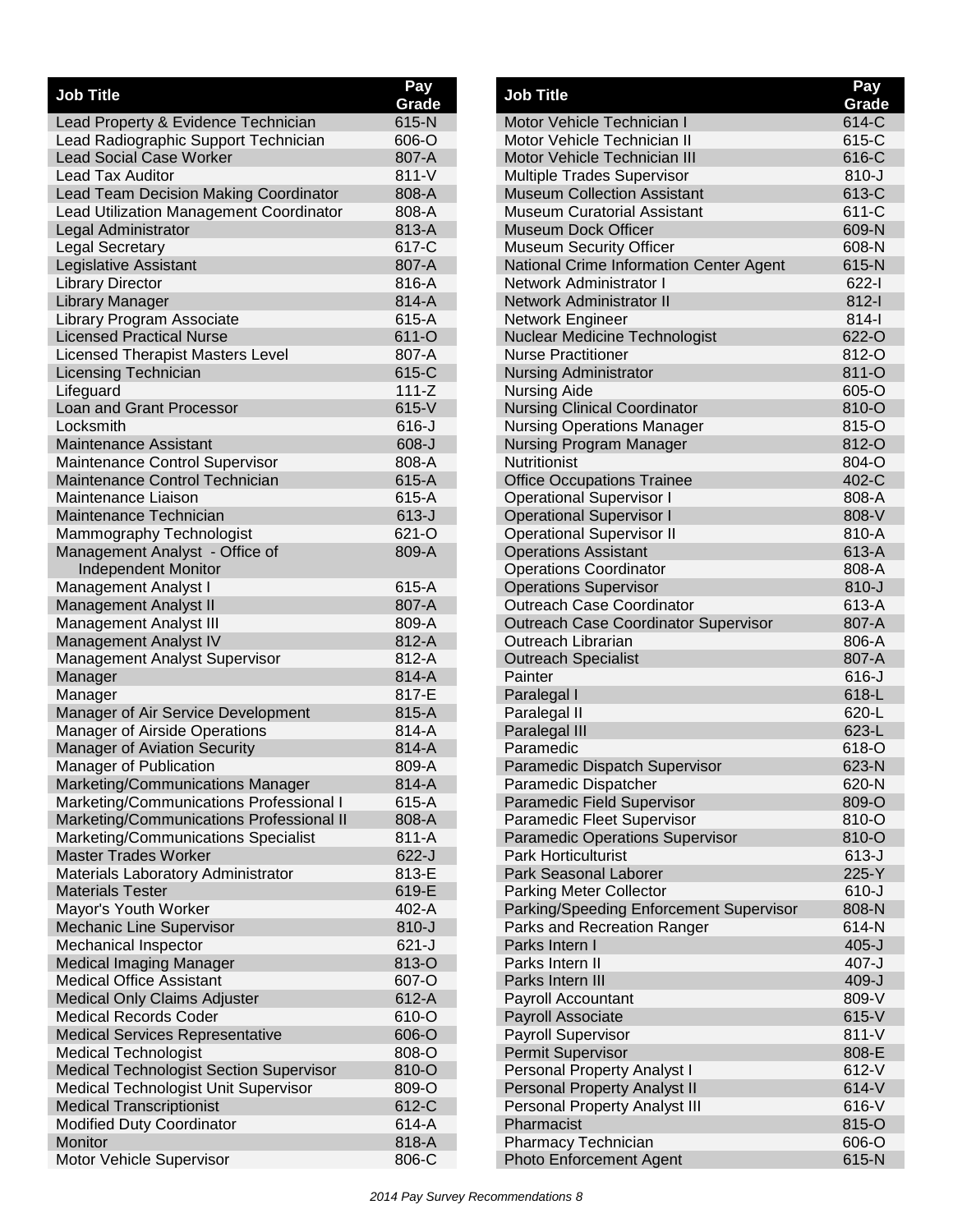| <b>Job Title</b>                                                | Pay            |
|-----------------------------------------------------------------|----------------|
|                                                                 | Grade<br>808-O |
| <b>Physical Therapist</b><br>Physician                          | 821-O          |
| Plans Review Engineer                                           | 816-E          |
| <b>Plans Review Supervisor</b>                                  | 813-E          |
| <b>Plans Review Technician</b>                                  | 620-E          |
| Plumber                                                         | 620-J          |
| Plumbing Inspector                                              | $621 - J$      |
| <b>Plumbing Supervisor</b>                                      | $810 - J$      |
| Police Dispatcher                                               | 620-N          |
| <b>Police Fleet Technician</b>                                  | $617 - J$      |
| Police Lead Dispatcher                                          | 621-N          |
| Police Photographic Specialist                                  | 615-A          |
| <b>Pool Coordinator</b>                                         | 607-C          |
| Pool Maintenance Technician                                     | $616 - J$      |
| Pool Supervisor                                                 | 117-Z          |
| <b>Power Shovel Operator</b>                                    | $617 - J$      |
| <b>Press Operator</b>                                           | 611-C          |
| <b>Principal City Planner</b>                                   | 815-E          |
| Principal Project Manager                                       | 821-E          |
| <b>Probation Officer Supervisor</b>                             | 812-N          |
| Professional Occupations Intern I                               | 404-A          |
| Professional Occupations Intern II                              | 406-A          |
| Professional Occupations Intern III                             | 408-A          |
| Program Administrator                                           | 808-A          |
| Program Coordinator                                             | 806-A          |
| Program Manager                                                 | 811-A          |
| Program Quality Assurance Technician                            | 615-N          |
| Project Inspector                                               | 811-E          |
| Project Manager I                                               | 811-A          |
| Project Manager I                                               | 812-V          |
| Project Manager I                                               | 813-E          |
| Project Manager II                                              | 813-A          |
| Project Manager II                                              | $814-V$        |
| Project Manager II                                              | 815-E          |
| Property and Evidence Technician                                | 614-N          |
| Psychologist                                                    | 811-O          |
| Psychologist Candidate for Licensure<br>Psychologist Supervisor | 807-O<br>813-O |
| Psychology Intern                                               | 407-O          |
| <b>Purchasing Manager</b>                                       | 814-A          |
| <b>Purchasing Technician</b>                                    | 616-A          |
| <b>Quality Improvement Nurse</b>                                | 808-O          |
| Radiographic Support Technician                                 | 605-O          |
| <b>Ramp Tower Supervisor</b>                                    | 810-A          |
| Real Estate Agent                                               | 809-A          |
| <b>Real Property Appraiser Specialist</b>                       | 810-V          |
| Real Property Appraiser Supervisor                              | 811-V          |
| Real Property Appraiser Technician                              | 613-V          |
| <b>Recreation Aide</b>                                          | 212-Y          |
| <b>Recreation Coordinator</b>                                   | 617-A          |
| <b>Recreation Facility Assistant</b>                            | 219-Y          |
| <b>Recreation Instructor</b>                                    | 607-A          |
| <b>Recreation Manager</b>                                       | 812-A          |
| <b>Recreation Supervisor</b>                                    | 808-A          |
| <b>Recreation Trainee</b>                                       | 403-A          |
| <b>Recreational Therapist</b>                                   | 808-O          |
| Reference Librarian                                             | 805-A          |
| <b>Registered Nurse</b>                                         | 808-O          |
| <b>Research Supervisor</b>                                      | 812-A          |
|                                                                 |                |

| Job Title                                                                            | Pay<br>Grade |
|--------------------------------------------------------------------------------------|--------------|
| Right-of-Way Enforcement Agent I                                                     | 615-N        |
| Right-of-Way Enforcement Agent II                                                    | 617-N        |
| <b>Risk Analyst</b>                                                                  | 808-V        |
| Safety and Industrial Hygiene Administrator                                          | 810-A        |
| Safety and Industrial Hygiene Professional I                                         | 617-A        |
| Safety and Industrial Hygiene Professional II                                        | 808-A        |
| Safety and Industrial Hygiene Supervisor                                             | 811-A        |
| Section Manager of Aviation Operations                                               | 814-A        |
| <b>Security Officer</b>                                                              | 609-N        |
| <b>Security Specialist</b>                                                           | 613-N        |
| <b>Security Supervisor</b>                                                           | 803-N        |
| <b>Selection Librarian</b>                                                           | 805-A        |
| <b>Senior Accountant</b>                                                             | 808-V        |
| Senior Agency Budget Analyst                                                         | 809-V        |
| Senior Arboreal Inspector                                                            | 621-N        |
| Senior Architect                                                                     | 816-E        |
| <b>Senior Aviation Security Agent</b>                                                | 614-C        |
| Senior Biomedical Equipment Technician                                               | 622-J        |
| Senior Branch Librarian                                                              | 807-A        |
| <b>Senior Buyer</b>                                                                  | 810-A        |
| Senior Catalog Librarian                                                             | 807-A        |
| Senior Chief Deputy District Attorney                                                | 823-L        |
| Senior City Inspector                                                                | 619-N        |
| Senior City Planner                                                                  | 813-E        |
| <b>Senior Clinical Care Associate</b>                                                | 610-O        |
| Senior Clinical Social Worker                                                        | 805-O        |
| Senior Closed Circuit Television Technician                                          | $618 - J$    |
| Senior Cost Estimator Analyst                                                        | 811-A        |
| Senior Criminal/Civil Investigator                                                   | 624-L        |
| Senior Data Architect                                                                | $815 -$      |
| <b>Senior Deputy District Attorney</b>                                               | 820-L        |
| Senior Deputy Monitor                                                                | 815-A        |
| Senior Development Project Coordinator<br>Senior Director of Aviation Infrastructure | 812-E        |
|                                                                                      | 818-A        |
| Management<br>Senior Engineer                                                        | 816-E        |
| Senior Engineer/Architect Manager                                                    | 820-E        |
| Senior Engineering Associate                                                         | 811-E        |
| Senior Enterprise Resource Planning                                                  | $814 -$      |
| Developer                                                                            |              |
| Senior Enterprise Resource Planning                                                  | $814 -$      |
| <b>Systems Analyst</b>                                                               |              |
| Senior Environmental Public Health Program<br>Administrator                          | 814-E        |
| Senior Equipment Repair Technician                                                   | $616-J$      |
| <b>Senior Exhibition Designer</b>                                                    | 807-A        |
| Senior Financial Management Analyst                                                  | 810-V        |
| Senior Geographic Information System                                                 | 809-l        |
| Analyst                                                                              |              |
| Senior Human Resources Professional                                                  | 809-A        |
| Senior Information Technology Developer                                              | $813 -$      |
| Senior Information Technology Manager                                                | $818 - 1$    |
| Senior Information Technology Systems<br>Administrator                               | $813 -$      |
| Senior Information Technology Systems                                                | $813 -$      |
| Analyst                                                                              |              |
| Senior Information Technology Technician                                             | 619-l        |
| Senior Internal Auditor                                                              | 810-V        |
| Senior Laboratory Technician                                                         | 613-O        |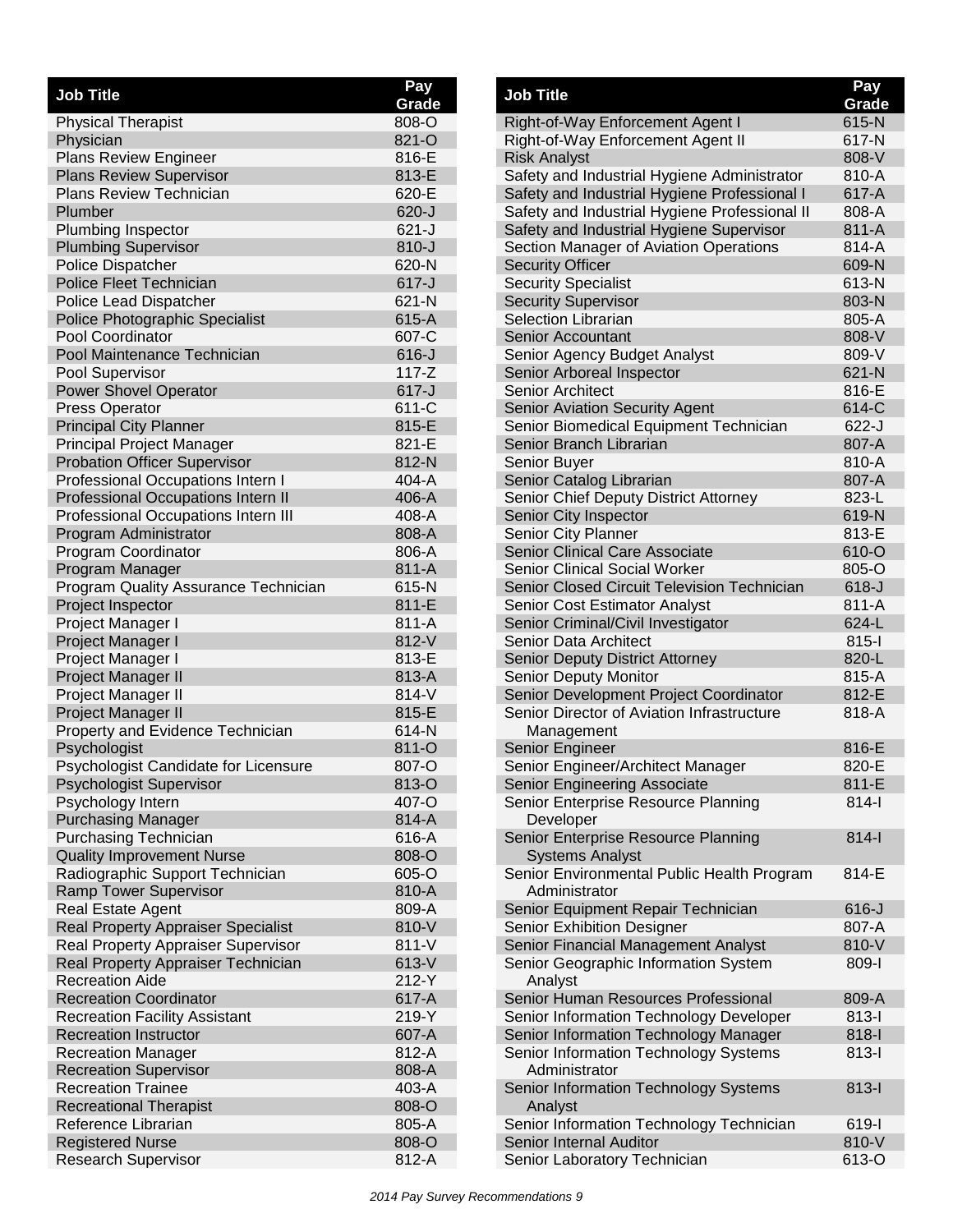| <b>Job Title</b>                                        | Pay<br>Grade |
|---------------------------------------------------------|--------------|
| Senior Landscape Architect                              | 813-E        |
| Senior Occupational Therapist                           | 807-O        |
| Senior Payroll Associate                                | 807-V        |
| Senior Physical Therapist                               | 811-O        |
| <b>Senior Physician</b>                                 | 825-O        |
| Senior Plans Review Technician                          | 625-E        |
| <b>Senior Police Fleet Technician</b>                   | $618-J$      |
| <b>Senior Probation Officer</b>                         | 623-N        |
| Senior Project Inspector                                | 812-E        |
| Senior Public Works Director                            | 819-A        |
| Senior Quality Improvement Nurse                        | 810-O        |
| Senior Real Estate Agent                                | 811-A        |
| Senior Real Property Appraiser                          | 808-V        |
| Senior Recreation Supervisor                            | 810-A        |
| Senior Reference Librarian                              | 807-A        |
| <b>Senior Registered Nurse</b>                          | 810-O        |
| Senior Respiratory Therapist                            | 616-O        |
| <b>Senior Social Case Worker</b>                        | 806-A        |
| Senior Special Collection Librarian                     | 809-A        |
| Senior Speech Therapist                                 | 807-O        |
| <b>Senior Statistical Researcher</b>                    | 809-A        |
| Senior Surveying Technician                             | 622-E        |
| Senior Tax Auditor                                      | 810-V        |
| Senior Technical Physician                              | 827-O        |
| Senior Television and Video Producer                    | 812-A        |
| <b>Senior Transcriptionist</b>                          | 617-C        |
| <b>Senior Transportation Worker</b>                     | $608 - J$    |
| <b>Senior Utility Worker</b>                            | $612 - J$    |
| Senior Workforce Development Advisor                    | 808-A        |
| Shelter Veterinarian                                    | 812-O        |
| <b>Shelver</b>                                          | 601-C        |
| Sign Language Interpreter                               | 619-A        |
| <b>Social Case Worker</b>                               | 805-A        |
| Social Case Worker Supervisor                           | 810-A        |
| Social Worker Intern                                    | 405-A        |
| <b>Special Collection Librarian</b>                     | 807-A        |
| <b>Special Education Teacher</b>                        | 808-A        |
| <b>Special Education Teacher Supervisor</b>             | 810-A        |
| <b>Special Education Teaching Assistant</b>             | 611-A        |
| Special Education Teaching Assistant                    | 804-A        |
| Supervisor                                              |              |
| <b>Special Events Coordinator</b>                       | 808-A        |
| Speech Therapist                                        | 806-O        |
| Sports Official I - Non Certified                       | $118-Z$      |
| Sports Official II - Certified                          | $123-Z$      |
| <b>Stable Master</b>                                    | $613-J$      |
| <b>Staff Accountant</b>                                 | 616-V        |
| <b>Staff Agency Budget Analyst</b>                      | 616-V        |
| Staff Architectural Associate                           | 810-E        |
| <b>Staff Assistant</b>                                  | 805-A        |
| <b>Staff Buyer</b>                                      | 616-A        |
| <b>Staff Closed Circuit Television Technician</b>       | $612-J$      |
| <b>Staff Community Development Associate</b>            | 614-A        |
| <b>Staff Data Architect</b>                             | $624 - 1$    |
| Staff Engineer                                          | 810-E        |
| <b>Staff Enterprise Resource Planning</b>               | $622 - 1$    |
| Developer<br>Staff Enterprise Resource Planning Systems | $622 - 1$    |
| Analyst                                                 |              |
|                                                         |              |

| <b>Job Title</b>                                                                        | Pay<br>Grade       |
|-----------------------------------------------------------------------------------------|--------------------|
| <b>Staff Financial Management Analyst</b>                                               | 618-V              |
| Staff Human Resources Professional                                                      | 615-A              |
| <b>Staff Information Technology Developer</b>                                           | $621 -$            |
| <b>Staff Information Technology Systems</b>                                             | $621 -$            |
| Administrator                                                                           |                    |
| <b>Staff Information Technology Systems</b><br>Analyst                                  | $621 -$            |
| Staff Information Technology Technician                                                 | $614 -$            |
| <b>Staff Internal Auditor</b>                                                           | 619-V              |
| <b>Staff Land Surveyor</b>                                                              | 810-E              |
| Staff Parks Landscape Planner                                                           | 619-E              |
| <b>Staff Probation Officer</b>                                                          | 617-N              |
| <b>Staff Project Inspector</b>                                                          | 621-E              |
| <b>Staff Real Property Appraiser</b>                                                    | $614-V$            |
| <b>Staff Social Case Worker</b>                                                         | 614-A              |
| <b>Staff Special Education Teacher</b>                                                  | 617-A              |
| <b>Staff Tax Auditor</b>                                                                | 619-V              |
| <b>Stapleton Redevelopment Programs</b>                                                 | 810-A              |
| Manager                                                                                 |                    |
| Stockkeeper I                                                                           | 609-J              |
| Stockkeeper II                                                                          | $614 - J$          |
| Stockkeeper III                                                                         | $616 - J$          |
| Stockroom Manager                                                                       | $808 - J$          |
| <b>Stockroom Supervisor</b>                                                             | 807-J              |
| Strategic Advisor                                                                       | 813-A<br>$813 - J$ |
| Superintendent of Radio Communications<br><b>Supervisor of Administrative Support I</b> | 806-C              |
| Supervisor of Administrative Support II                                                 | 808-C              |
| <b>Surveying Associate</b>                                                              | 620-E              |
| Surveying Technician                                                                    | 618-E              |
| Systems Librarian                                                                       | 806-A              |
| <b>Tax Analyst</b>                                                                      | $616-V$            |
| <b>Tax Audit Supervisor</b>                                                             | 813-V              |
| Tax Revenue Agent I                                                                     | 615-V              |
| <b>Tax Revenue Agent II</b>                                                             | $617 - V$          |
| Tax Revenue Agent Supervisor                                                            | 808-V              |
| Tax Technician I                                                                        | $612-V$            |
| Tax Technician II                                                                       | 613-V              |
| <b>Team Decision Making Coordinator</b>                                                 | 807-A              |
| Technical Director - Board of Adjustment                                                | 808-A              |
| Zoning                                                                                  |                    |
| <b>Technical Physician</b>                                                              | 823-O              |
| <b>Telecommunications Administrator</b>                                                 | $812-I$            |
| Television & Video Director/Editor                                                      | 810-A              |
| <b>Television &amp; Video Producer</b>                                                  | 810-A              |
| Television & Video Production Support<br>Technician                                     | $122 - Z$          |
| <b>Television Engineer</b>                                                              | $808 - 1$          |
| <b>Television Programmer</b>                                                            | 809-A              |
| <b>Tenant Facility Project Supervisor</b>                                               | 813-E              |
| <b>Terminal Operations Officer</b>                                                      | 621-A              |
| <b>Terminal Operations Supervisor</b>                                                   | 812-A              |
| Therapist - Master's Level                                                              | 805-A              |
| <b>Therapist Supervisor</b>                                                             | 810-A              |
| <b>Trades Apprentice</b>                                                                | $613-J$            |
| <b>Trades Inspector</b>                                                                 | $621 - J$          |
| <b>Traffic Operations Technician I</b>                                                  | $613-J$            |
| <b>Traffic Operations Technician II</b>                                                 | $615 - J$          |
| Traffic Signal Technician 1                                                             | $616-J$            |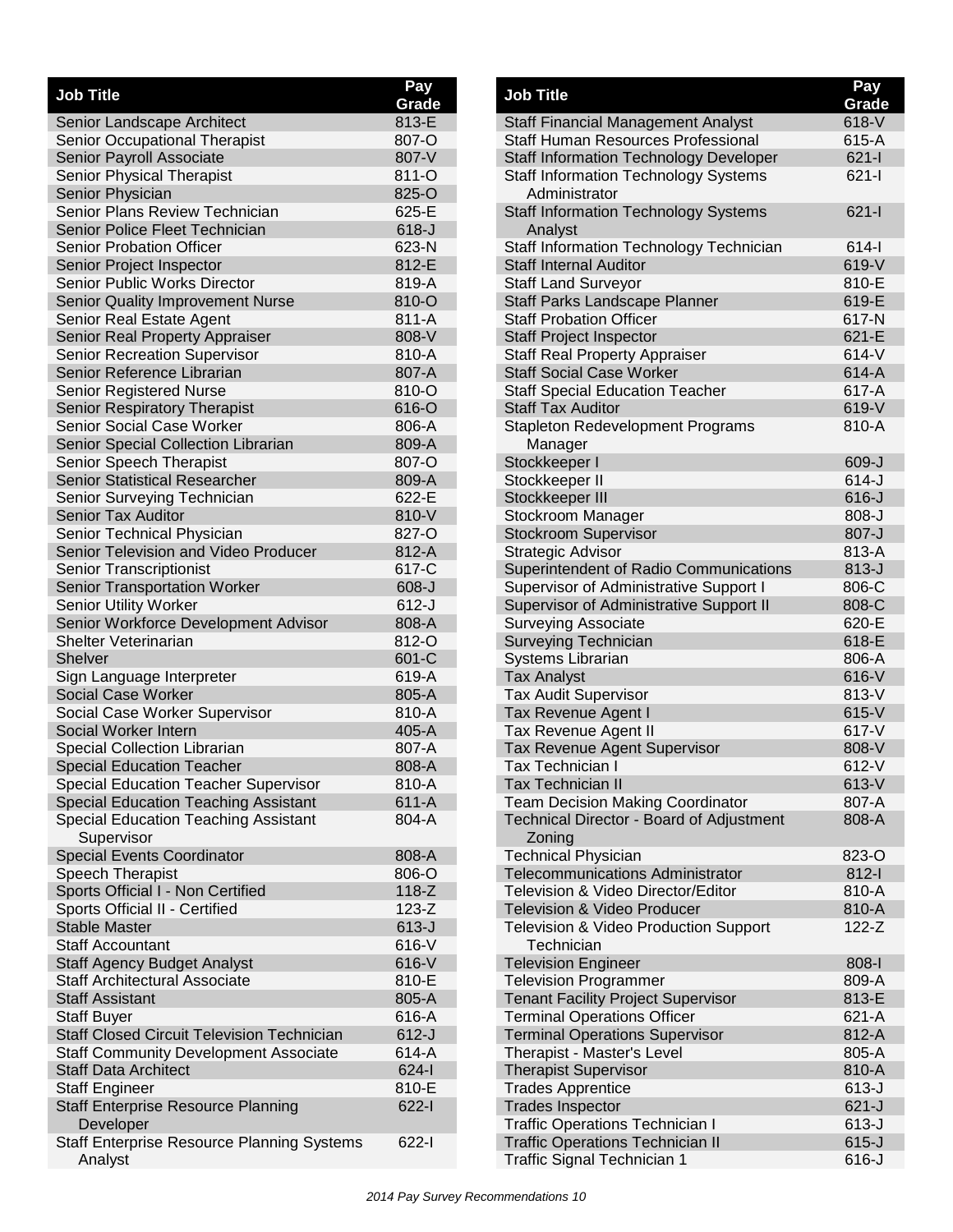| <b>Job Title</b>                                   | Pay<br>Grade |
|----------------------------------------------------|--------------|
| <b>Traffic Signal Technician 2</b>                 | $618 - J$    |
| Traffic Signal Technician 3                        | 620-J        |
| <b>Traffic Signal Technician Supervisor</b>        | $810 - J$    |
| <b>Transportation Worker</b>                       | $607 - J$    |
| <b>Treasury Agent</b>                              | 619-V        |
| <b>Turf Equipment Mechanic</b>                     | $616 - J$    |
| <b>Turf Equipment Mechanic Supervisor</b>          | $810 - J$    |
| Underground Utility Investigator                   | 614-N        |
| <b>Underground Utility Investigator Supervisor</b> | 806-N        |
| Unit Charge Nurse                                  | 810-O        |
| <b>Urban Design Architect</b>                      | 813-E        |
| Usher                                              | $310-Z$      |
| <b>Utility Worker</b>                              | $610 - J$    |
| <b>Utility Worker Trainee</b>                      | 405-J        |
| <b>Utilization Management Coordinator</b>          | 807-A        |
| <b>Vector Control Inspector</b>                    | 617-N        |
| Vehicle Boot Investigator                          | 618-N        |
| Vehicle Impound Clerk                              | 612-N        |
| <b>Veterinary Assistant</b>                        | 606-O        |
| Veterinary Technician                              | 608-O        |
| Victim Advocate                                    | 616-A        |

| <b>Job Title</b>                               | Pay<br>Grade |
|------------------------------------------------|--------------|
| <b>Victim Specialist</b>                       | 614-A        |
| <b>Vocational Mechanic Trainee</b>             | $410 - J$    |
| <b>Washing Machine Operator</b>                | $605 - J$    |
| Wastewater Data Technician                     | $612-V$      |
| <b>Wastewater Quality Control Manager</b>      | 813-E        |
| <b>Wastewater Quality Control Supervisor</b>   | 809-E        |
| <b>Wastewater Quality Technician</b>           | 616-E        |
| Wastewater Systems Data Investigator           | 617-N        |
| <b>Water Quality Investigator</b>              | 619-N        |
| Webmaster                                      | $811 -$      |
| Welder                                         | $618 - J$    |
| <b>Work Release Technician</b>                 | $614-A$      |
| <b>Workers' Compensation Claims Supervisor</b> | 810-A        |
| <b>Workers' Compensation Registered Nurse</b>  | 810-O        |
| <b>Youth Counselor</b>                         | 615-A        |
| <b>Youth Counselor Supervisor</b>              | 807-A        |
| Youth Worker                                   | 610-A        |
| Zoo Area Supervisor                            | 806-A        |
| Zoo Commissary Worker                          | $608 - J$    |
| Zoo Veterinary Technician                      | 613-O        |
| Zookeeper                                      | 613-A        |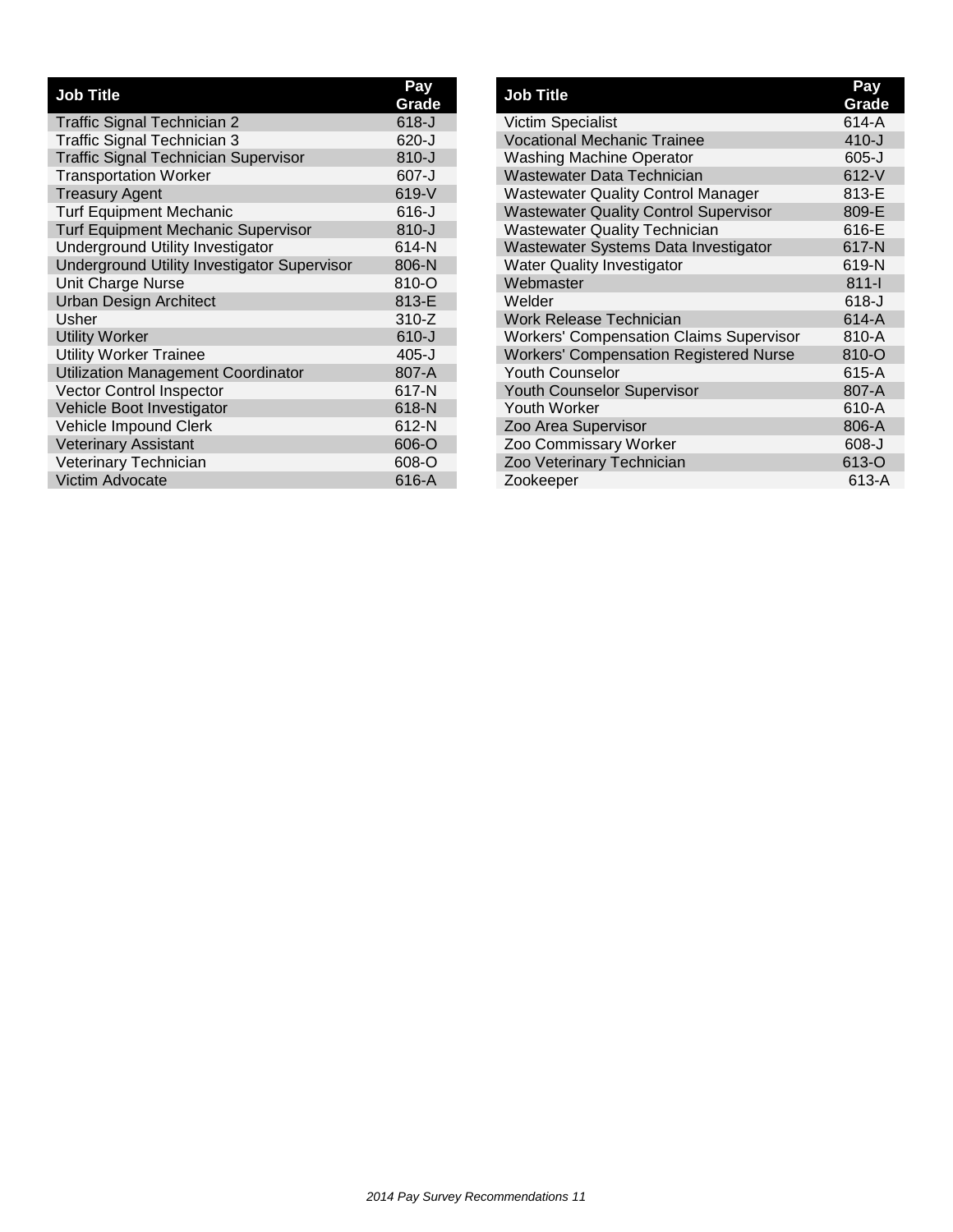### **A - Professional Occupational Group**

|                  |                         | Non-Exempt                     |                                                                     |                                       |                         |                  |                         |                                       | <b>Exempt</b>             |
|------------------|-------------------------|--------------------------------|---------------------------------------------------------------------|---------------------------------------|-------------------------|------------------|-------------------------|---------------------------------------|---------------------------|
| <b>PAY GRADE</b> | Range<br><b>Minimum</b> | 2nd Quartile<br><b>Minimum</b> | <b>3rd Quartile</b><br><b>Minimum</b><br>(Range<br><b>Midpoint)</b> | <b>4th Quartile</b><br><b>Minimum</b> | Range<br><b>Maximum</b> | <b>PAY GRADE</b> | Range<br><b>Minimum</b> | <b>2nd Quartile</b><br><b>Minimum</b> | 3r <sub>c</sub><br>M<br>M |
| 600-A            | 20690                   | 23069                          | 25449                                                               | 27828                                 | 30207                   | 800-A            | 29535                   | 33965                                 |                           |
| 601-A            | 21631                   | 24119                          | 26606                                                               | 29094                                 | 31581                   | 801-A            | 31573                   | 36309                                 |                           |
| 602-A            | 22615                   | 25216                          | 27817                                                               | 30417                                 | 33018                   | 802-A            | 33752                   | 38815                                 |                           |
| 603-A            | 23644                   | 26363                          | 29082                                                               | 31801                                 | 34520                   | 803-A            | 36081                   | 41493                                 |                           |
| 604-A            | 24720                   | 27563                          | 30406                                                               | 33248                                 | 36091                   | 804-A            | 38571                   | 44357                                 |                           |
| 605-A            | 25845                   | 28817                          | 31790                                                               | 34762                                 | 37734                   | 805-A            | 41232                   | 47417                                 |                           |
| 606-A            | 27021                   | 30129                          | 33236                                                               | 36344                                 | 39451                   | 806-A            | 44077                   | 50689                                 |                           |
| 607-A            | 28250                   | 31499                          | 34748                                                               | 37996                                 | 41245                   | 807-A            | 47118                   | 54186                                 |                           |
| 608-A            | 29535                   | 32932                          | 36328                                                               | 39725                                 | 43121                   | 808-A            | 50369                   | 57924                                 |                           |
| 609-A            | 30879                   | 34430                          | 37981                                                               | 41532                                 | 45083                   | 809-A            | 53844                   | 61921                                 |                           |
| 610-A            | 32284                   | 35997                          | 39710                                                               | 43422                                 | 47135                   | 810-A            | 57559                   | 66193                                 |                           |
| 611-A            | 33753                   | 37635                          | 41516                                                               | 45398                                 | 49279                   | $811-A$          | 61531                   | 70761                                 |                           |
| 612-A            | 35289                   | 39347                          | 43406                                                               | 47464                                 | 51522                   | 812-A            | 65777                   | 75644                                 |                           |
| 613-A            | 36895                   | 41138                          | 45381                                                               | 49624                                 | 53867                   | 813-A            | 70316                   | 80864                                 |                           |
| 614-A            | 38574                   | 43010                          | 47446                                                               | 51882                                 | 56318                   | 814-A            | 75168                   | 86443                                 |                           |
| 615-A            | 40329                   | 44967                          | 49605                                                               | 54242                                 | 58880                   | 815-A            | 80355                   | 92408                                 |                           |
| 616-A            | 42164                   | 47013                          | 51862                                                               | 56710                                 | 61559                   | 816-A            | 85899                   | 98784                                 |                           |
| 617-A            | 44082                   | 49152                          | 54221                                                               | 59291                                 | 64360                   | 817-A            | 91826                   | 105600                                |                           |
| 618-A            | 46088                   | 51388                          | 56688                                                               | 61988                                 | 67288                   | 818-A            | 98162                   | 112886                                |                           |
| 619-A            | 48185                   | 53726                          | 59268                                                               | 64809                                 | 70350                   | 819-A            | 104935                  | 120675                                |                           |
| 620-A            | 50377                   | 56170                          | 61964                                                               | 67757                                 | 73550                   | 820-A            | 112176                  | 129003                                |                           |
| 621-A            | 52669                   | 58726                          | 64783                                                               | 70840                                 | 76897                   | 821-A            | 119916                  | 137904                                |                           |
| 622-A            | 55065                   | 61398                          | 67730                                                               | 74063                                 | 80395                   | 822-A            | 128190                  | 147419                                |                           |
| 623-A            | 57570                   | 64191                          | 70811                                                               | 77432                                 | 84052                   | 823-A            | 137035                  | 157590                                |                           |
| 624-A            | 60189                   | 67111                          | 74033                                                               | 80954                                 | 87876                   | 824-A            | 146490                  | 168464                                |                           |
|                  |                         |                                |                                                                     |                                       |                         |                  |                         |                                       |                           |

| <b>GRADE</b>        | Range<br><b>Minimum</b> | 2nd Quartile<br><b>Minimum</b> | 3rd Quartile<br><b>Minimum</b><br>(Range<br><b>Midpoint</b> ) | <b>4th Quartile</b><br><b>Minimum</b> | Range<br><b>Maximum</b> | <b>PAY GRADE</b> | Range<br><b>Minimum</b> | <b>2nd Quartile</b><br><b>Minimum</b> | <b>3rd Quartile</b><br><b>Minimum</b><br>(Range<br><b>Midpoint</b> ) | <b>4th Quartile</b><br><b>Minimum</b> | Range<br><b>Maximum</b> |
|---------------------|-------------------------|--------------------------------|---------------------------------------------------------------|---------------------------------------|-------------------------|------------------|-------------------------|---------------------------------------|----------------------------------------------------------------------|---------------------------------------|-------------------------|
| 600-A               | 20690                   | 23069                          | 25449                                                         | 27828                                 | 30207                   | 800-A            | 29535                   | 33965                                 | 38396                                                                | 42826                                 | 47256                   |
| 601-A               | 21631                   | 24119                          | 26606                                                         | 29094                                 | 31581                   | 801-A            | 31573                   | 36309                                 | 41045                                                                | 45781                                 | 50517                   |
| $602-A$             | 22615                   | 25216                          | 27817                                                         | 30417                                 | 33018                   | 802-A            | 33752                   | 38815                                 | 43878                                                                | 48940                                 | 54003                   |
| $603-A$             | 23644                   | 26363                          | 29082                                                         | 31801                                 | 34520                   | 803-A            | 36081                   | 41493                                 | 46906                                                                | 52318                                 | 57730                   |
| 604-A               | 24720                   | 27563                          | 30406                                                         | 33248                                 | 36091                   | 804-A            | 38571                   | 44357                                 | 50143                                                                | 55928                                 | 61714                   |
| 605-A               | 25845                   | 28817                          | 31790                                                         | 34762                                 | 37734                   | 805-A            | 41232                   | 47417                                 | 53602                                                                | 59786                                 | 65971                   |
| 606-A               | 27021                   | 30129                          | 33236                                                         | 36344                                 | 39451                   | 806-A            | 44077                   | 50689                                 | 57300                                                                | 63912                                 | 70523                   |
| 607-A               | 28250                   | 31499                          | 34748                                                         | 37996                                 | 41245                   | 807-A            | 47118                   | 54186                                 | 61254                                                                | 68321                                 | 75389                   |
| 608-A               | 29535                   | 32932                          | 36328                                                         | 39725                                 | 43121                   | 808-A            | 50369                   | 57924                                 | 65480                                                                | 73035                                 | 80590                   |
| 609-A               | 30879                   | 34430                          | 37981                                                         | 41532                                 | 45083                   | 809-A            | 53844                   | 61921                                 | 69997                                                                | 78074                                 | 86150                   |
| $610-A$             | 32284                   | 35997                          | 39710                                                         | 43422                                 | 47135                   | 810-A            | 57559                   | 66193                                 | 74827                                                                | 83460                                 | 92094                   |
| 611-A               | 33753                   | 37635                          | 41516                                                         | 45398                                 | 49279                   | $811-A$          | 61531                   | 70761                                 | 79991                                                                | 89220                                 | 98450                   |
| 612-A               | 35289                   | 39347                          | 43406                                                         | 47464                                 | 51522                   | 812-A            | 65777                   | 75644                                 | 85510                                                                | 95377                                 | 105243                  |
| 613-A               | 36895                   | 41138                          | 45381                                                         | 49624                                 | 53867                   | 813-A            | 70316                   | 80864                                 | 91411                                                                | 101959                                | 112506                  |
| $614-A$             | 38574                   | 43010                          | 47446                                                         | 51882                                 | 56318                   | 814-A            | 75168                   | 86443                                 | 97719                                                                | 108994                                | 120269                  |
| 615-A               | 40329                   | 44967                          | 49605                                                         | 54242                                 | 58880                   | 815-A            | 80355                   | 92408                                 | 104462                                                               | 116515                                | 128568                  |
| 616-A               | 42164                   | 47013                          | 51862                                                         | 56710                                 | 61559                   | 816-A            | 85899                   | 98784                                 | 111669                                                               | 124553                                | 137438                  |
| $617-A$             | 44082                   | 49152                          | 54221                                                         | 59291                                 | 64360                   | 817-A            | 91826                   | 105600                                | 119374                                                               | 133148                                | 146922                  |
| 618-A               | 46088                   | 51388                          | 56688                                                         | 61988                                 | 67288                   | 818-A            | 98162                   | 112886                                | 127611                                                               | 142335                                | 157059                  |
| 619-A               | 48185                   | 53726                          | 59268                                                         | 64809                                 | 70350                   | 819-A            | 104935                  | 120675                                | 136416                                                               | 152156                                | 167896                  |
| 620-A               | 50377                   | 56170                          | 61964                                                         | 67757                                 | 73550                   | 820-A            | 112176                  | 129003                                | 145829                                                               | 162656                                | 179482                  |
| 621-A               | 52669                   | 58726                          | 64783                                                         | 70840                                 | 76897                   | 821-A            | 119916                  | 137904                                | 155891                                                               | 173879                                | 191866                  |
| 622-A               | 55065                   | 61398                          | 67730                                                         | 74063                                 | 80395                   | 822-A            | 128190                  | 147419                                | 166647                                                               | 185876                                | 205104                  |
| $\overline{6}$ 23-A | 57570                   | 64191                          | 70811                                                         | 77432                                 | 84052                   | 823-A            | 137035                  | 157590                                | 178146                                                               | 198701                                | 219256                  |
| 624-A               | 60189                   | 67111                          | 74033                                                         | 80954                                 | 87876                   | 824-A            | 146490                  | 168464                                | 190437                                                               | 212411                                | 234384                  |
|                     |                         |                                |                                                               |                                       |                         | 825-A            | 156598                  | 180088                                | 203578                                                               | 227067                                | 250557                  |
|                     |                         |                                |                                                               |                                       |                         | 826-A            | 167403                  | 192514                                | 217624                                                               | 242735                                | 267845                  |
|                     |                         |                                |                                                               |                                       |                         | 827-A            | 178954                  | 205797                                | 232640                                                               | 259483                                | 286326                  |
|                     |                         |                                |                                                               |                                       |                         | 828-A            | 191302                  | 219997                                | 248693                                                               | 277388                                | 306083                  |
|                     |                         |                                |                                                               |                                       |                         | 829-A            | 204502                  | 235177                                | 265853                                                               | 296528                                | 327203                  |

|                  | <b>C</b> - Clerical Occupational Group |                                |                                              |                                       |                         |  |                  |                         |                                |                                       |                                       |                        |  |  |
|------------------|----------------------------------------|--------------------------------|----------------------------------------------|---------------------------------------|-------------------------|--|------------------|-------------------------|--------------------------------|---------------------------------------|---------------------------------------|------------------------|--|--|
|                  |                                        |                                | Non-Exempt                                   |                                       |                         |  |                  |                         |                                | Exempt                                |                                       |                        |  |  |
|                  |                                        |                                | 3rd Quartile                                 |                                       |                         |  |                  |                         |                                | <b>3rd Quartile</b>                   |                                       |                        |  |  |
| <b>PAY GRADE</b> | Range<br><b>Minimum</b>                | 2nd Quartile<br><b>Minimum</b> | <b>Minimum</b><br>(Range<br><b>Midpoint)</b> | <b>4th Quartile</b><br><b>Minimum</b> | Range<br><b>Maximum</b> |  | <b>PAY GRADE</b> | Range<br><b>Minimum</b> | 2nd Quartile<br><b>Minimum</b> | <b>Minimum</b><br>(Range<br>Midpoint) | <b>4th Quartile</b><br><b>Minimum</b> | Range<br><b>Maximu</b> |  |  |
| 600-C            | 19457                                  | 21695                          | 23932                                        | 26170                                 | 28407                   |  | 800-C            | 27777                   | 31944                          | 36110                                 | 40277                                 | 44443                  |  |  |
| 601-C            | 20342                                  | 22681                          | 25021                                        | 27360                                 | 29699                   |  | 801-C            | 29694                   | 34148                          | 38602                                 | 43056                                 | 47510                  |  |  |
| 602-C            | 21268                                  | 23714                          | 26160                                        | 28605                                 | 31051                   |  | 802-C            | 31743                   | 36505                          | 41266                                 | 46028                                 | 50789                  |  |  |
| 603-C            | 22236                                  | 24793                          | 27351                                        | 29908                                 | 32465                   |  | 803-C            | 33933                   | 39023                          | 44113                                 | 49203                                 | 54293                  |  |  |
| 604-C            | 23248                                  | 25922                          | 28595                                        | 31269                                 | 33942                   |  | 804-C            | 36274                   | 41715                          | 47156                                 | 52597                                 | 58038                  |  |  |
| 605-C            | 24306                                  | 27101                          | 29897                                        | 32692                                 | 35487                   |  | 805-C            | 38777                   | 44594                          | 50410                                 | 56227                                 | 62043                  |  |  |
| 606-C            | 25412                                  | 28335                          | 31257                                        | 34180                                 | 37102                   |  | 806-C            | 41453                   | 47671                          | 53889                                 | 60107                                 | 66325                  |  |  |
| 607-C            | 26568                                  | 29623                          | 32679                                        | 35734                                 | 38789                   |  | 807-C            | 44313                   | 50960                          | 57607                                 | 64254                                 | 70901                  |  |  |
| 608-C            | 27777                                  | 30971                          | 34166                                        | 37360                                 | 40554                   |  | 808-C            | 47371                   | 54477                          | 61583                                 | 68688                                 | 75794                  |  |  |
| 609-C            | 29041                                  | 32381                          | 35721                                        | 39060                                 | 42400                   |  | 809-C            | 50640                   | 58236                          | 65832                                 | 73428                                 | 81024                  |  |  |
| 610-C            | 30362                                  | 33854                          | 37346                                        | 40837                                 | 44329                   |  | 810-C            | 54134                   | 62254                          | 70374                                 | 78494                                 | 86614                  |  |  |
| $611-C$          | 31743                                  | 35394                          | 39044                                        | 42695                                 | 46345                   |  | 811-C            | 57869                   | 66549                          | 75230                                 | 83910                                 | 92590                  |  |  |
| $612-C$          | 33187                                  | 37004                          | 40820                                        | 44637                                 | 48453                   |  | 812-C            | 61862                   | 71141                          | 80421                                 | 89700                                 | 98979                  |  |  |
| 613-C            | 34697                                  | 38687                          | 42678                                        | 46668                                 | 50658                   |  | 813-C            | 66130                   | 76050                          | 85969                                 | 95889                                 | 105808                 |  |  |
| $614-C$          | 36276                                  | 40448                          | 44620                                        | 48791                                 | 52963                   |  | 814-C            | 70693                   | 81297                          | 91901                                 | 102505                                | 113109                 |  |  |
| $615-C$          | 37927                                  | 42289                          | 46650                                        | 51012                                 | 55373                   |  |                  |                         |                                |                                       |                                       |                        |  |  |
| 616-C            | 39653                                  | 44213                          | 48773                                        | 53333                                 | 57893                   |  |                  |                         |                                |                                       |                                       |                        |  |  |
| 617-C            | 41457                                  | 46225                          | 50992                                        | 55760                                 | 60527                   |  |                  |                         |                                |                                       |                                       |                        |  |  |
| 618-C            | 43343                                  | 48328                          | 53312                                        | 58297                                 | 63281                   |  |                  |                         |                                |                                       |                                       |                        |  |  |
| 619-C            | 45315                                  | 50526                          | 55738                                        | 60949                                 | 66160                   |  |                  |                         |                                |                                       |                                       |                        |  |  |
| 620-C            | 47377                                  | 52825                          | 58274                                        | 63722                                 | 69170                   |  |                  |                         |                                |                                       |                                       |                        |  |  |
| $621-C$          | 49533                                  | 55229                          | 60926                                        | 66622                                 | 72318                   |  |                  |                         |                                |                                       |                                       |                        |  |  |
| 622-C            | 51787                                  | 57743                          | 63698                                        | 69654                                 | 75609                   |  |                  |                         |                                |                                       |                                       |                        |  |  |
| 623-C            | 54143                                  | 60370                          | 66596                                        | 72823                                 | 79049                   |  |                  |                         |                                |                                       |                                       |                        |  |  |
| $624-C$          | 56607                                  | 63117                          | 69627                                        | 76136                                 | 82646                   |  |                  |                         |                                |                                       |                                       |                        |  |  |

|                     |                         | Non-Exempt                     |                                                              |                                |                  |                  |                         | Exempt                         |                                                        |                                |                         |
|---------------------|-------------------------|--------------------------------|--------------------------------------------------------------|--------------------------------|------------------|------------------|-------------------------|--------------------------------|--------------------------------------------------------|--------------------------------|-------------------------|
| <b><i>CRADE</i></b> | Range<br><b>Minimum</b> | 2nd Quartile<br><b>Minimum</b> | 3rd Quartile<br><b>Minimum</b><br>(Range<br><b>Midpoint)</b> | 4th Quartile<br><b>Minimum</b> | Range<br>Maximum | <b>PAY GRADE</b> | Range<br><b>Minimum</b> | 2nd Quartile<br><b>Minimum</b> | 3rd Quartile<br>Minimum<br>(Range<br><b>Midpoint</b> ) | 4th Quartile<br><b>Minimum</b> | Range<br><b>Maximum</b> |
| 600-C               | 19457                   | 21695                          | 23932                                                        | 26170                          | 28407            | 800-C            | 27777                   | 31944                          | 36110                                                  | 40277                          | 44443                   |
| 601-C               | 20342                   | 22681                          | 25021                                                        | 27360                          | 29699            | 801-C            | 29694                   | 34148                          | 38602                                                  | 43056                          | 47510                   |
| 602-C               | 21268                   | 23714                          | 26160                                                        | 28605                          | 31051            | 802-C            | 31743                   | 36505                          | 41266                                                  | 46028                          | 50789                   |
| 603-C               | 22236                   | 24793                          | 27351                                                        | 29908                          | 32465            | 803-C            | 33933                   | 39023                          | 44113                                                  | 49203                          | 54293                   |
| 604-C               | 23248                   | 25922                          | 28595                                                        | 31269                          | 33942            | 804-C            | 36274                   | 41715                          | 47156                                                  | 52597                          | 58038                   |
| 605-C               | 24306                   | 27101                          | 29897                                                        | 32692                          | 35487            | 805-C            | 38777                   | 44594                          | 50410                                                  | 56227                          | 62043                   |
| 606-C               | 25412                   | 28335                          | 31257                                                        | 34180                          | 37102            | 806-C            | 41453                   | 47671                          | 53889                                                  | 60107                          | 66325                   |
| 607-C               | 26568                   | 29623                          | 32679                                                        | 35734                          | 38789            | 807-C            | 44313                   | 50960                          | 57607                                                  | 64254                          | 70901                   |
| 608-C               | 27777                   | 30971                          | 34166                                                        | 37360                          | 40554            | 808-C            | 47371                   | 54477                          | 61583                                                  | 68688                          | 75794                   |
| 609-C               | 29041                   | 32381                          | 35721                                                        | 39060                          | 42400            | 809-C            | 50640                   | 58236                          | 65832                                                  | 73428                          | 81024                   |
| 610-C               | 30362                   | 33854                          | 37346                                                        | 40837                          | 44329            | 810-C            | 54134                   | 62254                          | 70374                                                  | 78494                          | 86614                   |
| 611-C               | 31743                   | 35394                          | 39044                                                        | 42695                          | 46345            | 811-C            | 57869                   | 66549                          | 75230                                                  | 83910                          | 92590                   |
| 612-C               | 33187                   | 37004                          | 40820                                                        | 44637                          | 48453            | 812-C            | 61862                   | 71141                          | 80421                                                  | 89700                          | 98979                   |
| 613-C               | 34697                   | 38687                          | 42678                                                        | 46668                          | 50658            | 813-C            | 66130                   | 76050                          | 85969                                                  | 95889                          | 105808                  |
| 614-C               | 36276                   | 40448                          | 44620                                                        | 48791                          | 52963            | 814-C            | 70693                   | 81297                          | 91901                                                  | 102505                         | 113109                  |
|                     |                         |                                |                                                              |                                |                  |                  |                         |                                |                                                        |                                |                         |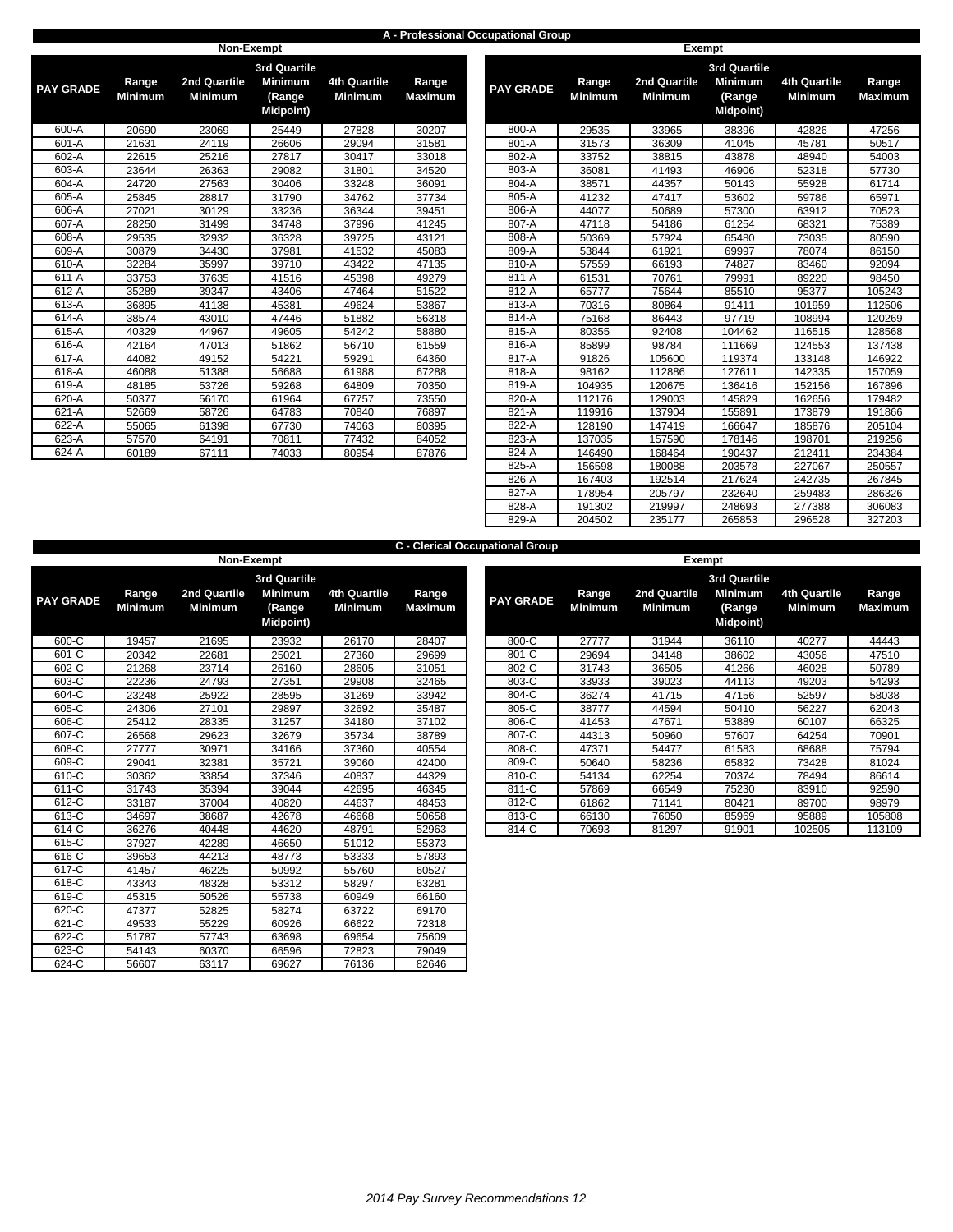### **E - Engineering & Science Occupational Group**

|                  |                         |                                | Non-Exempt                                   |                                       |                         |                  | <b>Exempt</b>           |                                |                                              |                                       |                         |
|------------------|-------------------------|--------------------------------|----------------------------------------------|---------------------------------------|-------------------------|------------------|-------------------------|--------------------------------|----------------------------------------------|---------------------------------------|-------------------------|
|                  |                         |                                | 3rd Quartile                                 |                                       |                         |                  |                         |                                | 3rd Quartile                                 |                                       |                         |
| <b>PAY GRADE</b> | Range<br><b>Minimum</b> | 2nd Quartile<br><b>Minimum</b> | <b>Minimum</b><br>(Range<br><b>Midpoint)</b> | <b>4th Quartile</b><br><b>Minimum</b> | Range<br><b>Maximum</b> | <b>PAY GRADE</b> | Range<br><b>Minimum</b> | 2nd Quartile<br><b>Minimum</b> | <b>Minimum</b><br>(Range<br><b>Midpoint)</b> | <b>4th Quartile</b><br><b>Minimum</b> | Range<br><b>Maximur</b> |
| 600-E            | 19323                   | 21545                          | 23768                                        | 25990                                 | 28212                   | 800-E            | 27583                   | 31721                          | 35858                                        | 39996                                 | 44133                   |
| 601-E            | 20202                   | 22525                          | 24849                                        | 27172                                 | 29495                   | 801-E            | 29486                   | 33909                          | 38332                                        | 42755                                 | 47178                   |
| $602-E$          | 21121                   | 23550                          | 25979                                        | 28408                                 | 30837                   | $802-E$          | 31521                   | 36249                          | 40978                                        | 45706                                 | 50434                   |
| $603-E$          | 22082                   | 24622                          | 27161                                        | 29701                                 | 32240                   | 803-E            | 33696                   | 38751                          | 43805                                        | 48860                                 | 53914                   |
| $604-E$          | 23087                   | 25742                          | 28397                                        | 31052                                 | 33707                   | 804-E            | 36021                   | 41424                          | 46828                                        | 52231                                 | 57634                   |
| 605-E            | 24137                   | 26913                          | 29689                                        | 32464                                 | 35240                   | 805-E            | 38506                   | 44282                          | 50058                                        | 55834                                 | 61610                   |
| 606-E            | 25235                   | 28137                          | 31039                                        | 33941                                 | 36843                   | 806-E            | 41163                   | 47338                          | 53512                                        | 59687                                 | 65861                   |
| $607-E$          | 26383                   | 29417                          | 32451                                        | 35485                                 | 38519                   | 807-E            | 44003                   | 50604                          | 57204                                        | 63805                                 | 70405                   |
| 608-E            | 27583                   | 30755                          | 33927                                        | 37099                                 | 40271                   | 808-E            | 47039                   | 54095                          | 61151                                        | 68206                                 | 75262                   |
| 609-E            | 28838                   | 32154                          | 35471                                        | 38787                                 | 42103                   | 809-E            | 50285                   | 57828                          | 65371                                        | 72913                                 | 80456                   |
| $610-E$          | 30150                   | 33617                          | 37085                                        | 40552                                 | 44019                   | 810-E            | 53755                   | 61818                          | 69882                                        | 77945                                 | 86008                   |
| 611-E            | 31522                   | 35147                          | 38772                                        | 42397                                 | 46022                   | $811-E$          | 57464                   | 66084                          | 74703                                        | 83323                                 | 91942                   |
| 612-E            | 32956                   | 36746                          | 40536                                        | 44326                                 | 48116                   | 812-E            | 61429                   | 70643                          | 79858                                        | 89072                                 | 98286                   |
| $613-E$          | 34455                   | 38417                          | 42380                                        | 46342                                 | 50304                   | 813-E            | 65668                   | 75518                          | 85369                                        | 95219                                 | 105069                  |
| $614-E$          | 36023                   | 40166                          | 44309                                        | 48451                                 | 52594                   | $814-E$          | 70199                   | 80729                          | 91259                                        | 101788                                | 112318                  |
| $615-E$          | 37662                   | 41993                          | 46325                                        | 50656                                 | 54987                   | 815-E            | 75043                   | 86300                          | 97556                                        | 108813                                | 120069                  |
| 616-E            | 39376                   | 43904                          | 48433                                        | 52961                                 | 57489                   | 816-E            | 80221                   | 92254                          | 104288                                       | 116321                                | 128354                  |
| $617-E$          | 41168                   | 45902                          | 50637                                        | 55371                                 | 60105                   | 817-E            | 85756                   | 98620                          | 111483                                       | 124347                                | 137210                  |
| 618-E            | 43041                   | 47991                          | 52941                                        | 57890                                 | 62840                   | 818-E            | 91673                   | 105424                         | 119175                                       | 132926                                | 146677                  |
| 619-E            | 44999                   | 50174                          | 55349                                        | 60524                                 | 65699                   | 819-E            | 97998                   | 112698                         | 127398                                       | 142097                                | 156797                  |
| 620-E            | 47046                   | 52456                          | 57867                                        | 63277                                 | 68687                   | 820-E            | 104760                  | 120474                         | 136188                                       | 151902                                | 167616                  |
| 621-E            | 49187                   | 54844                          | 60500                                        | 66157                                 | 71813                   | $821-E$          | 111988                  | 128786                         | 145585                                       | 162383                                | 179181                  |
| $622-E$          | 51425                   | 57339                          | 63253                                        | 69167                                 | 75081                   | 822-E            | 119715                  | 137672                         | 155630                                       | 173587                                | 191544                  |
| 623-E            | 53765                   | 59948                          | 66131                                        | 72314                                 | 78497                   | 823-E            | 127975                  | 147171                         | 166368                                       | 185564                                | 204760                  |
| $624-E$          | 56211                   | 62675                          | 69140                                        | 75604                                 | 82068                   | 824-E            | 136805                  | 157326                         | 177847                                       | 198367                                | 218888                  |
| $625-E$          | 58769                   | 65528                          | 72286                                        | 79045                                 | 85803                   | 825-E            | 146245                  | 168182                         | 190119                                       | 212055                                | 233992                  |
| 626-E            | 61443                   | 68509                          | 75575                                        | 82641                                 | 89707                   | 826-E            | 156336                  | 179787                         | 203237                                       | 226688                                | 250138                  |
| 627-E            | 64239                   | 71627                          | 79014                                        | 86402                                 | 93789                   | 827-E            | 167123                  | 192192                         | 217260                                       | 242329                                | 267397                  |
| $628-E$          | 67162                   | 74886                          | 82610                                        | 90333                                 | 98057                   | 828-E            | 178654                  | 205452                         | 232250                                       | 259048                                | 285846                  |
|                  |                         |                                |                                              |                                       |                         |                  |                         |                                |                                              |                                       |                         |

|         |                  |                |                | 3rd Quartile     |                     |                |
|---------|------------------|----------------|----------------|------------------|---------------------|----------------|
| Range   | <b>PAY GRADE</b> | Range          | 2nd Quartile   | <b>Minimum</b>   | <b>4th Quartile</b> | Range          |
| Maximum |                  | <b>Minimum</b> | <b>Minimum</b> | (Range           | <b>Minimum</b>      | <b>Maximum</b> |
|         |                  |                |                | <b>Midpoint)</b> |                     |                |
| 28212   | 800-E            | 27583          | 31721          | 35858            | 39996               | 44133          |
| 29495   | 801-E            | 29486          | 33909          | 38332            | 42755               | 47178          |
| 30837   | 802-E            | 31521          | 36249          | 40978            | 45706               | 50434          |
| 32240   | 803-E            | 33696          | 38751          | 43805            | 48860               | 53914          |
| 33707   | 804-E            | 36021          | 41424          | 46828            | 52231               | 57634          |
| 35240   | 805-E            | 38506          | 44282          | 50058            | 55834               | 61610          |
| 36843   | 806-E            | 41163          | 47338          | 53512            | 59687               | 65861          |
| 38519   | 807-E            | 44003          | 50604          | 57204            | 63805               | 70405          |
| 40271   | 808-E            | 47039          | 54095          | 61151            | 68206               | 75262          |
| 42103   | 809-E            | 50285          | 57828          | 65371            | 72913               | 80456          |
| 44019   | 810-E            | 53755          | 61818          | 69882            | 77945               | 86008          |
| 46022   | $811-E$          | 57464          | 66084          | 74703            | 83323               | 91942          |
| 48116   | 812-E            | 61429          | 70643          | 79858            | 89072               | 98286          |
| 50304   | 813-E            | 65668          | 75518          | 85369            | 95219               | 105069         |
| 52594   | 814-E            | 70199          | 80729          | 91259            | 101788              | 112318         |
| 54987   | 815-E            | 75043          | 86300          | 97556            | 108813              | 120069         |
| 57489   | 816-E            | 80221          | 92254          | 104288           | 116321              | 128354         |
| 60105   | 817-E            | 85756          | 98620          | 111483           | 124347              | 137210         |
| 62840   | 818-E            | 91673          | 105424         | 119175           | 132926              | 146677         |
| 65699   | 819-E            | 97998          | 112698         | 127398           | 142097              | 156797         |
| 68687   | 820-E            | 104760         | 120474         | 136188           | 151902              | 167616         |
| 71813   | 821-E            | 111988         | 128786         | 145585           | 162383              | 179181         |
| 75081   | 822-E            | 119715         | 137672         | 155630           | 173587              | 191544         |
| 78497   | 823-E            | 127975         | 147171         | 166368           | 185564              | 204760         |
| 82068   | 824-E            | 136805         | 157326         | 177847           | 198367              | 218888         |
| 85803   | 825-E            | 146245         | 168182         | 190119           | 212055              | 233992         |
| 89707   | 826-E            | 156336         | 179787         | 203237           | 226688              | 250138         |
| 93789   | 827-E            | 167123         | 192192         | 217260           | 242329              | 267397         |
| 98057   | 828-E            | 178654         | 205452         | 232250           | 259048              | 285846         |
|         | 829-E            | 190981         | 219628         | 248276           | 276923              | 305570         |

|                  |                         |                                |                                                                     |                                       |                         | I - Information Technology Occupational Group |                         |                                |                           |
|------------------|-------------------------|--------------------------------|---------------------------------------------------------------------|---------------------------------------|-------------------------|-----------------------------------------------|-------------------------|--------------------------------|---------------------------|
|                  |                         |                                | Non-Exempt                                                          |                                       |                         |                                               |                         |                                | <b>Exempt</b>             |
| <b>PAY GRADE</b> | Range<br><b>Minimum</b> | 2nd Quartile<br><b>Minimum</b> | <b>3rd Quartile</b><br><b>Minimum</b><br>(Range<br><b>Midpoint)</b> | <b>4th Quartile</b><br><b>Minimum</b> | Range<br><b>Maximum</b> | <b>PAY GRADE</b>                              | Range<br><b>Minimum</b> | 2nd Quartile<br><b>Minimum</b> | 3r <sub>c</sub><br>M<br>Μ |
| 600-l            | 20521                   | 22881                          | 25241                                                               | 27601                                 | 29961                   | $800 - 1$                                     | 29295                   | 33689                          |                           |
| $601 - 1$        | 21455                   | 23922                          | 26390                                                               | 28857                                 | 31324                   | $801 -$                                       | 31316                   | 36014                          |                           |
| $602 - 1$        | 22431                   | 25011                          | 27590                                                               | 30170                                 | 32749                   | $802 - 1$                                     | 33477                   | 38499                          |                           |
| $603 - 1$        | 23452                   | 26149                          | 28846                                                               | 31543                                 | 34240                   | $803 - 1$                                     | 35787                   | 41155                          |                           |
| $604 - 1$        | 24519                   | 27339                          | 30159                                                               | 32978                                 | 35798                   | $804 -$                                       | 38256                   | 43995                          |                           |
| $605 - 1$        | 25635                   | 28583                          | 31531                                                               | 34479                                 | 37427                   | $805 -$                                       | 40896                   | 47031                          |                           |
| $606 - 1$        | 26801                   | 29883                          | 32965                                                               | 36047                                 | 39129                   | $806 - 1$                                     | 43718                   | 50276                          |                           |
| $607 - 1$        | 28020                   | 31242                          | 34465                                                               | 37687                                 | 40909                   | $807 - 1$                                     | 46735                   | 53745                          |                           |
| $608 - 1$        | 29295                   | 32664                          | 36033                                                               | 39402                                 | 42771                   | $808 - 1$                                     | 49960                   | 57454                          |                           |
| $609 - 1$        | 30628                   | 34150                          | 37673                                                               | 41195                                 | 44717                   | $809 - 1$                                     | 53407                   | 61418                          |                           |
| $610 - 1$        | 32022                   | 35705                          | 39387                                                               | 43070                                 | 46752                   | $810-I$                                       | 57092                   | 65656                          |                           |
| $611-I$          | 33479                   | 37329                          | 41179                                                               | 45029                                 | 48879                   | $811 -$                                       | 61031                   | 70186                          |                           |
| $612-I$          | 35002                   | 39027                          | 43053                                                               | 47078                                 | 51103                   | $812-I$                                       | 65242                   | 75028                          |                           |
| $613 -$          | 36595                   | 40804                          | 45012                                                               | 49221                                 | 53429                   | $813-I$                                       | 69744                   | 80206                          |                           |
| $614 - 1$        | 38260                   | 42660                          | 47060                                                               | 51460                                 | 55860                   | $814 -$                                       | 74556                   | 85740                          |                           |
| $615 -$          | 40001                   | 44601                          | 49201                                                               | 53801                                 | 58401                   | $815 -$                                       | 79700                   | 91655                          |                           |
| $616 -$          | 41821                   | 46631                          | 51440                                                               | 56250                                 | 61059                   | 816-l                                         | 85199                   | 97979                          |                           |
| $617 -$          | 43724                   | 48752                          | 53781                                                               | 58809                                 | 63837                   | $817 -$                                       | 91078                   | 104740                         |                           |
| $618 - 1$        | 45713                   | 50970                          | 56227                                                               | 61484                                 | 66741                   | $818 - 1$                                     | 97362                   | 111966                         |                           |
| $619 -$          | 47793                   | 53289                          | 58786                                                               | 64282                                 | 69778                   | 819-l                                         | 104080                  | 119692                         |                           |
| $620 - 1$        | 49968                   | 55714                          | 61461                                                               | 67207                                 | 72953                   | $820 - 1$                                     | 111262                  | 127951                         |                           |
| $621 - 1$        | 52242                   | 58250                          | 64258                                                               | 70265                                 | 76273                   | $821 -$                                       | 118939                  | 136780                         |                           |
| $622 - 1$        | 54619                   | 60900                          | 67182                                                               | 73463                                 | 79744                   | $822 - 1$                                     | 127146                  | 146218                         |                           |
| $623 - 1$        | 57104                   | 63671                          | 70238                                                               | 76805                                 | 83372                   | $823 - 1$                                     | 135919                  | 156307                         |                           |
| $624 - 1$        | 59702                   | 66568                          | 73434                                                               | 80299                                 | 87165                   | $824 - 1$                                     | 145297                  | 167092                         |                           |
| $625 -$          | 62418                   | 69596                          | 76774                                                               | 83952                                 | 91130                   |                                               |                         |                                |                           |
| $626 - 1$        | 65258                   | 72763                          | 80268                                                               | 87772                                 | 95277                   |                                               |                         |                                |                           |

|              |                         | Non-Exempt                     |                                                                     |                                       |                         |                  |                         | Exempt                         |                                                                       |                                       |  |
|--------------|-------------------------|--------------------------------|---------------------------------------------------------------------|---------------------------------------|-------------------------|------------------|-------------------------|--------------------------------|-----------------------------------------------------------------------|---------------------------------------|--|
| <b>GRADE</b> | Range<br><b>Minimum</b> | 2nd Quartile<br><b>Minimum</b> | <b>3rd Quartile</b><br><b>Minimum</b><br>(Range<br><b>Midpoint)</b> | <b>4th Quartile</b><br><b>Minimum</b> | Range<br><b>Maximum</b> | <b>PAY GRADE</b> | Range<br><b>Minimum</b> | 2nd Quartile<br><b>Minimum</b> | <b>3rd Quartile</b><br><b>Minimum</b><br>(Range)<br><b>Midpoint</b> ) | <b>4th Quartile</b><br><b>Minimum</b> |  |
| 600-l        | 20521                   | 22881                          | 25241                                                               | 27601                                 | 29961                   | $800 - 1$        | 29295                   | 33689                          | 38084                                                                 | 42478                                 |  |
| 601-l        | 21455                   | 23922                          | 26390                                                               | 28857                                 | 31324                   | $801 -$          | 31316                   | 36014                          | 40711                                                                 | 45409                                 |  |
| $602 -$      | 22431                   | 25011                          | 27590                                                               | 30170                                 | 32749                   | $802 -$          | 33477                   | 38499                          | 43520                                                                 | 48542                                 |  |
| 603-l        | 23452                   | 26149                          | 28846                                                               | 31543                                 | 34240                   | $803 -$          | 35787                   | 41155                          | 46523                                                                 | 51891                                 |  |
| $604 -$      | 24519                   | 27339                          | 30159                                                               | 32978                                 | 35798                   | $804 -$          | 38256                   | 43995                          | 49733                                                                 | 55472                                 |  |
| 605-l        | 25635                   | 28583                          | 31531                                                               | 34479                                 | 37427                   | $805 -$          | 40896                   | 47031                          | 53165                                                                 | 59300                                 |  |
| 606-l        | 26801                   | 29883                          | 32965                                                               | 36047                                 | 39129                   | $806 -$          | 43718                   | 50276                          | 56834                                                                 | 63391                                 |  |
| 607-l        | 28020                   | 31242                          | 34465                                                               | 37687                                 | 40909                   | $807 -$          | 46735                   | 53745                          | 60756                                                                 | 67766                                 |  |
| $608 -$      | 29295                   | 32664                          | 36033                                                               | 39402                                 | 42771                   | $808 - 1$        | 49960                   | 57454                          | 64948                                                                 | 72442                                 |  |
| 609-l        | 30628                   | 34150                          | 37673                                                               | 41195                                 | 44717                   | $809 - 1$        | 53407                   | 61418                          | 69429                                                                 | 77440                                 |  |
| $610 -$      | 32022                   | 35705                          | 39387                                                               | 43070                                 | 46752                   | $810 -$          | 57092                   | 65656                          | 74220                                                                 | 82783                                 |  |
| 611-l        | 33479                   | 37329                          | 41179                                                               | 45029                                 | 48879                   | $811 -$          | 61031                   | 70186                          | 79341                                                                 | 88495                                 |  |
| $612 -$      | 35002                   | 39027                          | 43053                                                               | 47078                                 | 51103                   | $812 -$          | 65242                   | 75028                          | 84815                                                                 | 94601                                 |  |
| $613 -$      | 36595                   | 40804                          | 45012                                                               | 49221                                 | 53429                   | $813 -$          | 69744                   | 80206                          | 90667                                                                 | 101129                                |  |
| 614-l        | 38260                   | 42660                          | 47060                                                               | 51460                                 | 55860                   | $814 -$          | 74556                   | 85740                          | 96923                                                                 | 108107                                |  |
| 615-l        | 40001                   | 44601                          | 49201                                                               | 53801                                 | 58401                   | $815 -$          | 79700                   | 91655                          | 103610                                                                | 115565                                |  |
| 616-l        | 41821                   | 46631                          | 51440                                                               | 56250                                 | 61059                   | $816 -$          | 85199                   | 97979                          | 110759                                                                | 123538                                |  |
| 617-l        | 43724                   | 48752                          | 53781                                                               | 58809                                 | 63837                   | $817 -$          | 91078                   | 104740                         | 118402                                                                | 132063                                |  |
| 618-l        | 45713                   | 50970                          | 56227                                                               | 61484                                 | 66741                   | $818 -$          | 97362                   | 111966                         | 126571                                                                | 141175                                |  |
| 619-l        | 47793                   | 53289                          | 58786                                                               | 64282                                 | 69778                   | $819 -$          | 104080                  | 119692                         | 135304                                                                | 150916                                |  |
| 620-l        | 49968                   | 55714                          | 61461                                                               | 67207                                 | 72953                   | 820-             | 111262                  | 127951                         | 144641                                                                | 161330                                |  |
| 621-l        | 52242                   | 58250                          | 64258                                                               | 70265                                 | 76273                   | $821 -$          | 118939                  | 136780                         | 154621                                                                | 172461                                |  |
| 622-l        | 54619                   | 60900                          | 67182                                                               | 73463                                 | 79744                   | $822 -$          | 127146                  | 146218                         | 165290                                                                | 184362                                |  |
| $623 - 1$    | 57104                   | 63671                          | 70238                                                               | 76805                                 | 83372                   | $823 - 1$        | 135919                  | 156307                         | 176695                                                                | 197082                                |  |
| 624-l        | 59702                   | 66568                          | 73434                                                               | 80299                                 | 87165                   | $824 -$          | 145297                  | 167092                         | 188886                                                                | 210681                                |  |
| $625 -$      | 62418                   | 69596                          | 76774                                                               | 83952                                 | 91130                   |                  |                         |                                |                                                                       |                                       |  |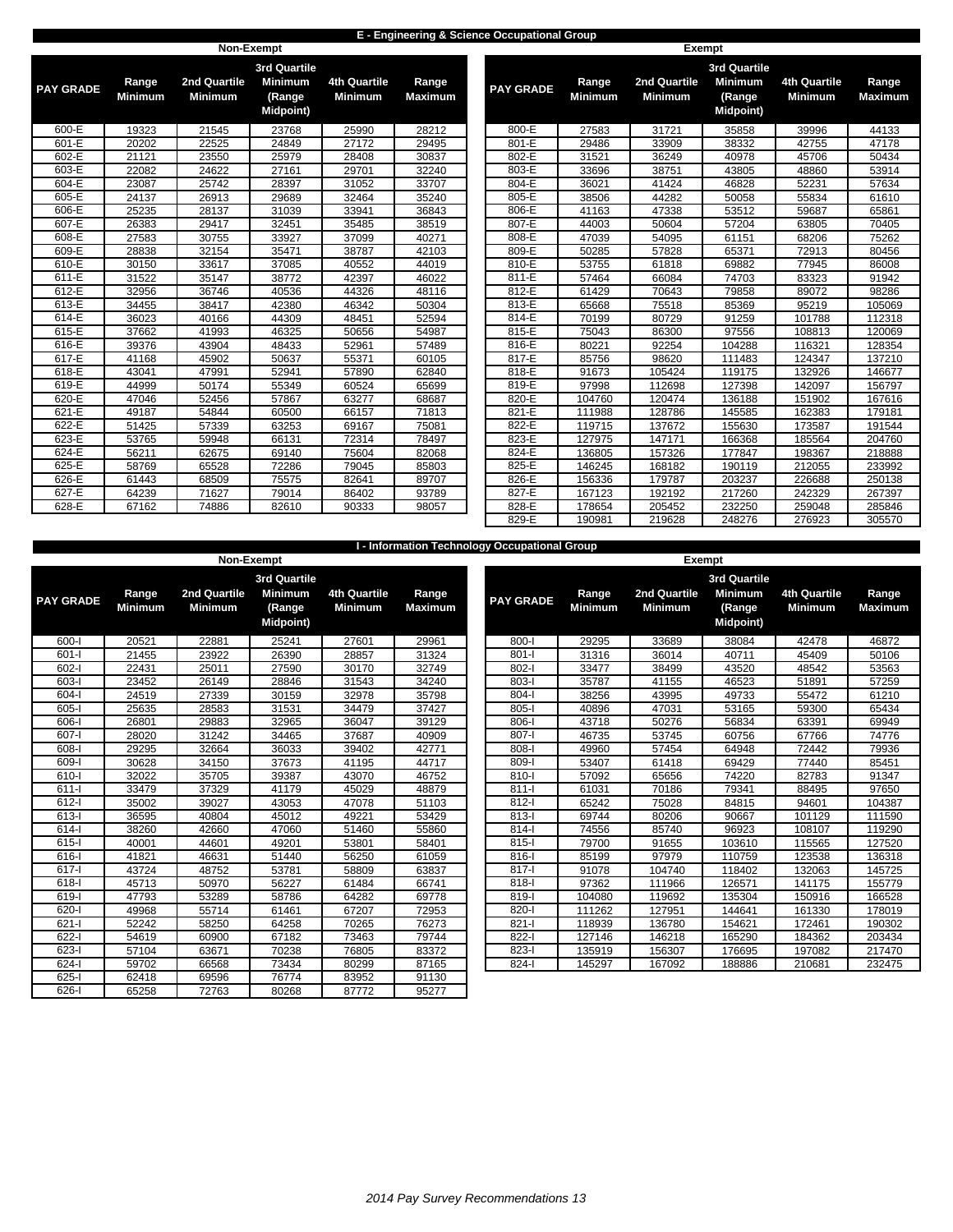### **J - Maintenance & Operations Occupational Group**

| <b>3rd Quartile</b><br><b>Minimum</b><br>2nd Quartile<br><b>4th Quartile</b><br>Range<br>2nd Quartile<br>Range<br>Range<br><b>PAY GRADE</b><br><b>PAY GRADE</b><br><b>Minimum</b><br><b>Minimum</b><br><b>Minimum</b><br><b>Minimum</b><br><b>Maximum</b><br><b>Minimum</b><br>(Range<br><b>Midpoint)</b><br>$800 - J$<br>$600 - J$<br>19137<br>23539<br>25739<br>27940<br>27319<br>21338<br>31417<br>$601 - J$<br>$801 - J$<br>20008<br>22309<br>24610<br>26911<br>29212<br>29204<br>33585<br>$602-J$<br>$802-J$<br>23324<br>25729<br>20918<br>28135<br>30540<br>31219<br>35902<br>$603 - J$<br>$803 - J$<br>31930<br>21870<br>24385<br>26900<br>29415<br>33373<br>38379<br>$604 - J$<br>$804 - J$<br>22865<br>25495<br>28124<br>30754<br>33383<br>41028<br>35676<br>$605 - J$<br>$805 - J$<br>23905<br>32152<br>34901<br>38138<br>26654<br>29403<br>43859<br>$606 - J$<br>$806 - J$<br>27867<br>36490<br>24993<br>30742<br>33616<br>40770<br>46886<br>607-J<br>$807 - J$<br>26130<br>29135<br>32140<br>35145<br>38150<br>50121<br>43583<br>$608 - J$<br>$808 - J$<br>27319<br>36744<br>30461<br>33603<br>39886<br>46590<br>53579<br>609-J<br>28562<br>41701<br>809-J<br>57276<br>31847<br>35132<br>38416<br>49805<br>$610 - J$<br>36731<br>40165<br>43599<br>$810 - J$<br>53242<br>61228<br>29862<br>33296<br>34812<br>$611 - J$<br>31221<br>45583<br>$811 - J$<br>56916<br>65454<br>38402<br>41993<br>$612-J$<br>$812-J$<br>32642<br>36396<br>40150<br>43903<br>47657<br>60843<br>69970<br>$613 - J$<br>34127<br>38052<br>41976<br>45901<br>49825<br>$813 - J$<br>65041<br>74797<br>$614 - J$<br>35680<br>39783<br>43887<br>47990<br>52093<br>$814 - J$<br>69529<br>79958<br>$615 - J$<br>$815 - J$<br>37303<br>41593<br>45883<br>50172<br>54462<br>74327<br>85476<br>$616 - J$<br>$816 - J$<br>39000<br>43485<br>47970<br>52455<br>56940<br>79456<br>91375<br>$617 - J$<br>$817 - J$<br>40775<br>45464<br>54843<br>59532<br>50154<br>84938<br>97679<br>$618 - J$<br>$818-J$<br>52435<br>42630<br>47533<br>57338<br>62240<br>90799<br>104419<br>$619-J$<br>$819 - J$<br>44570<br>49696<br>54821<br>59947<br>65072<br>97064<br>111624<br>$820 - J$<br>$620 - J$<br>51957<br>119325<br>46598<br>57316<br>62674<br>68033<br>103761<br>$621 - J$<br>$821 - J$<br>48718<br>54321<br>59923<br>65526<br>71128<br>110921<br>127559<br>822-J<br>$622 - J$<br>50935<br>56793<br>62650<br>68508<br>74365<br>136361<br>118575<br>$623 - J$<br>823-J<br>53253<br>59377<br>65501<br>71625<br>126757<br>145771<br>77749<br>$624 - J$<br>$824 - J$<br>55676<br>62079<br>68482<br>74884<br>81287<br>135503<br>155829 |  | Non-Exempt |  |  |  | <b>Exempt</b> |                           |
|--------------------------------------------------------------------------------------------------------------------------------------------------------------------------------------------------------------------------------------------------------------------------------------------------------------------------------------------------------------------------------------------------------------------------------------------------------------------------------------------------------------------------------------------------------------------------------------------------------------------------------------------------------------------------------------------------------------------------------------------------------------------------------------------------------------------------------------------------------------------------------------------------------------------------------------------------------------------------------------------------------------------------------------------------------------------------------------------------------------------------------------------------------------------------------------------------------------------------------------------------------------------------------------------------------------------------------------------------------------------------------------------------------------------------------------------------------------------------------------------------------------------------------------------------------------------------------------------------------------------------------------------------------------------------------------------------------------------------------------------------------------------------------------------------------------------------------------------------------------------------------------------------------------------------------------------------------------------------------------------------------------------------------------------------------------------------------------------------------------------------------------------------------------------------------------------------------------------------------------------------------------------------------------------------------------------------------------------------------------------------------------------------------------------------------------------------------------------------------------------------------------------------------------------------------------------------------------------------------|--|------------|--|--|--|---------------|---------------------------|
|                                                                                                                                                                                                                                                                                                                                                                                                                                                                                                                                                                                                                                                                                                                                                                                                                                                                                                                                                                                                                                                                                                                                                                                                                                                                                                                                                                                                                                                                                                                                                                                                                                                                                                                                                                                                                                                                                                                                                                                                                                                                                                                                                                                                                                                                                                                                                                                                                                                                                                                                                                                                        |  |            |  |  |  |               | 3r <sub>c</sub><br>M<br>Μ |
|                                                                                                                                                                                                                                                                                                                                                                                                                                                                                                                                                                                                                                                                                                                                                                                                                                                                                                                                                                                                                                                                                                                                                                                                                                                                                                                                                                                                                                                                                                                                                                                                                                                                                                                                                                                                                                                                                                                                                                                                                                                                                                                                                                                                                                                                                                                                                                                                                                                                                                                                                                                                        |  |            |  |  |  |               |                           |
|                                                                                                                                                                                                                                                                                                                                                                                                                                                                                                                                                                                                                                                                                                                                                                                                                                                                                                                                                                                                                                                                                                                                                                                                                                                                                                                                                                                                                                                                                                                                                                                                                                                                                                                                                                                                                                                                                                                                                                                                                                                                                                                                                                                                                                                                                                                                                                                                                                                                                                                                                                                                        |  |            |  |  |  |               |                           |
|                                                                                                                                                                                                                                                                                                                                                                                                                                                                                                                                                                                                                                                                                                                                                                                                                                                                                                                                                                                                                                                                                                                                                                                                                                                                                                                                                                                                                                                                                                                                                                                                                                                                                                                                                                                                                                                                                                                                                                                                                                                                                                                                                                                                                                                                                                                                                                                                                                                                                                                                                                                                        |  |            |  |  |  |               |                           |
|                                                                                                                                                                                                                                                                                                                                                                                                                                                                                                                                                                                                                                                                                                                                                                                                                                                                                                                                                                                                                                                                                                                                                                                                                                                                                                                                                                                                                                                                                                                                                                                                                                                                                                                                                                                                                                                                                                                                                                                                                                                                                                                                                                                                                                                                                                                                                                                                                                                                                                                                                                                                        |  |            |  |  |  |               |                           |
|                                                                                                                                                                                                                                                                                                                                                                                                                                                                                                                                                                                                                                                                                                                                                                                                                                                                                                                                                                                                                                                                                                                                                                                                                                                                                                                                                                                                                                                                                                                                                                                                                                                                                                                                                                                                                                                                                                                                                                                                                                                                                                                                                                                                                                                                                                                                                                                                                                                                                                                                                                                                        |  |            |  |  |  |               |                           |
|                                                                                                                                                                                                                                                                                                                                                                                                                                                                                                                                                                                                                                                                                                                                                                                                                                                                                                                                                                                                                                                                                                                                                                                                                                                                                                                                                                                                                                                                                                                                                                                                                                                                                                                                                                                                                                                                                                                                                                                                                                                                                                                                                                                                                                                                                                                                                                                                                                                                                                                                                                                                        |  |            |  |  |  |               |                           |
|                                                                                                                                                                                                                                                                                                                                                                                                                                                                                                                                                                                                                                                                                                                                                                                                                                                                                                                                                                                                                                                                                                                                                                                                                                                                                                                                                                                                                                                                                                                                                                                                                                                                                                                                                                                                                                                                                                                                                                                                                                                                                                                                                                                                                                                                                                                                                                                                                                                                                                                                                                                                        |  |            |  |  |  |               |                           |
|                                                                                                                                                                                                                                                                                                                                                                                                                                                                                                                                                                                                                                                                                                                                                                                                                                                                                                                                                                                                                                                                                                                                                                                                                                                                                                                                                                                                                                                                                                                                                                                                                                                                                                                                                                                                                                                                                                                                                                                                                                                                                                                                                                                                                                                                                                                                                                                                                                                                                                                                                                                                        |  |            |  |  |  |               |                           |
|                                                                                                                                                                                                                                                                                                                                                                                                                                                                                                                                                                                                                                                                                                                                                                                                                                                                                                                                                                                                                                                                                                                                                                                                                                                                                                                                                                                                                                                                                                                                                                                                                                                                                                                                                                                                                                                                                                                                                                                                                                                                                                                                                                                                                                                                                                                                                                                                                                                                                                                                                                                                        |  |            |  |  |  |               |                           |
|                                                                                                                                                                                                                                                                                                                                                                                                                                                                                                                                                                                                                                                                                                                                                                                                                                                                                                                                                                                                                                                                                                                                                                                                                                                                                                                                                                                                                                                                                                                                                                                                                                                                                                                                                                                                                                                                                                                                                                                                                                                                                                                                                                                                                                                                                                                                                                                                                                                                                                                                                                                                        |  |            |  |  |  |               |                           |
|                                                                                                                                                                                                                                                                                                                                                                                                                                                                                                                                                                                                                                                                                                                                                                                                                                                                                                                                                                                                                                                                                                                                                                                                                                                                                                                                                                                                                                                                                                                                                                                                                                                                                                                                                                                                                                                                                                                                                                                                                                                                                                                                                                                                                                                                                                                                                                                                                                                                                                                                                                                                        |  |            |  |  |  |               |                           |
|                                                                                                                                                                                                                                                                                                                                                                                                                                                                                                                                                                                                                                                                                                                                                                                                                                                                                                                                                                                                                                                                                                                                                                                                                                                                                                                                                                                                                                                                                                                                                                                                                                                                                                                                                                                                                                                                                                                                                                                                                                                                                                                                                                                                                                                                                                                                                                                                                                                                                                                                                                                                        |  |            |  |  |  |               |                           |
|                                                                                                                                                                                                                                                                                                                                                                                                                                                                                                                                                                                                                                                                                                                                                                                                                                                                                                                                                                                                                                                                                                                                                                                                                                                                                                                                                                                                                                                                                                                                                                                                                                                                                                                                                                                                                                                                                                                                                                                                                                                                                                                                                                                                                                                                                                                                                                                                                                                                                                                                                                                                        |  |            |  |  |  |               |                           |
|                                                                                                                                                                                                                                                                                                                                                                                                                                                                                                                                                                                                                                                                                                                                                                                                                                                                                                                                                                                                                                                                                                                                                                                                                                                                                                                                                                                                                                                                                                                                                                                                                                                                                                                                                                                                                                                                                                                                                                                                                                                                                                                                                                                                                                                                                                                                                                                                                                                                                                                                                                                                        |  |            |  |  |  |               |                           |
|                                                                                                                                                                                                                                                                                                                                                                                                                                                                                                                                                                                                                                                                                                                                                                                                                                                                                                                                                                                                                                                                                                                                                                                                                                                                                                                                                                                                                                                                                                                                                                                                                                                                                                                                                                                                                                                                                                                                                                                                                                                                                                                                                                                                                                                                                                                                                                                                                                                                                                                                                                                                        |  |            |  |  |  |               |                           |
|                                                                                                                                                                                                                                                                                                                                                                                                                                                                                                                                                                                                                                                                                                                                                                                                                                                                                                                                                                                                                                                                                                                                                                                                                                                                                                                                                                                                                                                                                                                                                                                                                                                                                                                                                                                                                                                                                                                                                                                                                                                                                                                                                                                                                                                                                                                                                                                                                                                                                                                                                                                                        |  |            |  |  |  |               |                           |
|                                                                                                                                                                                                                                                                                                                                                                                                                                                                                                                                                                                                                                                                                                                                                                                                                                                                                                                                                                                                                                                                                                                                                                                                                                                                                                                                                                                                                                                                                                                                                                                                                                                                                                                                                                                                                                                                                                                                                                                                                                                                                                                                                                                                                                                                                                                                                                                                                                                                                                                                                                                                        |  |            |  |  |  |               |                           |
|                                                                                                                                                                                                                                                                                                                                                                                                                                                                                                                                                                                                                                                                                                                                                                                                                                                                                                                                                                                                                                                                                                                                                                                                                                                                                                                                                                                                                                                                                                                                                                                                                                                                                                                                                                                                                                                                                                                                                                                                                                                                                                                                                                                                                                                                                                                                                                                                                                                                                                                                                                                                        |  |            |  |  |  |               |                           |
|                                                                                                                                                                                                                                                                                                                                                                                                                                                                                                                                                                                                                                                                                                                                                                                                                                                                                                                                                                                                                                                                                                                                                                                                                                                                                                                                                                                                                                                                                                                                                                                                                                                                                                                                                                                                                                                                                                                                                                                                                                                                                                                                                                                                                                                                                                                                                                                                                                                                                                                                                                                                        |  |            |  |  |  |               |                           |
|                                                                                                                                                                                                                                                                                                                                                                                                                                                                                                                                                                                                                                                                                                                                                                                                                                                                                                                                                                                                                                                                                                                                                                                                                                                                                                                                                                                                                                                                                                                                                                                                                                                                                                                                                                                                                                                                                                                                                                                                                                                                                                                                                                                                                                                                                                                                                                                                                                                                                                                                                                                                        |  |            |  |  |  |               |                           |
|                                                                                                                                                                                                                                                                                                                                                                                                                                                                                                                                                                                                                                                                                                                                                                                                                                                                                                                                                                                                                                                                                                                                                                                                                                                                                                                                                                                                                                                                                                                                                                                                                                                                                                                                                                                                                                                                                                                                                                                                                                                                                                                                                                                                                                                                                                                                                                                                                                                                                                                                                                                                        |  |            |  |  |  |               |                           |
|                                                                                                                                                                                                                                                                                                                                                                                                                                                                                                                                                                                                                                                                                                                                                                                                                                                                                                                                                                                                                                                                                                                                                                                                                                                                                                                                                                                                                                                                                                                                                                                                                                                                                                                                                                                                                                                                                                                                                                                                                                                                                                                                                                                                                                                                                                                                                                                                                                                                                                                                                                                                        |  |            |  |  |  |               |                           |
|                                                                                                                                                                                                                                                                                                                                                                                                                                                                                                                                                                                                                                                                                                                                                                                                                                                                                                                                                                                                                                                                                                                                                                                                                                                                                                                                                                                                                                                                                                                                                                                                                                                                                                                                                                                                                                                                                                                                                                                                                                                                                                                                                                                                                                                                                                                                                                                                                                                                                                                                                                                                        |  |            |  |  |  |               |                           |
|                                                                                                                                                                                                                                                                                                                                                                                                                                                                                                                                                                                                                                                                                                                                                                                                                                                                                                                                                                                                                                                                                                                                                                                                                                                                                                                                                                                                                                                                                                                                                                                                                                                                                                                                                                                                                                                                                                                                                                                                                                                                                                                                                                                                                                                                                                                                                                                                                                                                                                                                                                                                        |  |            |  |  |  |               |                           |
|                                                                                                                                                                                                                                                                                                                                                                                                                                                                                                                                                                                                                                                                                                                                                                                                                                                                                                                                                                                                                                                                                                                                                                                                                                                                                                                                                                                                                                                                                                                                                                                                                                                                                                                                                                                                                                                                                                                                                                                                                                                                                                                                                                                                                                                                                                                                                                                                                                                                                                                                                                                                        |  |            |  |  |  |               |                           |

| <b>GRADE</b> | Range<br>Minimum | 2nd Quartile<br><b>Minimum</b> | 3rd Quartile<br><b>Minimum</b><br>(Range<br><b>Midpoint</b> ) | <b>4th Quartile</b><br><b>Minimum</b> | Range<br><b>Maximum</b> | <b>PAY GRADE</b> | Range<br><b>Minimum</b> | <b>2nd Quartile</b><br><b>Minimum</b> | 3rd Quartile<br><b>Minimum</b><br>(Range<br><b>Midpoint)</b> | <b>4th Quartile</b><br><b>Minimum</b> | Range<br><b>Maximum</b> |
|--------------|------------------|--------------------------------|---------------------------------------------------------------|---------------------------------------|-------------------------|------------------|-------------------------|---------------------------------------|--------------------------------------------------------------|---------------------------------------|-------------------------|
| 600-J        | 19137            | 21338                          | 23539                                                         | 25739                                 | 27940                   | $800 - J$        | 27319                   | 31417                                 | 35515                                                        | 39612                                 | 43710                   |
| $601 - J$    | 20008            | 22309                          | 24610                                                         | 26911                                 | 29212                   | $801 - J$        | 29204                   | 33585                                 | 37965                                                        | 42346                                 | 46726                   |
| 602-J        | 20918            | 23324                          | 25729                                                         | 28135                                 | 30540                   | $802 - J$        | 31219                   | 35902                                 | 40585                                                        | 45267                                 | 49950                   |
| 603-J        | 21870            | 24385                          | 26900                                                         | 29415                                 | 31930                   | $803 - J$        | 33373                   | 38379                                 | 43385                                                        | 48391                                 | 53397                   |
| 604-J        | 22865            | 25495                          | 28124                                                         | 30754                                 | 33383                   | $804 - J$        | 35676                   | 41028                                 | 46379                                                        | 51731                                 | 57082                   |
| $605 - J$    | 23905            | 26654                          | 29403                                                         | 32152                                 | 34901                   | $805 - J$        | 38138                   | 43859                                 | 49580                                                        | 55300                                 | 61021                   |
| $606 - J$    | 24993            | 27867                          | 30742                                                         | 33616                                 | 36490                   | $806 - J$        | 40770                   | 46886                                 | 53001                                                        | 59117                                 | 65232                   |
| $607 - J$    | 26130            | 29135                          | 32140                                                         | 35145                                 | 38150                   | $807 - J$        | 43583                   | 50121                                 | 56658                                                        | 63196                                 | 69733                   |
| $608 - J$    | 27319            | 30461                          | 33603                                                         | 36744                                 | 39886                   | $808 - J$        | 46590                   | 53579                                 | 60567                                                        | 67556                                 | 74544                   |
| 609-J        | 28562            | 31847                          | 35132                                                         | 38416                                 | 41701                   | 809-J            | 49805                   | 57276                                 | 64747                                                        | 72217                                 | 79688                   |
| 610-J        | 29862            | 33296                          | 36731                                                         | 40165                                 | 43599                   | $810 - J$        | 53242                   | 61228                                 | 69215                                                        | 77201                                 | 85187                   |
| 611-J        | 31221            | 34812                          | 38402                                                         | 41993                                 | 45583                   | $811 - J$        | 56916                   | 65454                                 | 73991                                                        | 82529                                 | 91066                   |
| 612-J        | 32642            | 36396                          | 40150                                                         | 43903                                 | 47657                   | $812-J$          | 60843                   | 69970                                 | 79096                                                        | 88223                                 | 97349                   |
| 613-J        | 34127            | 38052                          | 41976                                                         | 45901                                 | 49825                   | $813-J$          | 65041                   | 74797                                 | 84554                                                        | 94310                                 | 104066                  |
| 614-J        | 35680            | 39783                          | 43887                                                         | 47990                                 | 52093                   | $814-J$          | 69529                   | 79958                                 | 90388                                                        | 100817                                | 111246                  |
| $615 - J$    | 37303            | 41593                          | 45883                                                         | 50172                                 | 54462                   | $815 - J$        | 74327                   | 85476                                 | 96625                                                        | 107774                                | 118923                  |
| 616-J        | 39000            | 43485                          | 47970                                                         | 52455                                 | 56940                   | $816 - J$        | 79456                   | 91375                                 | 103293                                                       | 115212                                | 127130                  |
| $617 - J$    | 40775            | 45464                          | 50154                                                         | 54843                                 | 59532                   | $817 - J$        | 84938                   | 97679                                 | 110420                                                       | 123160                                | 135901                  |
| 618-J        | 42630            | 47533                          | 52435                                                         | 57338                                 | 62240                   | $818-J$          | 90799                   | 104419                                | 118039                                                       | 131658                                | 145278                  |
| $619 - J$    | 44570            | 49696                          | 54821                                                         | 59947                                 | 65072                   | $819-J$          | 97064                   | 111624                                | 126183                                                       | 140743                                | 155302                  |
| $620 - J$    | 46598            | 51957                          | 57316                                                         | 62674                                 | 68033                   | $820 - J$        | 103761                  | 119325                                | 134890                                                       | 150454                                | 166018                  |
| 621-J        | 48718            | 54321                          | 59923                                                         | 65526                                 | 71128                   | $821 - J$        | 110921                  | 127559                                | 144198                                                       | 160836                                | 177474                  |
| $622 - J$    | 50935            | 56793                          | 62650                                                         | 68508                                 | 74365                   | 822-J            | 118575                  | 136361                                | 154148                                                       | 171934                                | 189720                  |
| $623 - J$    | 53253            | 59377                          | 65501                                                         | 71625                                 | 77749                   | 823-J            | 126757                  | 145771                                | 164784                                                       | 183798                                | 202811                  |
| 624-J        | 55676            | 62079                          | 68482                                                         | 74884                                 | 81287                   | $824 - J$        | 135503                  | 155829                                | 176154                                                       | 196480                                | 216805                  |
|              |                  |                                |                                                               |                                       |                         | $825 - J$        | 144853                  | 166581                                | 188309                                                       | 210037                                | 231765                  |
|              |                  |                                |                                                               |                                       |                         | $826 - J$        | 154848                  | 178075                                | 201303                                                       | 224530                                | 247757                  |
|              |                  |                                |                                                               |                                       |                         | 827-J            | 165533                  | 190363                                | 215193                                                       | 240023                                | 264853                  |
|              |                  |                                |                                                               |                                       |                         | 828-J            | 176955                  | 203498                                | 230042                                                       | 256585                                | 283128                  |
|              |                  |                                |                                                               |                                       |                         | 829-J            | 189165                  | 217540                                | 245915                                                       | 274289                                | 302664                  |

|                  |                         | Non-Exempt                     |                                                                     |                                |                         | L - Legar Occupational Group |                         | <b>Exempt</b>                  |
|------------------|-------------------------|--------------------------------|---------------------------------------------------------------------|--------------------------------|-------------------------|------------------------------|-------------------------|--------------------------------|
| <b>PAY GRADE</b> | Range<br><b>Minimum</b> | 2nd Quartile<br><b>Minimum</b> | <b>3rd Quartile</b><br><b>Minimum</b><br>(Range<br><b>Midpoint)</b> | 4th Quartile<br><b>Minimum</b> | Range<br><b>Maximum</b> | <b>PAY GRADE</b>             | Range<br><b>Minimum</b> | 2nd Quartile<br><b>Minimum</b> |
| 600-L            | 19784                   | 22059                          | 24335                                                               | 26610                          | 28885                   | 800-L                        | 28243                   | 32480                          |
| 601-L            | 20684                   | 23063                          | 25442                                                               | 27820                          | 30199                   | 801-L                        | 30192                   | 34721                          |
| 602-L            | 21625                   | 24112                          | 26599                                                               | 29086                          | 31573                   | 802-L                        | 32275                   | 37116                          |
| 603-L            | 22609                   | 25209                          | 27809                                                               | 30409                          | 33009                   | 803-L                        | 34502                   | 39677                          |
| 604-L            | 23638                   | 26356                          | 29075                                                               | 31793                          | 34511                   | 804-L                        | 36883                   | 42416                          |
| 605-L            | 24714                   | 27556                          | 30398                                                               | 33240                          | 36082                   | 805-L                        | 39428                   | 45342                          |
| 606-L            | 25838                   | 28809                          | 31781                                                               | 34752                          | 37723                   | 806-L                        | 42149                   | 48471                          |
| 607-L            | 27014                   | 30121                          | 33227                                                               | 36334                          | 39440                   | 807-L                        | 45057                   | 51816                          |
| 608-L            | 28243                   | 31491                          | 34739                                                               | 37987                          | 41235                   | 808-L                        | 48166                   | 55391                          |
| 609-L            | 29528                   | 32924                          | 36320                                                               | 39715                          | 43111                   | 809-L                        | 51489                   | 59212                          |
| 610-L            | 30872                   | 34422                          | 37973                                                               | 41523                          | 45073                   | 810-L                        | 55042                   | 63298                          |
| $611-L$          | 32277                   | 35989                          | 39701                                                               | 43412                          | 47124                   | 811-L                        | 58840                   | 67666                          |
| 612-L            | 33746                   | 37627                          | 41508                                                               | 45388                          | 49269                   | 812-L                        | 62900                   | 72335                          |
| 613-L            | 35281                   | 39338                          | 43396                                                               | 47453                          | 51510                   | 813-L                        | 67240                   | 77326                          |
| 614-L            | 36886                   | 41128                          | 45370                                                               | 49612                          | 53854                   | 814-L                        | 71880                   | 82662                          |
| 615-L            | 38564                   | 42999                          | 47434                                                               | 51868                          | 56303                   | 815-L                        | 76840                   | 88366                          |
| 616-L            | 40319                   | 44956                          | 49593                                                               | 54229                          | 58866                   | 816-L                        | 82142                   | 94463                          |
| 617-L            | 42154                   | 47002                          | 51850                                                               | 56697                          | 61545                   | 817-L                        | 87810                   | 100982                         |
| 618-L            | 44072                   | 49140                          | 54209                                                               | 59277                          | 64345                   | 818-L                        | 93869                   | 107949                         |
| 619-L            | 46077                   | 51376                          | 56675                                                               | 61973                          | 67272                   | 819-L                        | 100346                  | 115398                         |
| 620-L            | 48174                   | 53714                          | 59254                                                               | 64794                          | 70334                   | 820-L                        | 107270                  | 123361                         |
| $621-L$          | 50366                   | 56158                          | 61950                                                               | 67742                          | 73534                   | 821-L                        | 114672                  | 131873                         |
| 622-L            | 52658                   | 58714                          | 64770                                                               | 70825                          | 76881                   | 822-L                        | 122584                  | 140972                         |
| 623-L            | 55054                   | 61385                          | 67717                                                               | 74048                          | 80379                   | 823-L                        | 131042                  | 150698                         |
| 624-L            | 57559                   | 64178                          | 70798                                                               | 77417                          | 84036                   | 824-L                        | 140084                  | 161097                         |
| 625-L            | 60178                   | 67099                          | 74019                                                               | 80940                          | 87860                   | 825-L                        | 149750                  | 172213                         |

|              |                         |                                |                                               |                                       |                         | L - Legal Occupational Group |                         |                                |                                               |                                       |                         |
|--------------|-------------------------|--------------------------------|-----------------------------------------------|---------------------------------------|-------------------------|------------------------------|-------------------------|--------------------------------|-----------------------------------------------|---------------------------------------|-------------------------|
|              |                         | Non-Exempt                     |                                               |                                       |                         |                              |                         | <b>Exempt</b>                  |                                               |                                       |                         |
|              |                         |                                | <b>3rd Quartile</b>                           |                                       |                         |                              |                         |                                | <b>3rd Quartile</b>                           |                                       |                         |
| <b>GRADE</b> | Range<br><b>Minimum</b> | 2nd Quartile<br><b>Minimum</b> | <b>Minimum</b><br>(Range<br><b>Midpoint</b> ) | <b>4th Quartile</b><br><b>Minimum</b> | Range<br><b>Maximum</b> | <b>PAY GRADE</b>             | Range<br><b>Minimum</b> | 2nd Quartile<br><b>Minimum</b> | <b>Minimum</b><br>(Range<br><b>Midpoint</b> ) | <b>4th Quartile</b><br><b>Minimum</b> | Range<br><b>Maximum</b> |
| 600-L        | 19784                   | 22059                          | 24335                                         | 26610                                 | 28885                   | 800-L                        | 28243                   | 32480                          | 36716                                         | 40953                                 | 45189                   |
| 601-L        | 20684                   | 23063                          | 25442                                         | 27820                                 | 30199                   | 801-L                        | 30192                   | 34721                          | 39250                                         | 43778                                 | 48307                   |
| 602-L        | 21625                   | 24112                          | 26599                                         | 29086                                 | 31573                   | 802-L                        | 32275                   | 37116                          | 41958                                         | 46799                                 | 51640                   |
| 603-L        | 22609                   | 25209                          | 27809                                         | 30409                                 | 33009                   | 803-L                        | 34502                   | 39677                          | 44853                                         | 50028                                 | 55203                   |
| 604-L        | 23638                   | 26356                          | 29075                                         | 31793                                 | 34511                   | 804-L                        | 36883                   | 42416                          | 47948                                         | 53481                                 | 59013                   |
| 605-L        | 24714                   | 27556                          | 30398                                         | 33240                                 | 36082                   | 805-L                        | 39428                   | 45342                          | 51257                                         | 57171                                 | 63085                   |
| 606-L        | 25838                   | 28809                          | 31781                                         | 34752                                 | 37723                   | 806-L                        | 42149                   | 48471                          | 54794                                         | 61116                                 | 67438                   |
| $607-L$      | 27014                   | 30121                          | 33227                                         | 36334                                 | 39440                   | 807-L                        | 45057                   | 51816                          | 58574                                         | 65333                                 | 72091                   |
| $608-L$      | 28243                   | 31491                          | 34739                                         | 37987                                 | 41235                   | 808-L                        | 48166                   | 55391                          | 62616                                         | 69841                                 | 77066                   |
| $609-L$      | 29528                   | 32924                          | 36320                                         | 39715                                 | 43111                   | 809-L                        | 51489                   | 59212                          | 66936                                         | 74659                                 | 82382                   |
| $610-L$      | 30872                   | 34422                          | 37973                                         | 41523                                 | 45073                   | 810-L                        | 55042                   | 63298                          | 71555                                         | 79811                                 | 88067                   |
| 611-L        | 32277                   | 35989                          | 39701                                         | 43412                                 | 47124                   | 811-L                        | 58840                   | 67666                          | 76492                                         | 85318                                 | 94144                   |
| 612-L        | 33746                   | 37627                          | 41508                                         | 45388                                 | 49269                   | 812-L                        | 62900                   | 72335                          | 81770                                         | 91205                                 | 100640                  |
| $613-L$      | 35281                   | 39338                          | 43396                                         | 47453                                 | 51510                   | $813-L$                      | 67240                   | 77326                          | 87412                                         | 97498                                 | 107584                  |
| $614-L$      | 36886                   | 41128                          | 45370                                         | 49612                                 | 53854                   | 814-L                        | 71880                   | 82662                          | 93444                                         | 104226                                | 115008                  |
| $615-L$      | 38564                   | 42999                          | 47434                                         | 51868                                 | 56303                   | $815-L$                      | 76840                   | 88366                          | 99892                                         | 111418                                | 122944                  |
| 616-L        | 40319                   | 44956                          | 49593                                         | 54229                                 | 58866                   | 816-L                        | 82142                   | 94463                          | 106785                                        | 119106                                | 131427                  |
| 617-L        | 42154                   | 47002                          | 51850                                         | 56697                                 | 61545                   | 817-L                        | 87810                   | 100982                         | 114153                                        | 127325                                | 140496                  |
| 618-L        | 44072                   | 49140                          | 54209                                         | 59277                                 | 64345                   | 818-L                        | 93869                   | 107949                         | 122030                                        | 136110                                | 150190                  |
| $619-L$      | 46077                   | 51376                          | 56675                                         | 61973                                 | 67272                   | 819-L                        | 100346                  | 115398                         | 130450                                        | 145502                                | 160554                  |
| $620 - L$    | 48174                   | 53714                          | 59254                                         | 64794                                 | 70334                   | 820-L                        | 107270                  | 123361                         | 139451                                        | 155542                                | 171632                  |
| $621 - L$    | 50366                   | 56158                          | 61950                                         | 67742                                 | 73534                   | $821 - L$                    | 114672                  | 131873                         | 149074                                        | 166274                                | 183475                  |
| $622 - L$    | 52658                   | 58714                          | 64770                                         | 70825                                 | 76881                   | 822-L                        | 122584                  | 140972                         | 159359                                        | 177747                                | 196134                  |
| 623-L        | 55054                   | 61385                          | 67717                                         | 74048                                 | 80379                   | 823-L                        | 131042                  | 150698                         | 170355                                        | 190011                                | 209667                  |
| $624 - L$    | 57559                   | 64178                          | 70798                                         | 77417                                 | 84036                   | 824-L                        | 140084                  | 161097                         | 182109                                        | 203122                                | 224134                  |
| $625-L$      | 60178                   | 67099                          | 74019                                         | 80940                                 | 87860                   | 825-L                        | 149750                  | 172213                         | 194675                                        | 217138                                | 239600                  |
|              |                         |                                |                                               |                                       |                         | 826-L                        | 160083                  | 184096                         | 208108                                        | 232121                                | 256133                  |
|              |                         |                                |                                               |                                       |                         | 827-L                        | 171129                  | 196798                         | 222468                                        | 248137                                | 273806                  |
|              |                         |                                |                                               |                                       |                         | 828-L                        | 182937                  | 210378                         | 237818                                        | 265259                                | 292699                  |
|              |                         |                                |                                               |                                       |                         | 829-L                        | 195560                  | 224894                         | 254228                                        | 283562                                | 312896                  |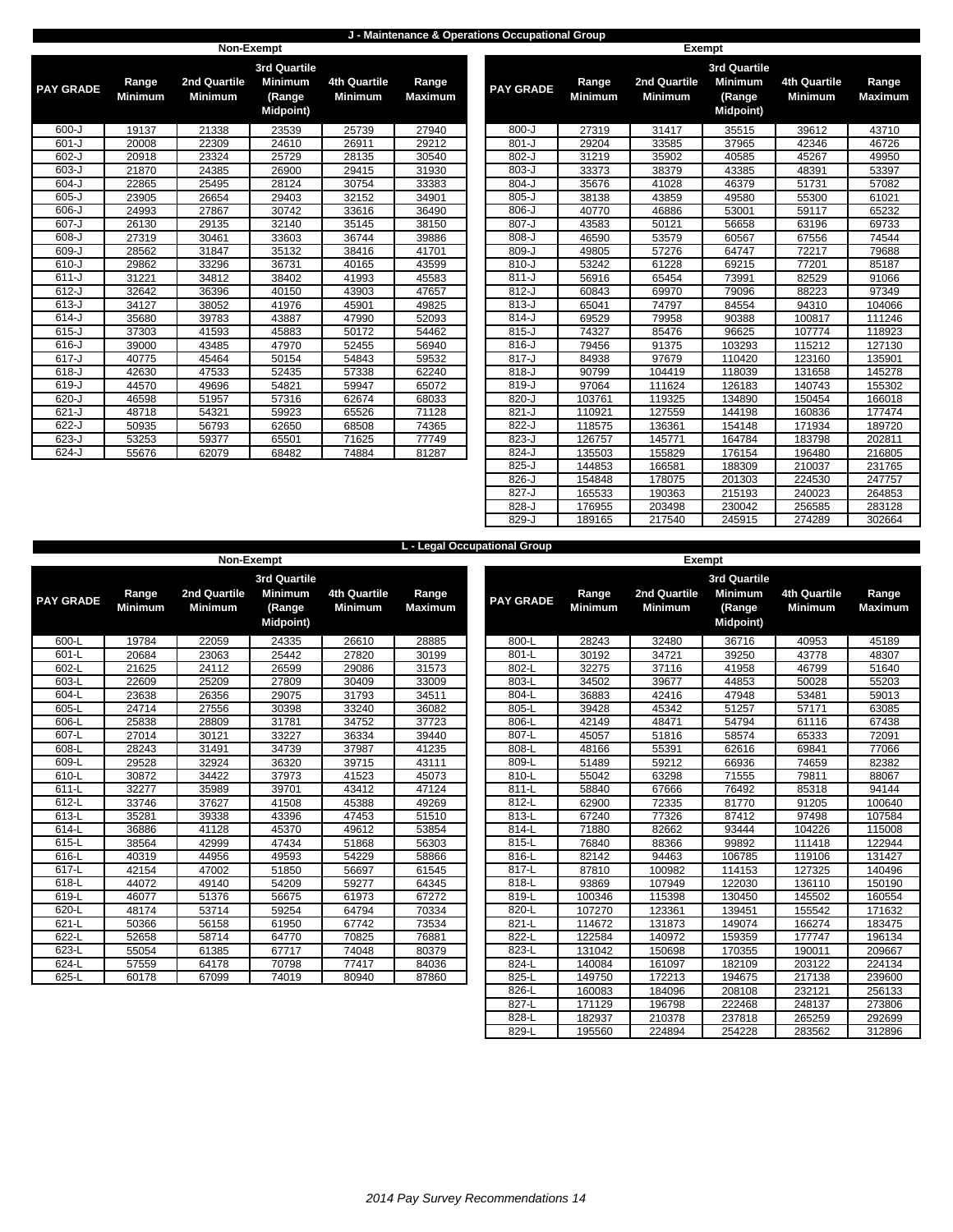#### **N - Enforcement, Compliance, and Protective Services Occupational Group**

|                  |                         |                                | Non-Exempt                                                          |                                       |                         |                  |                         | <b>Exempt</b>                  |                           |
|------------------|-------------------------|--------------------------------|---------------------------------------------------------------------|---------------------------------------|-------------------------|------------------|-------------------------|--------------------------------|---------------------------|
| <b>PAY GRADE</b> | Range<br><b>Minimum</b> | 2nd Quartile<br><b>Minimum</b> | <b>3rd Quartile</b><br><b>Minimum</b><br>(Range<br><b>Midpoint)</b> | <b>4th Quartile</b><br><b>Minimum</b> | Range<br><b>Maximum</b> | <b>PAY GRADE</b> | Range<br><b>Minimum</b> | 2nd Quartile<br><b>Minimum</b> | 3r <sub>c</sub><br>M<br>M |
| 600-N            | 19509                   | 21753                          | 23996                                                               | 26240                                 | 28483                   | 800-N            | 27850                   | 32028                          |                           |
| 601-N            | 20397                   | 22743                          | 25089                                                               | 27434                                 | 29780                   | 801-N            | 29772                   | 34238                          |                           |
| 602-N            | 21325                   | 23778                          | 26230                                                               | 28683                                 | 31135                   | 802-N            | 31826                   | 36600                          |                           |
| 603-N            | 22295                   | 24859                          | 27423                                                               | 29987                                 | 32551                   | 803-N            | 34022                   | 39125                          |                           |
| 604-N            | 23309                   | 25990                          | 28670                                                               | 31351                                 | 34031                   | 804-N            | 36370                   | 41826                          |                           |
| 605-N            | 24370                   | 27173                          | 29975                                                               | 32778                                 | 35580                   | 805-N            | 38880                   | 44712                          |                           |
| 606-N            | 25479                   | 28409                          | 31339                                                               | 34269                                 | 37199                   | 806-N            | 41563                   | 47798                          |                           |
| 607-N            | 26638                   | 29701                          | 32765                                                               | 35828                                 | 38891                   | 807-N            | 44431                   | 51096                          |                           |
| 608-N            | 27850                   | 31053                          | 34256                                                               | 37458                                 | 40661                   | 808-N            | 47497                   | 54622                          |                           |
| 609-N            | 29117                   | 32466                          | 35814                                                               | 39163                                 | 42511                   | 809-N            | 50774                   | 58390                          |                           |
| 610-N            | 30442                   | 33943                          | 37444                                                               | 40944                                 | 44445                   | 810-N            | 54277                   | 62419                          |                           |
| 611-N            | 31827                   | 35487                          | 39147                                                               | 42807                                 | 46467                   | 811-N            | 58022                   | 66725                          |                           |
| 612-N            | 33275                   | 37102                          | 40929                                                               | 44755                                 | 48582                   | 812-N            | 62026                   | 71330                          |                           |
| 613-N            | 34789                   | 38790                          | 42791                                                               | 46791                                 | 50792                   | 813-N            | 66306                   | 76252                          |                           |
| 614-N            | 36372                   | 40555                          | 44738                                                               | 48920                                 | 53103                   | 814-N            | 70881                   | 81513                          |                           |
| 615-N            | 38027                   | 42400                          | 46773                                                               | 51146                                 | 55519                   | 815-N            | 75772                   | 87138                          |                           |
| 616-N            | 39757                   | 44329                          | 48901                                                               | 53473                                 | 58045                   | 816-N            | 81000                   | 93150                          |                           |
| 617-N            | 41566                   | 46346                          | 51126                                                               | 55906                                 | 60686                   | 817-N            | 86589                   | 99577                          |                           |
| 618-N            | 43457                   | 48455                          | 53452                                                               | 58450                                 | 63447                   | 818-N            | 92564                   | 106449                         |                           |
| 619-N            | 45434                   | 50659                          | 55884                                                               | 61109                                 | 66334                   | 819-N            | 98951                   | 113794                         |                           |
| 620-N            | 47501                   | 52964                          | 58426                                                               | 63889                                 | 69351                   | 820-N            | 105779                  | 121646                         |                           |
| 621-N            | 49662                   | 55373                          | 61085                                                               | 66796                                 | 72507                   | 821-N            | 113078                  | 130040                         |                           |
| 622-N            | 51922                   | 57893                          | 63864                                                               | 69835                                 | 75806                   | 822-N            | 120880                  | 139012                         |                           |
| 623-N            | 54284                   | 60527                          | 66770                                                               | 73012                                 | 79255                   | 823-N            | 129221                  | 148604                         |                           |
| 624-N            | 56754                   | 63281                          | 69808                                                               | 76334                                 | 82861                   | 824-N            | 138137                  | 158858                         |                           |
|                  |                         |                                |                                                                     |                                       |                         |                  |                         |                                |                           |

| <b>GRADE</b> | Range<br><b>Minimum</b> | 2nd Quartile<br><b>Minimum</b> | <b>3rd Quartile</b><br><b>Minimum</b><br>(Range<br><b>Midpoint)</b> | <b>4th Quartile</b><br><b>Minimum</b> | Range<br><b>Maximum</b> | <b>PAY GRADE</b> | Range<br><b>Minimum</b> | 2nd Quartile<br><b>Minimum</b> | <b>3rd Quartile</b><br><b>Minimum</b><br>(Range<br><b>Midpoint)</b> | <b>4th Quartile</b><br><b>Minimum</b> | Range<br><b>Maximum</b> |
|--------------|-------------------------|--------------------------------|---------------------------------------------------------------------|---------------------------------------|-------------------------|------------------|-------------------------|--------------------------------|---------------------------------------------------------------------|---------------------------------------|-------------------------|
| 600-N        | 19509                   | 21753                          | 23996                                                               | 26240                                 | 28483                   | 800-N            | 27850                   | 32028                          | 36205                                                               | 40383                                 | 44560                   |
| 601-N        | 20397                   | 22743                          | 25089                                                               | 27434                                 | 29780                   | 801-N            | 29772                   | 34238                          | 38704                                                               | 43169                                 | 47635                   |
| 602-N        | 21325                   | 23778                          | 26230                                                               | 28683                                 | 31135                   | 802-N            | 31826                   | 36600                          | 41374                                                               | 46148                                 | 50922                   |
| 603-N        | 22295                   | 24859                          | 27423                                                               | 29987                                 | 32551                   | 803-N            | 34022                   | 39125                          | 44229                                                               | 49332                                 | 54435                   |
| 604-N        | 23309                   | 25990                          | 28670                                                               | 31351                                 | 34031                   | 804-N            | 36370                   | 41826                          | 47281                                                               | 52737                                 | 58192                   |
| 605-N        | 24370                   | 27173                          | 29975                                                               | 32778                                 | 35580                   | 805-N            | 38880                   | 44712                          | 50544                                                               | 56376                                 | 62208                   |
| 606-N        | 25479                   | 28409                          | 31339                                                               | 34269                                 | 37199                   | 806-N            | 41563                   | 47798                          | 54032                                                               | 60267                                 | 66501                   |
| 607-N        | 26638                   | 29701                          | 32765                                                               | 35828                                 | 38891                   | 807-N            | 44431                   | 51096                          | 57761                                                               | 64425                                 | 71090                   |
| 608-N        | 27850                   | 31053                          | 34256                                                               | 37458                                 | 40661                   | 808-N            | 47497                   | 54622                          | 61746                                                               | 68871                                 | 75995                   |
| 609-N        | 29117                   | 32466                          | 35814                                                               | 39163                                 | 42511                   | 809-N            | 50774                   | 58390                          | 66006                                                               | 73622                                 | 81238                   |
| 610-N        | 30442                   | 33943                          | 37444                                                               | 40944                                 | 44445                   | 810-N            | 54277                   | 62419                          | 70560                                                               | 78702                                 | 86843                   |
| 611-N        | 31827                   | 35487                          | 39147                                                               | 42807                                 | 46467                   | 811-N            | 58022                   | 66725                          | 75429                                                               | 84132                                 | 92835                   |
| 612-N        | 33275                   | 37102                          | 40929                                                               | 44755                                 | 48582                   | 812-N            | 62026                   | 71330                          | 80634                                                               | 89938                                 | 99242                   |
| $613-N$      | 34789                   | 38790                          | 42791                                                               | 46791                                 | 50792                   | 813-N            | 66306                   | 76252                          | 86198                                                               | 96144                                 | 106090                  |
| 614-N        | 36372                   | 40555                          | 44738                                                               | 48920                                 | 53103                   | 814-N            | 70881                   | 81513                          | 92146                                                               | 102778                                | 113410                  |
| 615-N        | 38027                   | 42400                          | 46773                                                               | 51146                                 | 55519                   | 815-N            | 75772                   | 87138                          | 98504                                                               | 109869                                | 121235                  |
| 616-N        | 39757                   | 44329                          | 48901                                                               | 53473                                 | 58045                   | 816-N            | 81000                   | 93150                          | 105300                                                              | 117450                                | 129600                  |
| $617-N$      | 41566                   | 46346                          | 51126                                                               | 55906                                 | 60686                   | 817-N            | 86589                   | 99577                          | 112566                                                              | 125554                                | 138542                  |
| 618-N        | 43457                   | 48455                          | 53452                                                               | 58450                                 | 63447                   | 818-N            | 92564                   | 106449                         | 120333                                                              | 134218                                | 148102                  |
| 619-N        | 45434                   | 50659                          | 55884                                                               | 61109                                 | 66334                   | 819-N            | 98951                   | 113794                         | 128637                                                              | 143479                                | 158322                  |
| 620-N        | 47501                   | 52964                          | 58426                                                               | 63889                                 | 69351                   | 820-N            | 105779                  | 121646                         | 137513                                                              | 153379                                | 169246                  |
| 621-N        | 49662                   | 55373                          | 61085                                                               | 66796                                 | 72507                   | 821-N            | 113078                  | 130040                         | 147002                                                              | 163963                                | 180925                  |
| 622-N        | 51922                   | 57893                          | 63864                                                               | 69835                                 | 75806                   | 822-N            | 120880                  | 139012                         | 157144                                                              | 175276                                | 193408                  |
| 623-N        | 54284                   | 60527                          | 66770                                                               | 73012                                 | 79255                   | 823-N            | 129221                  | 148604                         | 167988                                                              | 187371                                | 206754                  |
| 624-N        | 56754                   | 63281                          | 69808                                                               | 76334                                 | 82861                   | 824-N            | 138137                  | 158858                         | 179578                                                              | 200299                                | 221019                  |
|              |                         |                                |                                                                     |                                       |                         | 825-N            | 147042                  | 169098                         | 191155                                                              | 213211                                | 235267                  |
|              |                         |                                |                                                                     |                                       |                         | 826-N            | 157188                  | 180766                         | 204345                                                              | 227923                                | 251501                  |
|              |                         |                                |                                                                     |                                       |                         | 827-N            | 168034                  | 193239                         | 218444                                                              | 243649                                | 268854                  |
|              |                         |                                |                                                                     |                                       |                         | 828-N            | 179628                  | 206572                         | 233517                                                              | 260461                                | 287405                  |
|              |                         |                                |                                                                     |                                       |                         | 829-N            | 192022                  | 220825                         | 249629                                                              | 278432                                | 307235                  |

|                  |                |                |                     |                     |                | O - Healthcare Occupational Group |                |                     |     |
|------------------|----------------|----------------|---------------------|---------------------|----------------|-----------------------------------|----------------|---------------------|-----|
|                  |                |                | Non-Exempt          |                     |                |                                   |                | Exempt              |     |
|                  |                |                | <b>3rd Quartile</b> |                     |                |                                   |                |                     | 3rc |
| <b>PAY GRADE</b> | Range          | 2nd Quartile   | <b>Minimum</b>      | <b>4th Quartile</b> | Range          | <b>PAY GRADE</b>                  | Range          | <b>2nd Quartile</b> | M   |
|                  | <b>Minimum</b> | <b>Minimum</b> | (Range              | <b>Minimum</b>      | <b>Maximum</b> |                                   | <b>Minimum</b> | <b>Minimum</b>      |     |
|                  |                |                | <b>Midpoint)</b>    |                     |                |                                   |                |                     | м   |
| 600-O            | 22962          | 25603          | 28244               | 30884               | 33525          | 800-O                             | 32779          | 37696               |     |
| 601-O            | 24007          | 26768          | 29529               | 32289               | 35050          | 801-O                             | 35041          | 40297               |     |
| 602-O            | 25099          | 27986          | 30872               | 33759               | 36645          | 802-O                             | 37459          | 43078               |     |
| 603-O            | 26241          | 29259          | 32277               | 35294               | 38312          | 803-O                             | 40044          | 46051               |     |
| 604-O            | 27435          | 30590          | 33745               | 36900               | 40055          | 804-O                             | 42807          | 49228               |     |
| $605 - 0$        | 28683          | 31982          | 35280               | 38579               | 41877          | 805-O                             | 45761          | 52625               |     |
| 606-O            | 29988          | 33437          | 36885               | 40334               | 43782          | 806-O                             | 48919          | 56257               |     |
| 607-O            | 31352          | 34958          | 38563               | 42169               | 45774          | 807-O                             | 52294          | 60138               |     |
| 608-O            | 32779          | 36549          | 40318               | 44088               | 47857          | 808-O                             | 55902          | 64287               |     |
| 609-O            | 34270          | 38211          | 42152               | 46093               | 50034          | 809-O                             | 59759          | 68723               |     |
| 610-O            | 35829          | 39949          | 44070               | 48190               | 52310          | 810-O                             | 63882          | 73464               |     |
| $611 - 0$        | 37459          | 41767          | 46075               | 50382               | 54690          | $811 - 0$                         | 68290          | 78534               |     |
| $612 - 0$        | 39163          | 43667          | 48171               | 52674               | 57178          | $812 - 0$                         | 73002          | 83952               |     |
| 613-O            | 40945          | 45654          | 50363               | 55071               | 59780          | 813-O                             | 78039          | 89745               |     |
| 614-O            | 42808          | 47731          | 52654               | 57577               | 62500          | 814-O                             | 83424          | 95938               |     |
| 615-O            | 44756          | 49903          | 55050               | 60197               | 65344          | 815-O                             | 89180          | 102557              |     |
| 616-O            | 46792          | 52173          | 57554               | 62935               | 68316          | 816-O                             | 95333          | 109633              |     |
| 617-O            | 48921          | 54547          | 60173               | 65799               | 71425          | 817-O                             | 101911         | 117198              |     |
| 618-O            | 51147          | 57029          | 62911               | 68793               | 74675          | 818-O                             | 108943         | 125285              |     |
| 619-O            | 53474          | 59624          | 65773               | 71923               | 78072          | $819-o$                           | 116460         | 133929              |     |
| 620-O            | 55907          | 62336          | 68766               | 75195               | 81624          | 820-O                             | 124496         | 143171              |     |
| 621-O            | 58451          | 65173          | 71895               | 78616               | 85338          | 821-O                             | 133086         | 153049              |     |
| $622 - 0$        | 61111          | 68139          | 75167               | 82194               | 89222          | 822-O                             | 142269         | 163609              |     |
| 623-O            | 63892          | 71240          | 78587               | 85935               | 93282          | 823-O                             | 152086         | 174899              |     |
| 624-O            | 66799          | 74481          | 82163               | 89845               | 97527          | 824-O                             | 162580         | 186967              |     |
| 625-O            | 69838          | 77869          | 85901               | 93932               | 101963         | 825-O                             | 173798         | 199868              |     |
| 626-O            | 73016          | 81413          | 89810               | 98206               | 106603         | 826-O                             | 185790         | 213659              |     |
| $627 - 0$        | 76338          | 85117          | 93896               | 102674              | 111453         | 827-O                             | 198610         | 228402              |     |
| 628-O            | 79811          | 88989          | 98168               | 107346              | 116524         | 828-O                             | 212314         | 244161              |     |
| 629-O            | 83442          | 93038          | 102634              | 112229              | 121825         | 829-O                             | 226964         | 261009              |     |
| 630-O            | 87239          | 97272          | 107304              | 117337              | 127369         | 830-O                             | 242625         | 279019              |     |

| <b><i>(GRADE</i></b> | Range<br><b>Minimum</b> | 2nd Quartile<br>Minimum | <b>3rd Quartile</b><br><b>Minimum</b><br>(Range<br>Midpoint) | 4th Quartile<br><b>Minimum</b> | Range<br><b>Maximum</b> | <b>PAY GRADE</b> | Range<br><b>Minimum</b> | 2nd Quartile<br><b>Minimum</b> | <b>3rd Quartile</b><br><b>Minimum</b><br>(Range<br><b>Midpoint)</b> | 4th Quartile<br><b>Minimum</b> | Range<br><b>Maximum</b> |
|----------------------|-------------------------|-------------------------|--------------------------------------------------------------|--------------------------------|-------------------------|------------------|-------------------------|--------------------------------|---------------------------------------------------------------------|--------------------------------|-------------------------|
| 600-O                | 22962                   | 25603                   | 28244                                                        | 30884                          | 33525                   | 800-O            | 32779                   | 37696                          | 42613                                                               | 47529                          | 52446                   |
| 601-O                | 24007                   | 26768                   | 29529                                                        | 32289                          | 35050                   | 801-O            | 35041                   | 40297                          | 45554                                                               | 50810                          | 56066                   |
| $602 - 0$            | 25099                   | 27986                   | 30872                                                        | 33759                          | 36645                   | 802-O            | 37459                   | 43078                          | 48697                                                               | 54315                          | 59934                   |
| 603-O                | 26241                   | 29259                   | 32277                                                        | 35294                          | 38312                   | 803-O            | 40044                   | 46051                          | 52057                                                               | 58064                          | 64070                   |
| 604-O                | 27435                   | 30590                   | 33745                                                        | 36900                          | 40055                   | 804-O            | 42807                   | 49228                          | 55649                                                               | 62070                          | 68491                   |
| 605-O                | 28683                   | 31982                   | 35280                                                        | 38579                          | 41877                   | 805-O            | 45761                   | 52625                          | 59490                                                               | 66354                          | 73218                   |
| 606-O                | 29988                   | 33437                   | 36885                                                        | 40334                          | 43782                   | 806-O            | 48919                   | 56257                          | 63595                                                               | 70932                          | 78270                   |
| $607 - O$            | 31352                   | 34958                   | 38563                                                        | 42169                          | 45774                   | 807-O            | 52294                   | 60138                          | 67982                                                               | 75826                          | 83670                   |
| 608-O                | 32779                   | 36549                   | 40318                                                        | 44088                          | 47857                   | 808-O            | 55902                   | 64287                          | 72673                                                               | 81058                          | 89443                   |
| 609-O                | 34270                   | 38211                   | 42152                                                        | 46093                          | 50034                   | 809-O            | 59759                   | 68723                          | 77687                                                               | 86650                          | 95614                   |
| $610 - 0$            | 35829                   | 39949                   | 44070                                                        | 48190                          | 52310                   | 810-O            | 63882                   | 73464                          | 83047                                                               | 92629                          | 102211                  |
| 611-O                | 37459                   | 41767                   | 46075                                                        | 50382                          | 54690                   | $811 - 0$        | 68290                   | 78534                          | 88777                                                               | 99021                          | 109264                  |
| 612-O                | 39163                   | 43667                   | 48171                                                        | 52674                          | 57178                   | 812-O            | 73002                   | 83952                          | 94903                                                               | 105853                         | 116803                  |
| $613 - 0$            | 40945                   | 45654                   | 50363                                                        | 55071                          | 59780                   | 813-O            | 78039                   | 89745                          | 101451                                                              | 113156                         | 124862                  |
| 614-O                | 42808                   | 47731                   | 52654                                                        | 57577                          | 62500                   | 814-O            | 83424                   | 95938                          | 108451                                                              | 120965                         | 133478                  |
| 615-O                | 44756                   | 49903                   | 55050                                                        | 60197                          | 65344                   | 815-O            | 89180                   | 102557                         | 115934                                                              | 129311                         | 142688                  |
| 616-O                | 46792                   | 52173                   | 57554                                                        | 62935                          | 68316                   | 816-O            | 95333                   | 109633                         | 123933                                                              | 138233                         | 152533                  |
| 617-O                | 48921                   | 54547                   | 60173                                                        | 65799                          | 71425                   | 817-O            | 101911                  | 117198                         | 132485                                                              | 147771                         | 163058                  |
| 618-O                | 51147                   | 57029                   | 62911                                                        | 68793                          | 74675                   | 818-O            | 108943                  | 125285                         | 141626                                                              | 157968                         | 174309                  |
| $619 - 0$            | 53474                   | 59624                   | 65773                                                        | 71923                          | 78072                   | 819-O            | 116460                  | 133929                         | 151398                                                              | 168867                         | 186336                  |
| 620-O                | 55907                   | 62336                   | 68766                                                        | 75195                          | 81624                   | 820-O            | 124496                  | 143171                         | 161845                                                              | 180520                         | 199194                  |
| $621 - 0$            | 58451                   | 65173                   | 71895                                                        | 78616                          | 85338                   | 821-O            | 133086                  | 153049                         | 173012                                                              | 192975                         | 212938                  |
| $622 - 0$            | 61111                   | 68139                   | 75167                                                        | 82194                          | 89222                   | 822-O            | 142269                  | 163609                         | 184950                                                              | 206290                         | 227630                  |
| 623-O                | 63892                   | 71240                   | 78587                                                        | 85935                          | 93282                   | 823-O            | 152086                  | 174899                         | 197712                                                              | 220525                         | 243338                  |
| $624 - 0$            | 66799                   | 74481                   | 82163                                                        | 89845                          | 97527                   | 824-O            | 162580                  | 186967                         | 211354                                                              | 235741                         | 260128                  |
| $625 - 0$            | 69838                   | 77869                   | 85901                                                        | 93932                          | 101963                  | 825-O            | 173798                  | 199868                         | 225938                                                              | 252007                         | 278077                  |
| 626-O                | 73016                   | 81413                   | 89810                                                        | 98206                          | 106603                  | 826-O            | 185790                  | 213659                         | 241527                                                              | 269396                         | 297264                  |
| 627-O                | 76338                   | 85117                   | 93896                                                        | 102674                         | 111453                  | 827-O            | 198610                  | 228402                         | 258193                                                              | 287985                         | 317776                  |
| $628 - 0$            | 79811                   | 88989                   | 98168                                                        | 107346                         | 116524                  | 828-O            | 212314                  | 244161                         | 276008                                                              | 307855                         | 339702                  |
| 629-O                | 83442                   | 93038                   | 102634                                                       | 112229                         | 121825                  | 829-O            | 226964                  | 261009                         | 295053                                                              | 329098                         | 363142                  |
| 630-O                | 87239                   | 97272                   | 107304                                                       | 117337                         | 127369                  | 830-O            | 242625                  | 279019                         | 315413                                                              | 351806                         | 388200                  |
|                      |                         |                         |                                                              |                                |                         | 831-O            | 259366                  | 298271                         | 337176                                                              | 376081                         | 414986                  |
|                      |                         |                         |                                                              |                                |                         | 832-O            | 277262                  | 318851                         | 360441                                                              | 402030                         | 443619                  |
|                      |                         |                         |                                                              |                                |                         | 833-O            | 296393                  | 340852                         | 385311                                                              | 429770                         | 474229                  |
|                      |                         |                         |                                                              |                                |                         | 834-O            | 316844                  | 364371                         | 411897                                                              | 459424                         | 506950                  |
|                      |                         |                         |                                                              |                                |                         | 835-O            | 338706                  | 389512                         | 440318                                                              | 491124                         | 541930                  |
|                      |                         |                         |                                                              |                                |                         | 836-O            | 362077                  | 416389                         | 470700                                                              | 525012                         | 579323                  |
|                      |                         |                         |                                                              |                                |                         | 837-O            | 387060                  | 445119                         | 503178                                                              | 561237                         | 619296                  |
|                      |                         |                         |                                                              |                                |                         | 838-O            | 413767                  | 475832                         | 537897                                                              | 599962                         | 662027                  |
|                      |                         |                         |                                                              |                                |                         | 839-O            | 442317                  | 508665                         | 575012                                                              | 641360                         | 707707                  |
|                      |                         |                         |                                                              |                                |                         | 840-O            | 472837                  | 543763                         | 614688                                                              | 685614                         | 756539                  |